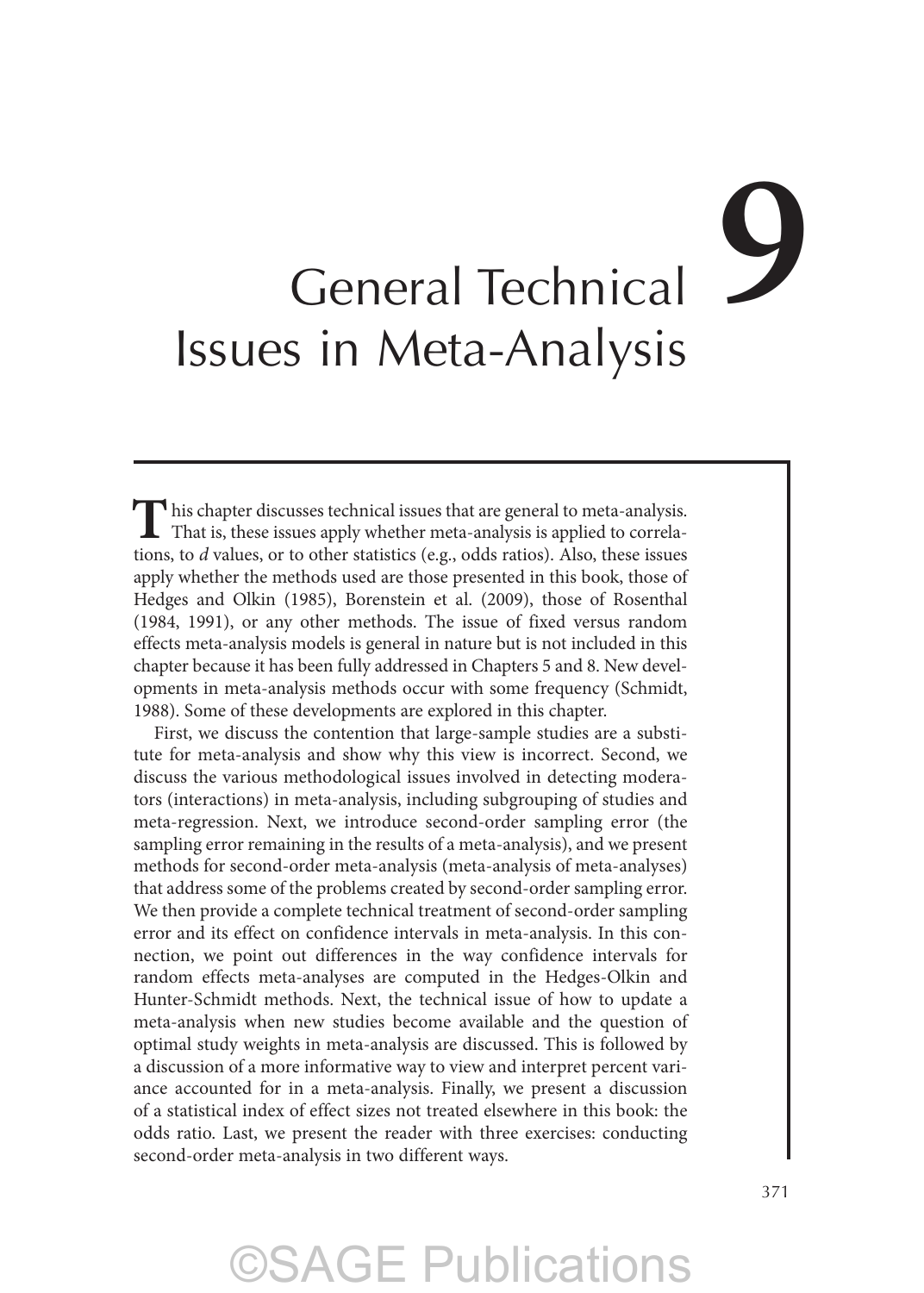#### Large-*N* Studies Versus Meta-Analysis

Some have argued that the need for meta-analysis is merely a consequence of small-sample studies with their typically low levels of statistical power. The argument is made that researchers should conduct only large-sample studies (i.e., studies with *N*s of 2,000 or more) and that such studies, with their higher statistical power, would make meta-analysis unnecessary (see, e.g., Bobko & Stone-Romero, 1998; Murphy, 1997). We question this position for three reasons: (1) It leads to a reduction in the total amount of information available in the literature for the calibration of correlations and effect sizes, (2) it reduces the ability to detect the presence of potential moderators, and (3) it does not eliminate the need for meta-analysis.

*Loss of Information.* For practical reasons, many researchers cannot obtain large sample sizes, despite their best efforts. If a requirement for large *N*s is imposed, many studies that would otherwise be conducted and published will not be conducted—studies that could contribute useful information to subsequent meta-analyses (Schmidt, 1996). This is what has happened in the area of validity studies in personnel psychology. After publication of the study by Schmidt et al. (1976) showing that statistical power in traditional validity studies averaged only about .50, the average sample sizes of published studies increased from around 70 to more than 300. However, the *number* of studies declined dramatically, with the result that the total amount of information created per year or per decade (expressed as *N*s in a meta-analysis) for entry into validity generalization studies decreased. That is, the total amount of information generated in the earlier period from a large number of small-sample studies was greater than that generated in the later period for a much smaller number of larger-sample studies. Hence, there was a net loss in ability to calibrate validities.

*Reduced Ability to Detect Potential Moderators.* The situation described previously creates a net loss of information *even if there are no moderator variables* to be detected, that is, even if  $SD_0 = 0$  in all validity domains studied. Although  $SD_0 = 0$  is a viable hypothesis in the predictor domains of ability and aptitude tests (Schmidt et al., 1993), this hypothesis may not be viable in some other predictor domains (e.g., assessment centers, college grades). And it is certainly not viable in many research areas outside personnel selection. If  $SD_0 = 0$ , the total number of studies does not matter; all that matters in determining the accuracy of the meta-analysis study is the total *N* across all studies in the meta-analysis. As described previously, this total *N* has been reduced in recent years. If *SD*<sub>0</sub> > 0, however, it is critical to have an accurate estimate of *SD*ρ. In estimating *SD*ρ, *N* is *the number of studies.* Hence, holding the total *N* in the meta-analysis constant, a small number of large studies provides a less accurate estimate of *SD*ρ than does a large number of small studies. A large number of small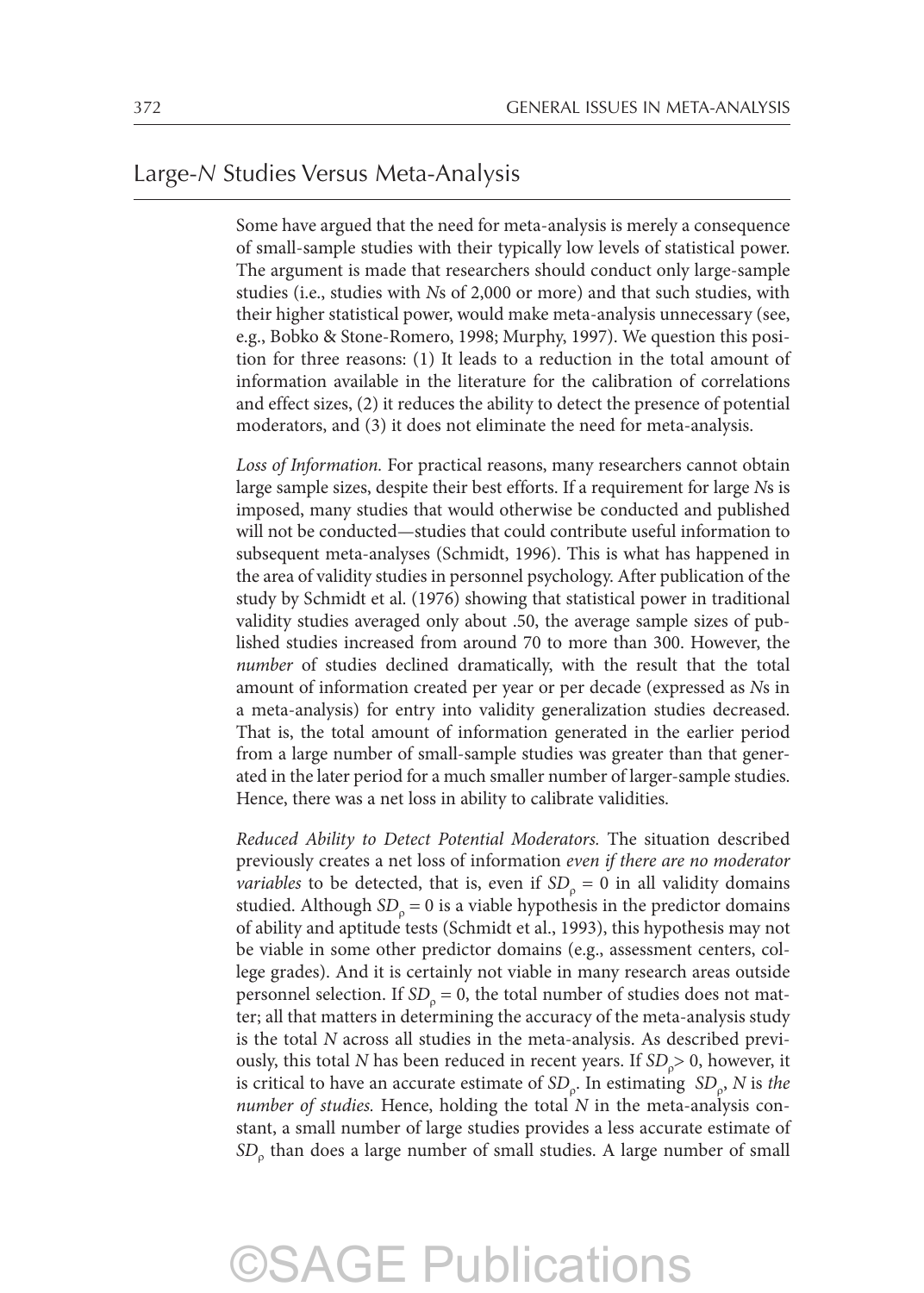studies samples a much more numerous array of potential moderators—in fact, each small study samples different potential moderators that might contribute to  $SD_0 > 0$ . For example, suppose total *N* for the meta-analysis is 5,000. If this total *N* consists of four studies each with *N =* 1,250, then the estimate of *SD*<sub>0</sub> is based on *only four data points*: four samples from the distribution of ρ. On the other hand, if this total *N* consists of 50 studies of  $N = 100$  each, then the estimate of  $SD<sub>o</sub>$  is based on 50 data points sampled from the  $\rho$  distribution—and is therefore likely to be much more accurate. This greatly increases what Cook and Campbell (1976, 1979) called "external validity."

Bobko and Stone-Romero (1998) argued that this same level of precision of estimation for *SD*<sub>0</sub> can be obtained with a single large-*N* study by, in effect, dividing the one large study into many smaller ones. This is unlikely to be true. The single large study reflects the way a single researcher or set of researchers conducted that one study: same measures, same population, same analysis procedures, and so forth. It is unlikely to contain within itself the kinds of variations in the methods and potential moderator variables that are found in 50 independently conducted studies. Another way to see this is to consider the continuum of different types of replications of studies (Aronson, Ellsworth, Carlsmith, & Gonzales, 1990). In a literal replication, the same researcher conducts the new study in exactly the same way as in the original study. In an operational replication, a different researcher attempts to duplicate the original study. In systematic replication, a second researcher conducts a study in which many features of the original study are maintained but some aspects (e.g., types of subjects) are changed. Literal and operational replications contribute in only a limited way to external validity (generalizability) of findings, but systematic replications are useful in assessing the generalizability of findings across different types of subjects, measures, and so on. Finally, in the case of constructive replications, the researcher attempts to vary most of the aspects of the initial study's methods, including subject type, measures, and manipulations. Successful constructive replication adds greatly to the external validity of a finding. Breaking up a large study into "pieces" is similar to the creation of several smaller literal replications and does not contribute to external validity or generalizability of findings. However, in a meta-analysis of a large number of small studies, the studies in the meta-analysis constitute systematic or constructive replications of each other; that is, many study aspects vary across studies. In these circumstances, a finding of a small  $SD<sub>o</sub>$  (or a small  $SD<sub>o</sub>$ ) provides strong support for generalizability—that is, this result is strong evidence of external validity of the finding. As discussed in Chapter 4, this finding is common in the personnel selection area. If the number of studies in the meta-analysis is small, even if each study is a large-sample study, the meta-analysis is weaker because the number of systematic or constructive replications underlying the final results is smaller, and hence, external validity is more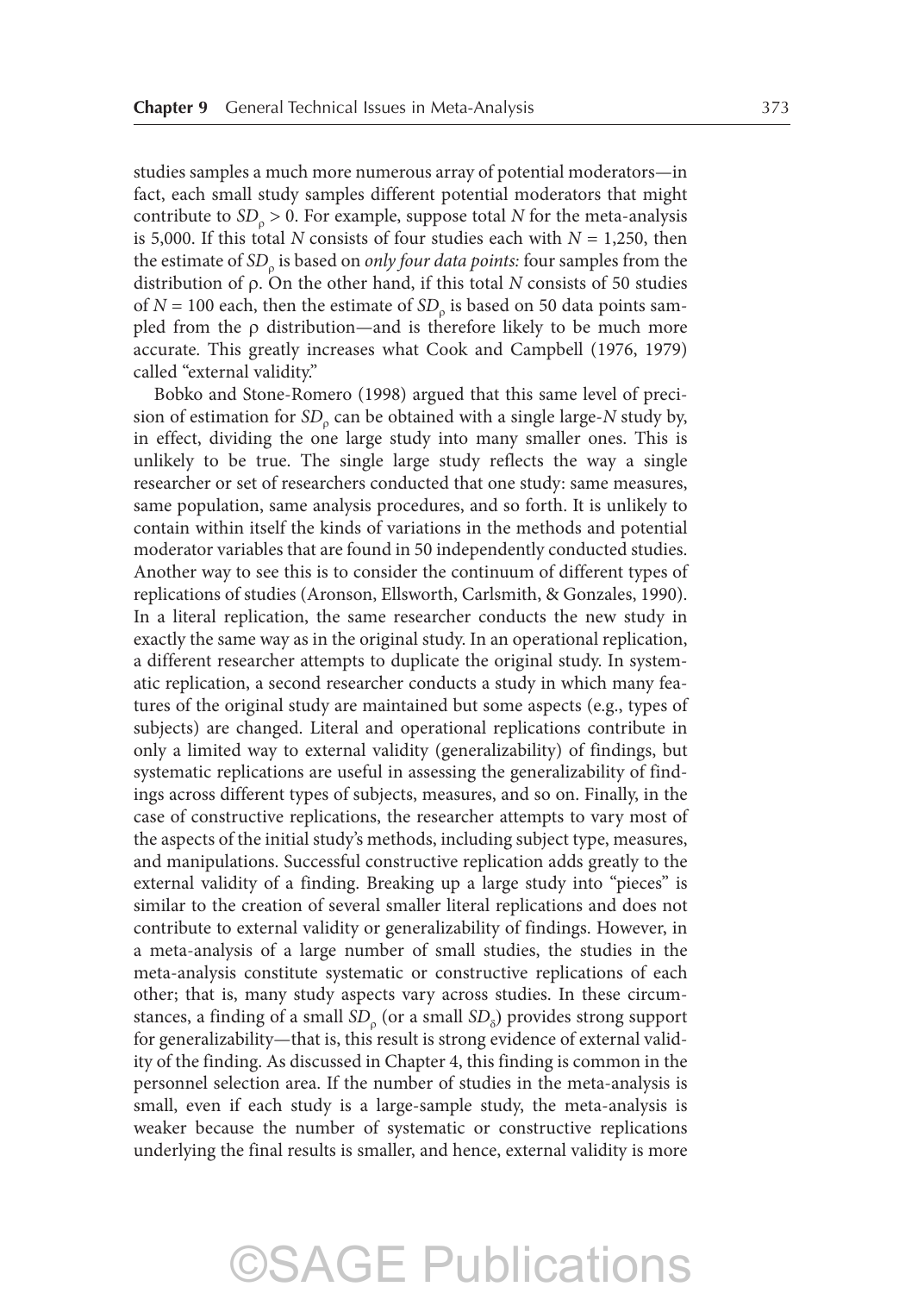questionable. This is another approach to understanding why a large number of small studies are better than a small number of large studies.

*Meta-Analysis Still Necessary.* Finally, even if all studies conducted are large-sample studies, it is still necessary to integrate findings across studies to ascertain the meaning of the set of studies as a whole. Because meta-analysis is the statistically optimal method for doing this, meta-analysis is still necessary. In concluding that meta-analysis would no longer be necessary, advocates of the position we are critiquing appear to be thinking of the fact that large-*N* studies, with their high statistical power, will show agreement on statistical significance tests: If there is an effect, all studies should detect it as statistically significant. However, this does not mean meta-analysis is unnecessary. What is important is the estimates of effect size magnitudes. Effect size estimates will still vary across studies, and meta-analysis is still necessary to integrate these findings across studies. Hence, we cannot escape the need for meta-analysis.

We conclude therefore that a movement to a smaller number of larger *N* studies would not contribute to the advancement of cumulative knowledge in any area of research. In fact, it would be detrimental to knowledge generation and discovery. And it would not eliminate the need for meta-analysis.

#### Detecting Moderator Variables in Meta-Analysis

A variety of issues arise when meta-analysis is used to detect moderators (or interactions). One of these issues is capitalization on sampling error when focusing on only those potential moderators that show statistical significance when a larger number of potential moderators are examined. This issue was explored in some detail near the end of Chapter 2. The related issues discussed in this chapter include (a) detecting moderators not hypothesized a priori, (b) use of hierarchical meta-analysis in moderator detection, (c) meta-regression in moderator detection (including "mixed models" of meta-analysis), and (d) multilevel meta-analysis and hierarchical linear models (HLM).

#### *DETECTING MODERATORS NOT HYPOTHESIZED A PRIORI*

When the moderator variable is not specified or hypothesized in advance by theory, the statistical power of a meta-analysis with respect to the variance of  $\rho$  or  $\delta$  is the probability that the meta-analysis will detect variation in  $\rho$  or  $\delta$  values across studies when such variation does, in fact, exist. One minus this probability is the probability of a Type II error: concluding that all the variance across studies is due to artifacts when, in fact, some of it is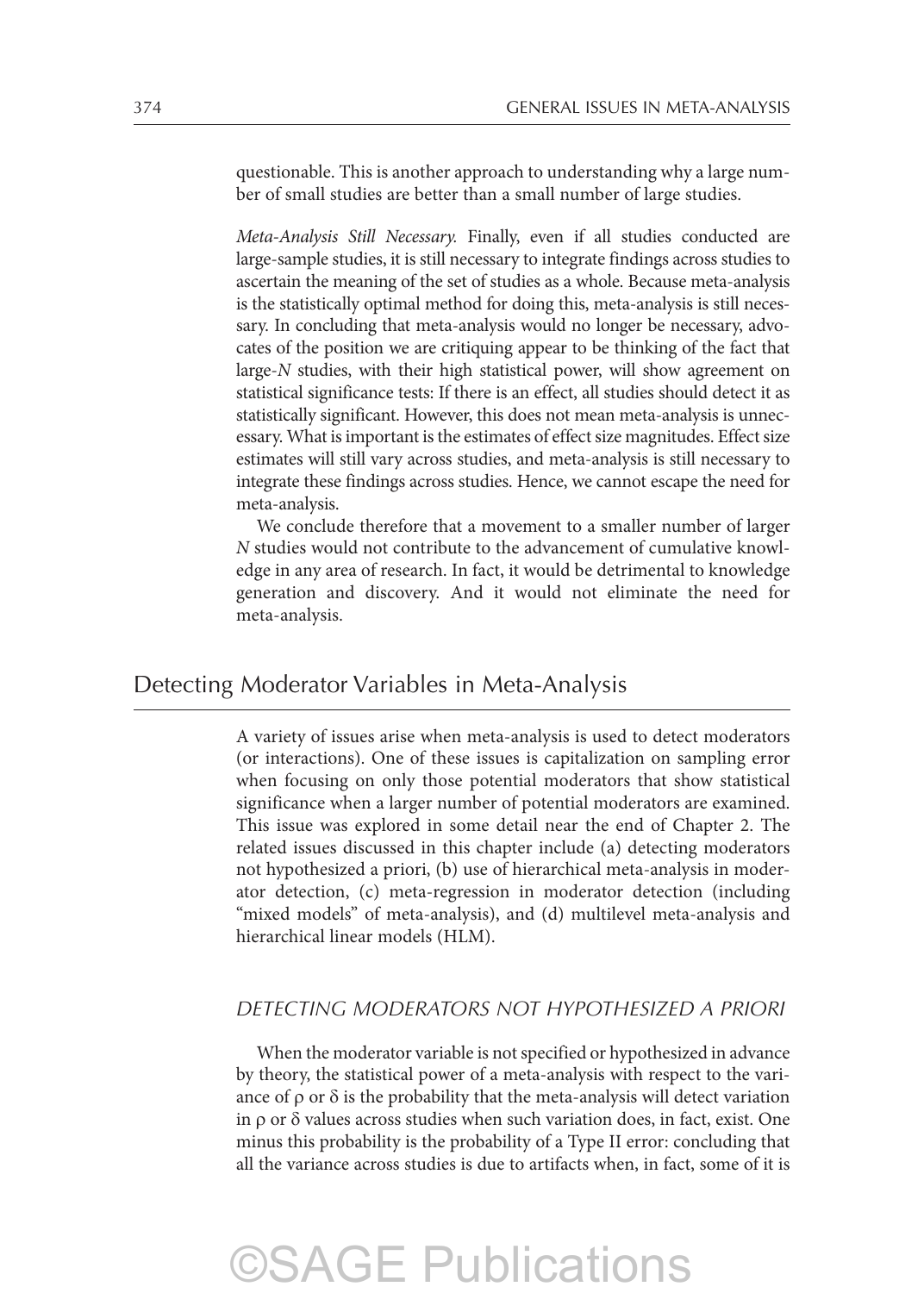real. When all variance is indeed artifactually caused, there is no possibility of a Type II error, and there can be no statistical power question. Just as second-order sampling error becomes more of a problem as the number of studies becomes smaller, statistical power also becomes lower. A number of statistical tools have been used to make the decision about whether any of the observed variance is real. In our meta-analytic research on test validities, we have used the 75% rule of thumb: If 75% or more of the variance is due to artifacts, we conclude that all of it is, on grounds that the remaining 25% is likely to be due to artifacts for which no correction has been made. Another method is the chi-square test of homogeneity. As pointed out in Chapters 5 and 8 and again in this chapter, this test has low power under most realistic circumstances (Hedges & Pigott, 2001; National Research Council, 1992). In addition, it has all the other disadvantages of significance tests, as discussed in Chapter 2. Callender and Osburn (1981) presented a third method, one based on simulation.

Extensive computer simulation studies have been conducted to estimate the statistical power of meta-analyses to detect variation in  $\rho$  using these decision rules (Aguinis et al., 2008; Osburn, Callender, Greener, & Ashworth, 1983; Sackett, Harris, & Orr, 1986; Spector & Levine, 1987). These estimates have been obtained for different combinations of (1) numbers of studies, (2) sample size of studies, (3) amount of variation in  $\rho$ , (4) mean  $\rho$  values, and (5) levels of measurement error. The findings of the Sackett et al. (1986) study are consistent with the others and are probably the most relevant to meta-analysis in general. Sackett et al. found that, under all conditions, the 75% rule had "statistical power" greater than (or equal to) the other methods, including the *Q* statistic (although the 75% rule also showed a higher Type I error rate: concluding there was a moderator when there was not). The term *statistical power* is placed in quotation marks here because that term applies only to significance tests, and the 75% rule is not a significance test but rather a simple "rule of thumb" decision rule. The advantage in statistical power for the 75% rule was relatively the greatest when the number of studies was small (4, 8, 16, 32, or 64) and the sample size of each study was small (50 or 100). However, when the assumed population variance to be detected  $(s_p^2)$  was small, and both the number of studies and the sample size of the studies were small, all methods had relatively low statistical power. For example, if there were four studies ( $N = 50$  each) with  $\rho = .25$  and four studies ( $N = 50$  each also) with  $\rho = 0.35$  (corresponding to  $s_0^2 = 0.01$ ), and if  $r_{xx} = r_{yy} = 0.80$  in all studies, statistical power was .34 for the 75% rule and only .08 for the other methods. However, a total sample size of  $8(50) = 400$  is very small, and 8 is a small number of studies for a meta-analysis. Also, a difference of .10 is very small. If the difference in this example is raised to .30, power rises to .75. This difference between ρs is more representative of the moderators that it would be theoretically and practically important to study. Nevertheless, it is true that individual meta-analyses have less than optimal statistical power in some cases. As the reader of this book is by now aware, we recommend against the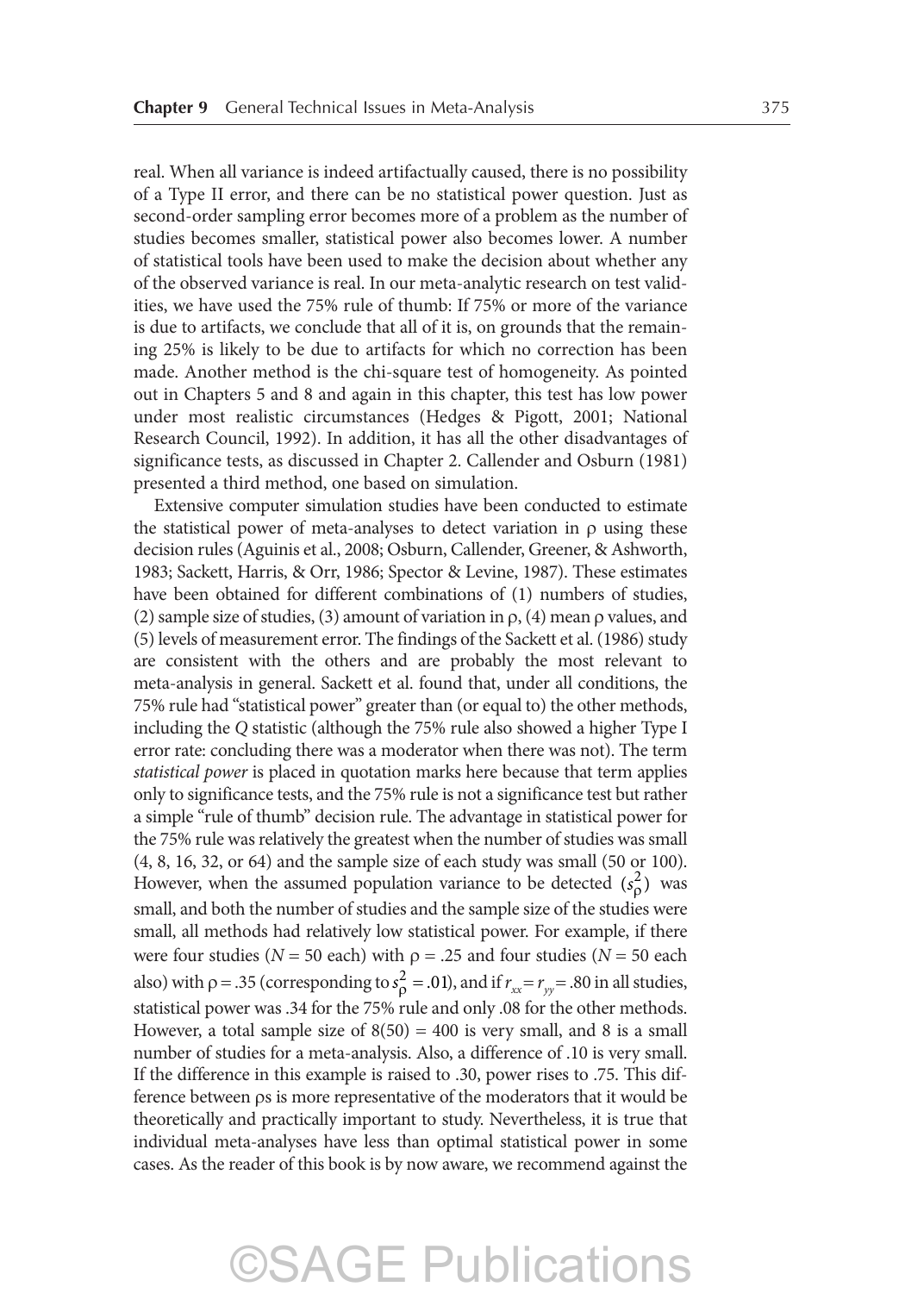use of significance tests (see, e.g., Chapter 2). These simulation studies show that our simple 75% rule typically is more accurate than significance tests used to assess homogeneity. However, no decision rule for judging homogeneity versus heterogeneity in meta-analyses of realistic sets of studies has perfect accuracy.

The preceding discussion applies to "omnibus" tests for moderator variables—moderator variables that are not specified in advance by theories or hypotheses. In such cases, the existence of moderators must be detected by determining whether the variance of study effect sizes is larger than can be accounted for by the presence of variance-generating artifacts. The story is very different when the moderator hypotheses are specified in advance. In such cases, the studies in the meta-analysis can be subgrouped based on the moderator hypothesis (e.g., studies done on blue- vs. white-collar employees), and credibility and confidence intervals can be placed around the means ( $\delta$  or  $\bar{\rho}$ ) of the subgroup meta-analyses, as described in earlier chapters (Chapters 3, 4, 5, 7, and 8) and later in this chapter. Confidence intervals are most relevant in assessing moderator variables if the main focus of interest is on mean differences. Credibility intervals are most relevant if the focus of interest is on whole distributions of parameters. This procedure is much more effective in identifying moderators than operating without a priori moderator hypotheses and attempting to assess the presence of moderators by testing for heterogeneity in observed *d* or *r* values.

In most areas of research, there should be sufficient development of theory to generate hypotheses about moderators. However, in one major meta-analytic research area—the generalizability of employment test validities—this has not been the case. It has not been possible to use the subgrouping approach to test the "situational specificity" hypothesis in personnel selection. To use this approach, the moderators must be specified. There must be a theory, or at least a hypothesis, that is specific enough to postulate that, for example, correlations will be larger for females than for males, or larger for "high-growth-need" individuals than for "low-growth-need" individuals, or larger in situations where supervisors are high in "consideration" than where supervisors are low in consideration. The situational specificity hypothesis does not meet this criterion; it postulates merely that there are unspecified subtle but important differences from job to job and setting to setting in what constitutes job performance, and that job analysts and other human observers are not proficient enough as information processors to detect these critical elusive differences (Albright, Glennon, & Smith, 1963, p. 18; Lawshe, 1948, p. 13). When the operative moderators are actually unknown and unidentifiable, it is not possible to subgroup studies by hypothesized moderators. However, if one can show that all observed validity variance is due to artifacts, one has shown that no moderators can possibly be operating. This approach does not require that the postulated moderators be identified or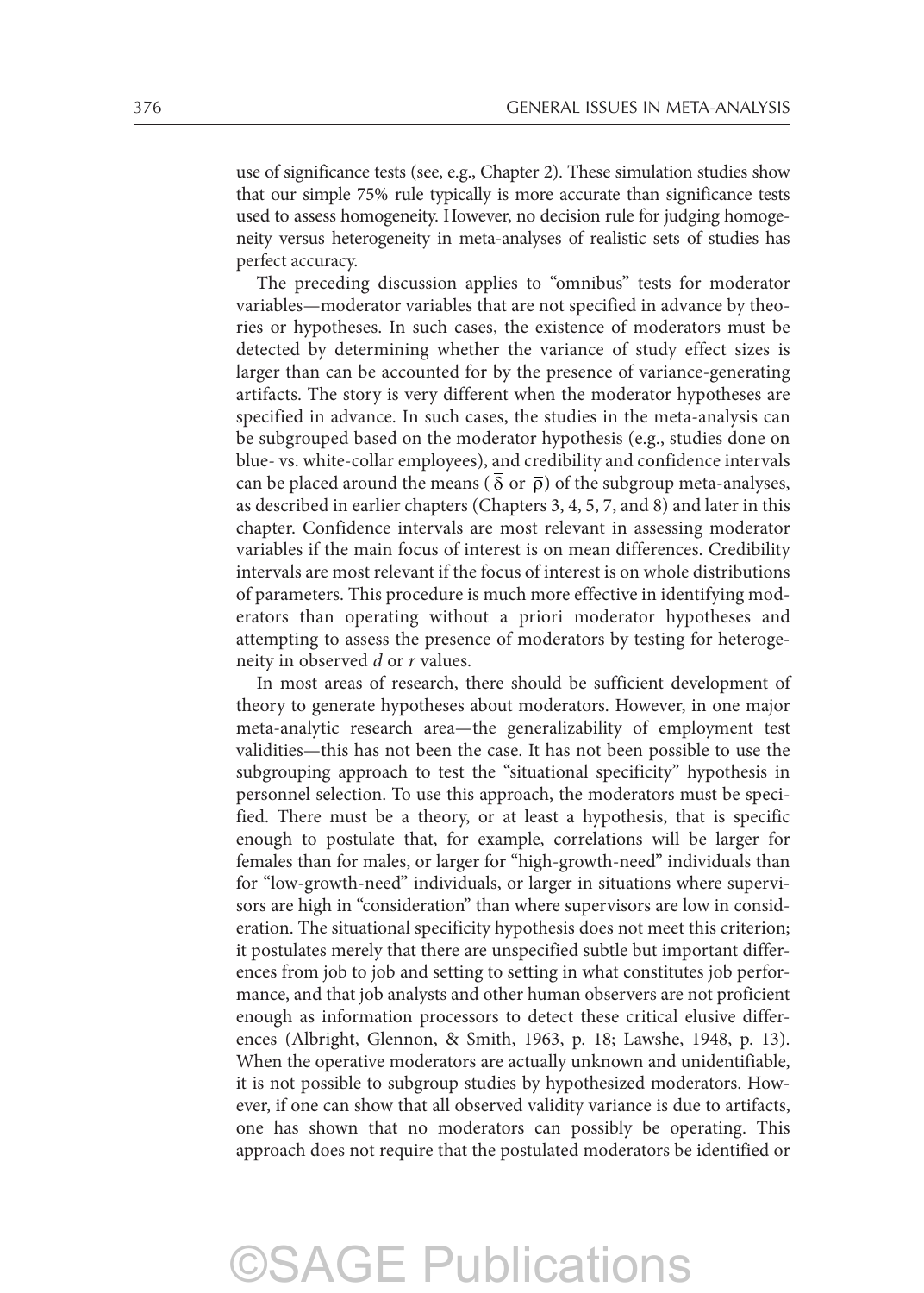even identifiable. Given that there is a broad and heterogeneous range of situations represented in one's meta-analysis, one can show that the postulated moderators do not exist, even without knowing what the moderators might be.

However, some might make statements like the following: "There are many factors that could affect outcomes. Supervisory style may have important effects; group membership, geographical location, type of industry, and many other variables would be expected to be moderators." Such statements are usually not based on theoretical reasoning or empirical evidence. They are usually just unsupported speculations and, thus, are not scientifically useful. Because the number of hypothesized potential moderators is essentially unlimited, it will never be possible to test them all using the second, more effective, procedure. However, the first procedure—the omnibus procedure we have used to test the situational specificity hypothesis can be used to test all such moderators simultaneously, even those that have not yet been named by the critic. If the meta-analysis is based on a *large* group of studies that is heterogeneous across all potential moderators, then a finding that artifacts account for all between-study variance in correlations or effect sizes indicates that none of the postulated moderators are, in fact, moderators. Even when all the variance is not accounted for by artifacts, the remaining variance may often be small, demonstrating that even if some moderators might exist, their effect is far more limited in scope than implied by the critic. In fact, the results may often indicate that the moderators have at best only trivial effects (Schmidt et al., 1993). In this connection, it should always be remembered that the variance remaining after correction for artifacts indicates the *upper bound* of the effects of the moderators. This will almost always be true because, as described in Chapters 3, 4, 5, and 7 there will almost always be some artifacts operating to create variance for which no corrections will be possible.

The facts of second-order sampling error and less than perfect "statistical power" in individual meta-analyses point to another reason for the importance of a principle we stated in Chapters 1 and 2. The results of a metaanalysis should not be interpreted in isolation but rather in relation to a broader set of linked findings from other meta-analyses that form the foundation for theoretical explanations. Estimating a particular relationship is only the immediate objective of a meta-analysis; the ultimate objective is to contribute pieces of information that can be fitted into a wider developing mosaic of theory and understanding. However, just as the results of a meta-analysis can contribute to this bigger picture understanding, so also can the resulting bigger picture understanding contribute to the interpretation of particular meta-analysis results. Results of "small" meta-analyses (those based on few studies and small-sample studies) that are inconsistent with the broader cumulative picture of knowledge thereby become suspect, while the credibility of those that are consistent is enhanced. This is the universal pattern in science of reciprocal causation between data and theory.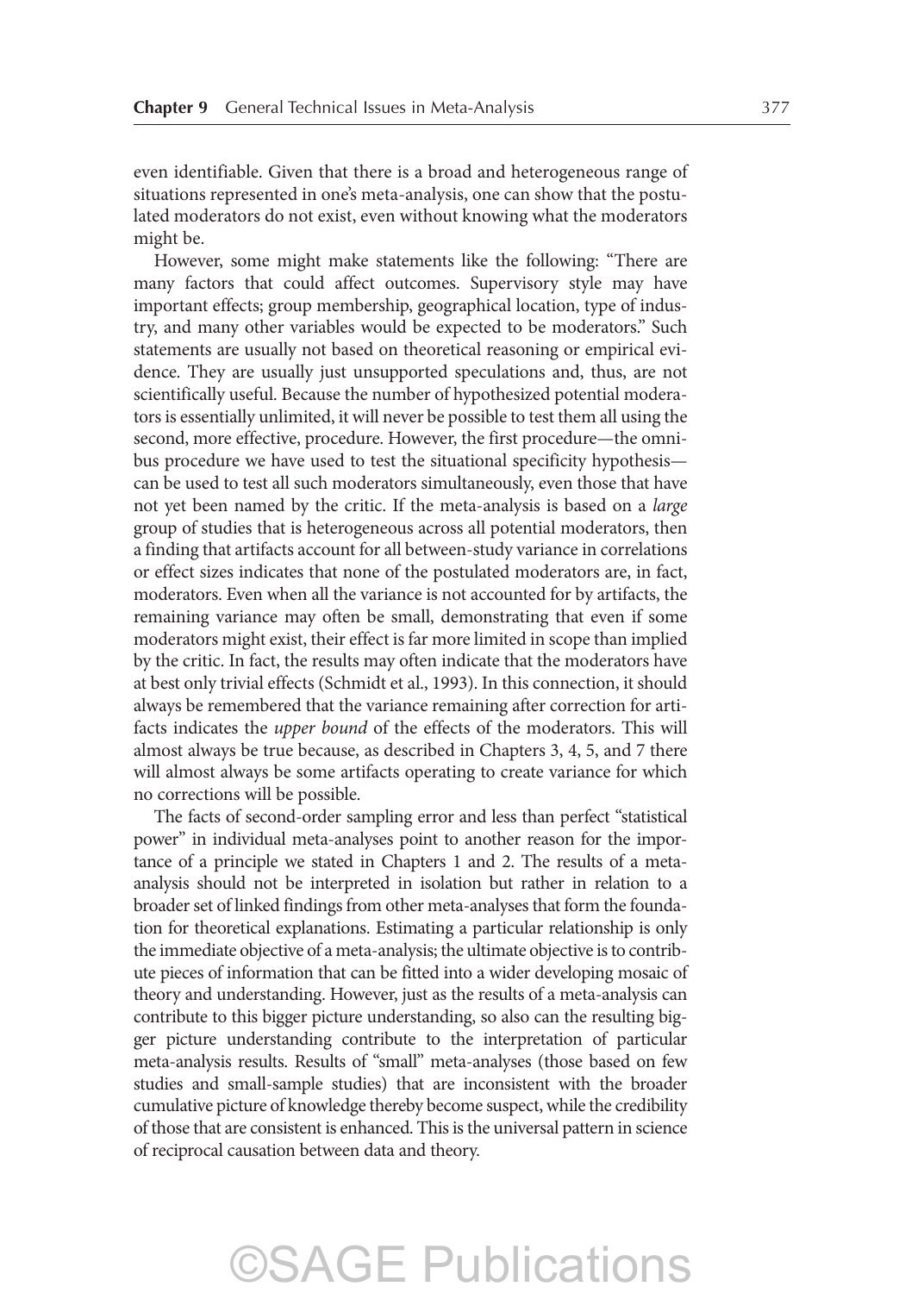Some have worried that the inadequate ability of meta-analysis to detect moderators might be an almost insurmountable problem limiting scientific progress (even while admitting that better alternatives to meta-analysis do not exist). The critical difficulty with this argument is that it focuses on single meta-analytic studies. Just as earlier researchers focused on the individual study, failing to realize that single studies cannot be interpreted in isolation, this position focuses on single meta-analyses—in particular, on the sometimes weak ability of single meta-analyses to identify moderators—not seeing that it is the overall pattern of findings from many meta-analyses that is important in revealing the underlying reality.

Consider an example in which the overall pattern of findings was critical. In personnel selection, the theory of situational specificity holds that the true (population) validity of any employment test varies substantially from one organization to another even for highly similar or identical jobs. This is the hypothesis that  $S_p^2 > 0$ . In meta-analysis (called validity generalization when used in personnel selection), this hypothesis is tested by determining whether artifacts such as sampling error account for the variation of observed validity coefficients across studies conducted in different organizations on similar jobs using measures of the same ability (e.g., arithmetic reasoning). In the initial validity generalization studies, the average percentage of the observed validity variance accounted for by artifacts was less than 100%. However, these meta-analyses were based on published and unpublished studies from a wide variety of sources and researchers, and we pointed out in all our studies that there were several sources of between-study variance that we could neither control for nor correct for (e.g., programmer errors, transcriptional errors; see Chapter 5 and Schmidt et al., 1993). When all studies going into a validity generalization analysis are conducted by the same research team, strong efforts can be made to control these sources of errors. In two large-scale, nationwide consortium studies, such efforts were made (Dunnette et al., 1982; Peterson, 1982). In both cases, these studies found that, on average, all variance across settings (i.e., companies) was accounted for by artifacts. The same was found to be true in data from studies conducted in 16 companies by Psychological Services, Inc. (Dye, 1982). Thus, our prediction that improved control of sources of error variance would show that all between-study variance is due to artifacts was borne out. These findings are strong evidence that there is no situational specificity in the validity of employment tests of cognitive ability.

There were more aspects to the pattern of evidence against situational specificity, however. The situational specificity hypothesis predicts that if the situation is held constant and the tests, criteria, and job remain unchanged, validity findings should be constant across different studies conducted in that setting. That is, because the setting is constant, observed validities should be constant because it is differences between settings that are hypothesized to cause differences in observed validities. Meta-analytic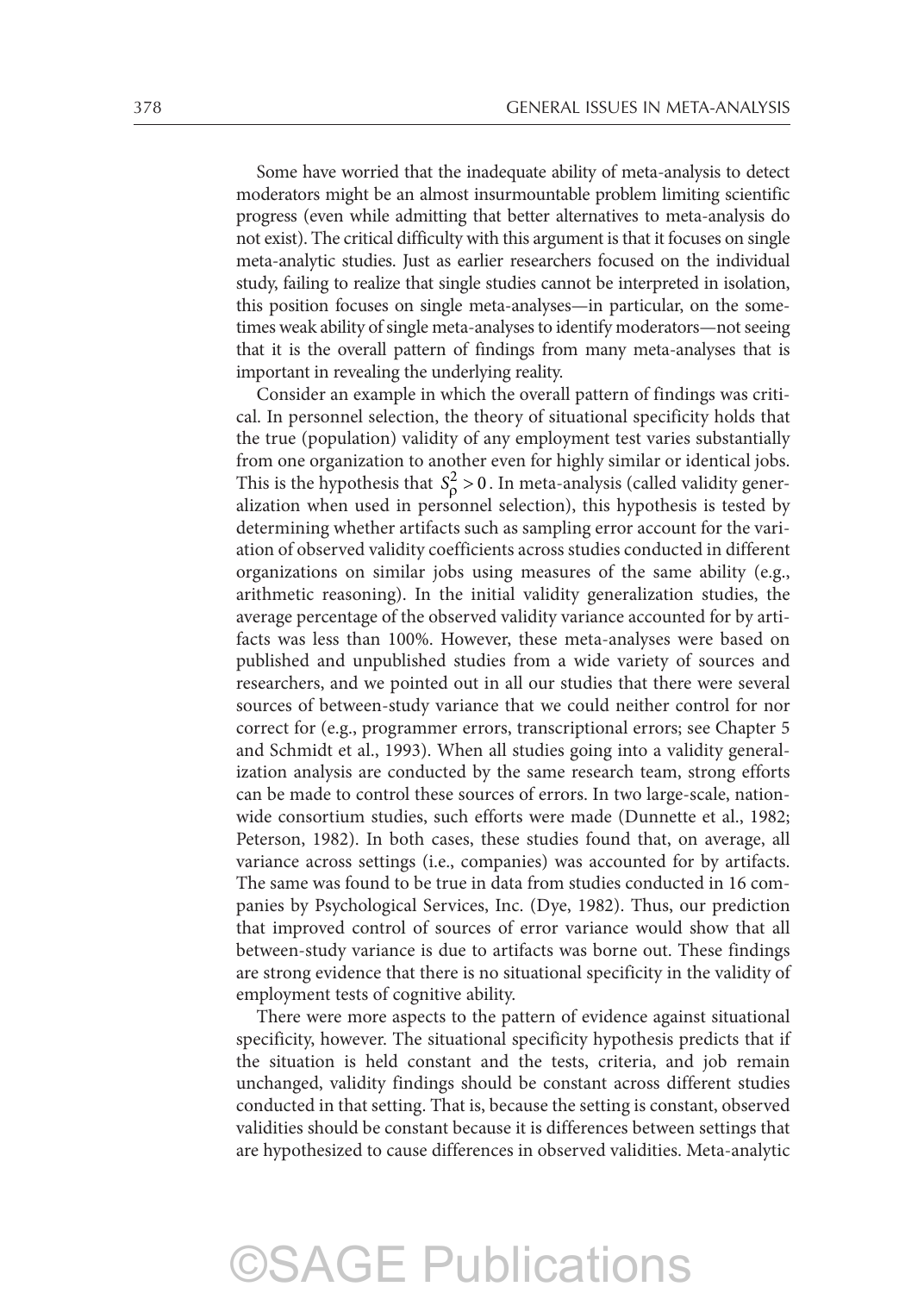principles predict that such observed validities will vary substantially, mostly because of sampling error. We tested these predictions in two studies (Schmidt & Hunter, 1984; Schmidt, Ocasio, et al., 1985) and found that observed validities within the same situation varied markedly, disconfirming the situational specificity hypothesis. In the second of these studies, the data from a large-sample validity study (*N =* 1,455) were divided into smaller, randomly identical studies  $(21 \text{ studies of } n = 68 \text{ each})$ . Because situational variables were held constant, the specificity hypothesis predicted that all the smaller studies would show the same observed validity. This was not the case, however. Instead, there was great variance among studies in both magnitude of validity and statistical significance level, as predicted by the theory of artifacts, which is the basis of meta-analysis and validity generalization. A key finding was that the variation in validities was as great as that typically found across similar studies conducted in entirely different settings.

The final piece of evidence that fits into this framework is this: Recent refinements in validity generalization methods have led to the conclusion that published validity generalization studies substantially underestimate the percentage of observed validity variance that is due to artifacts, further undercutting the situational specificity hypothesis. There are three such refinements. First, non-Pearson validity coefficients are removed, because the sampling error formula for Pearson correlations substantially underestimates the sampling error in non-Pearson correlations such as the biserial and the tetrachoric (see Chapter 5). Second, within each meta-analysis, the population observed correlation used in the sampling error formula is estimated by the mean observed validity instead of the individual observed validity from the study at hand. This provides a more accurate estimate of sampling error (see Chapter 5). Third, the problem created by nonlinearity in the range restriction correction (cf. Chapter 5 and Law et al., 1994a, 1994b) is solved by a new set of computational procedures. Schmidt et al. (1993) applied these improvements in the massive validity database in Pearlman et al. (1980), which consisted of approximately 3,600 validity coefficients from published and unpublished studies from many organizations, researchers, and more than periods ranging over 70 years. Each of these methodological refinements resulted in increases in the percentage of validity variance accounted for and smaller estimates of *SD<sub>p</sub>*. Even in this heterogeneous group of studies, almost all validity variance (nearly 90%) was found to be due to artifacts. This research is discussed in more detail in Chapter 5.

All these pieces of interlocking evidence point in the same direction: toward the conclusion that, for employment tests of cognitive abilities, the situational specificity hypothesis is false. The only conclusion consistent with the total pattern of evidence is that there is no situational specificity (or that situational effects are so tiny that it is reasonable to consider them to be 0; some prefer this latter conclusion, which we regard as scientifically identical).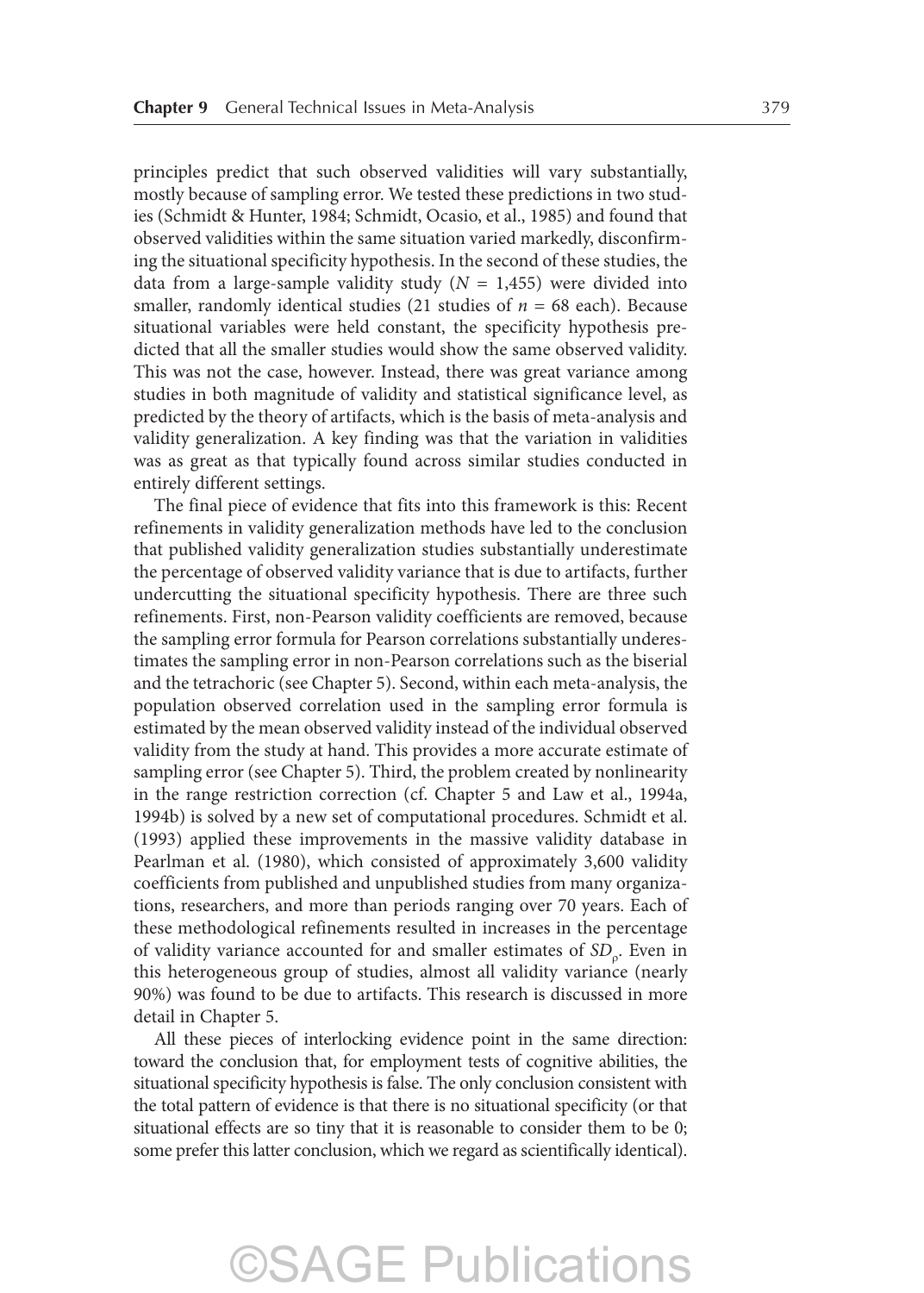In some research areas, there may be no related meta-analyses with which one's meta-analytic results can be cross-referenced and checked for consistency. In such cases, one's results should be compared with the broader pattern of general research findings. Where even this is not possible, meta-analyses based on small numbers of studies should indeed be interpreted with caution, even though the meta-analysis provides the most accurate summary possible of existing research knowledge at that point in time. We stress that, in cases such as this, the problem is created not by meta-analysis methods but by the limitations of the research literature. These limitations do not have to be permanent. Consider an example. McDaniel et al. (1988b) found that only 15 criterion-related studies had ever been conducted on the validity of the behavioral consistency method of evaluating applicants' past job-related achievements and accomplishments. Based on these 15 studies, mean true validity is estimated at .45 (*SD* = *.*10; 90% credibility value = .33; percentage variance accounted for = 82%). The appropriate interpretation of these findings is different from the interpretation that would be appropriate for exactly the same findings based on exactly the same number of studies in a meta-analysis of cognitive ability. There are literally hundreds of meta-analyses of cognitive abilities and job performance to which the latter findings could be cross-referenced to check for consistency. In the case of the behavioral consistency method, there are no other metaanalyses. Furthermore, we have very little information as to precisely what the behavioral consistency procedure measures. For example, there are no reported correlations between cognitive ability test scores and behavioral consistency scores. Behavioral consistency scores are not yet part of a rich, structured, complex, and elaborated network of established knowledge as cognitive abilities are. Therefore, this meta-analysis must stand alone to a much greater extent. We cannot be really certain that the results are not substantially influenced by outliers or by second-order sampling error. (For example, the actual amount of variance due to artifacts may be 100%, or it may be 50%.) For these reasons, McDaniel et al. (1988b) stated that these findings must be considered preliminary and recommended that additional validity studies be conducted, not to estimate "local validities" from local studies for local settings but to have more studies to combine into the meta-analysis.

There are other areas of research in industrial-organizational psychology completely outside the area of personnel selection and many areas outside the field of industrial-organizational psychology where (1) the number of studies now available is small, and (2) there is no elaborated structure of empirical and theoretical knowledge against which the meta-analytic results can be checked. When meta-analytic results have less evidentiary value because the number of individual studies in the meta-analysis is small *and* there is no related structure of empirical and theoretical knowledge against which the meta-analytic results can be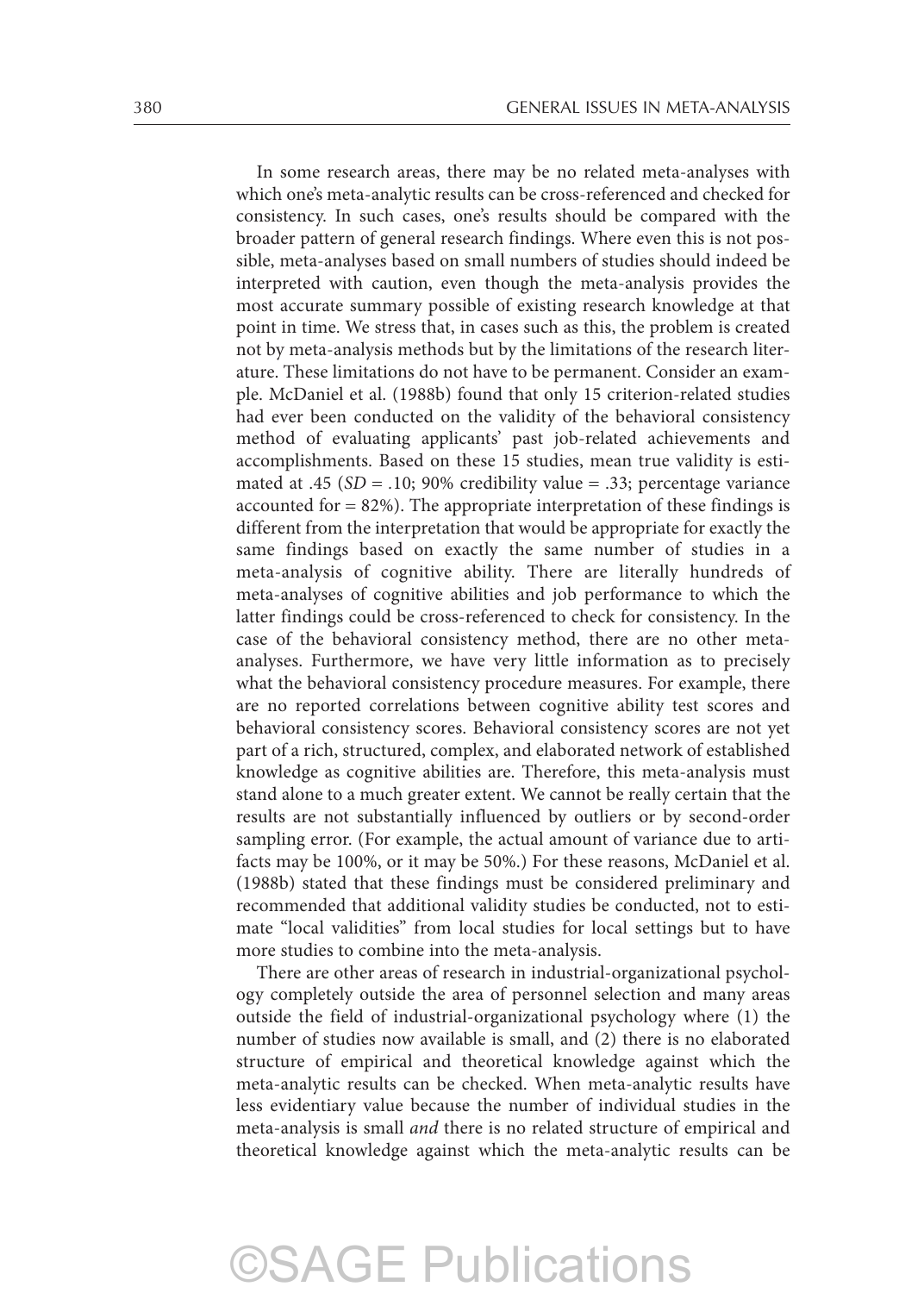checked, the alternative is neither reversion to reliance on the single study nor a return to the narrative review method of integrating study findings; both are vastly inferior to meta-analysis in information yield. The appropriate reaction is to accept the meta-analysis provisionally while conducting (or awaiting) additional studies, which are then incorporated into a new and more informative meta-analysis. During this time, other forms of evidence bearing on the hypothesis in question may appear—forms of evidence analogous to the within-setting studies (Schmidt & Hunter, 1984; Schmidt, Ocasio, et al., 1985) in the area of situational specificity, in that they represent different approaches to the same question. Such evidence then constitutes the beginning of the kind of structured pattern of evidence described previously.

#### *HIERARCHICAL ANALYSIS OF MODERATOR VARIABLES VIA SUBGROUPING*

One approach to detection of moderators is subgrouping of studies. But the results of subgrouping can be deceptive if moderators are correlated. In searching for moderator variables using meta-analysis, some authors have used partially hierarchical subgrouping. First, all studies are included in an overall meta-analysis. The studies are then broken out by one key moderator variable, then the studies are recombined and broken out by another key moderator variable, and so on. The meta-analysis of assessment center validities by Gaugler et al. (1987) is an example of this approach. This type of analysis, however, is not fully hierarchical because the moderator variables are not considered in combination, which can result in major errors of interpretation. These errors are analogous to problems in analysis of variance due to confounding and interaction. An analysis of each moderator separately may lead to quite misleading results. In a meta-analysis by Rodgers and Hunter (1986) of the effects of management by objectives (MBO) on productivity, the initial analysis suggested two moderator variables: top-level management commitment and length of the intervention period. Their initial analysis suggested that MBO programs with the strong support of top management increased productivity by an average of 40%, while programs without the strong support of top management had little effect. Their initial analysis also suggested that studies based on an assessment period of more than 2 years showed much larger effects than studies based on less than 2 years. However, when the studies were broken down by the two moderator variables together, the effect of time virtually vanished. Most of the long-term studies were studies with strong top-management commitment, while most of the shortterm studies were studies with weak top-management commitment. Thus, the apparent impact of time horizon as a moderator variable was due to the fact that it was confounded with managerial commitment. The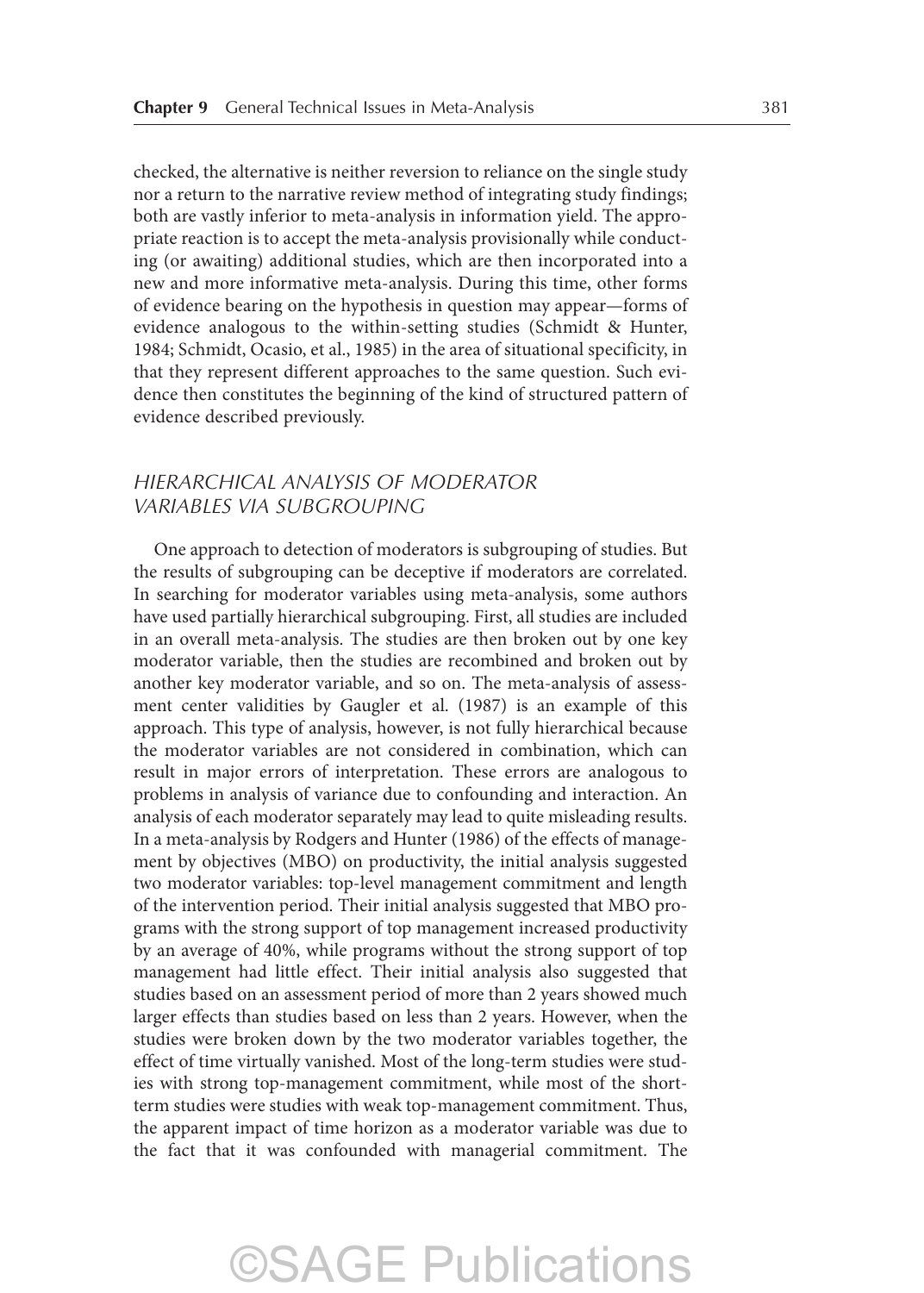difficulty in conducting fully hierarchical moderator analyses in meta-analysis is often that there are too few studies to yield adequate numbers of studies in cells beyond the two-way breakout. This simply means that it is not possible to address all moderator hypotheses at that time. As more studies accumulate over time, more complete moderator analyses can be performed.

The MBO meta-analysis illustrates the potential problems of confounding between moderators, that is, "spurious" (in the language of path analysis) mean differences for one potential moderator are produced by real differences on another. Thus, confounding results from the fact that the moderators are correlated.

The second problem is potential interaction between moderator variables. Suppose two moderator variables *A* and *B* have been found to moderate effect sizes when analyzed separately, and assume the moderator variables are independent (uncorrelated) across studies. Can we then conclude that *A* and *B* always moderate effect size? We cannot. Consider an example. Suppose the mean effect size is .30 when *A* is present versus .20 when *A* is absent, and suppose the mean effect size is .30 when *B* is present versus .20 when *B* is absent. Assume that the frequency of *A* is 50% and the frequency of *B* is 50% and that *A* and *B* are independent. Then each of the four cells obtained by considering *A* and *B* together will have a 25% frequency. Consider the mean effect sizes in the following joint breakdown table:

|             |         | Moderator A |        |      |  |  |  |  |
|-------------|---------|-------------|--------|------|--|--|--|--|
|             |         | Present     | Absent | Ave. |  |  |  |  |
| Moderator B | Present | .40         | .20    | .30  |  |  |  |  |
|             | Absent  | .20         | .20    | .20  |  |  |  |  |
|             | Ave.    | .30         | .20    | .25  |  |  |  |  |

Consider the 50% of studies in which moderator *B* is absent. Within those studies, the presence or absence of *A* does not matter; the mean effect size is .20 in either case. Thus, *A* is a moderator variable only for the studies in which *B* is present. The statement that "*A* moderates the effect of *X* on *Y*" is false for the 50% of the studies where *B* is absent. Consider the 50% of studies in which moderator *A* is absent. Within those studies, the presence or absence of *B* does not matter; the mean effect size is .20 in either case. Thus, *B* is a moderator variable only for the studies in which *A* is present. To say "*B* moderates the effect of *X* on *Y*" is false for the 50% of the studies where *A* is absent. This means that *A* and *B* are inextricably linked as moderator variables. Within the 75% of studies in which one or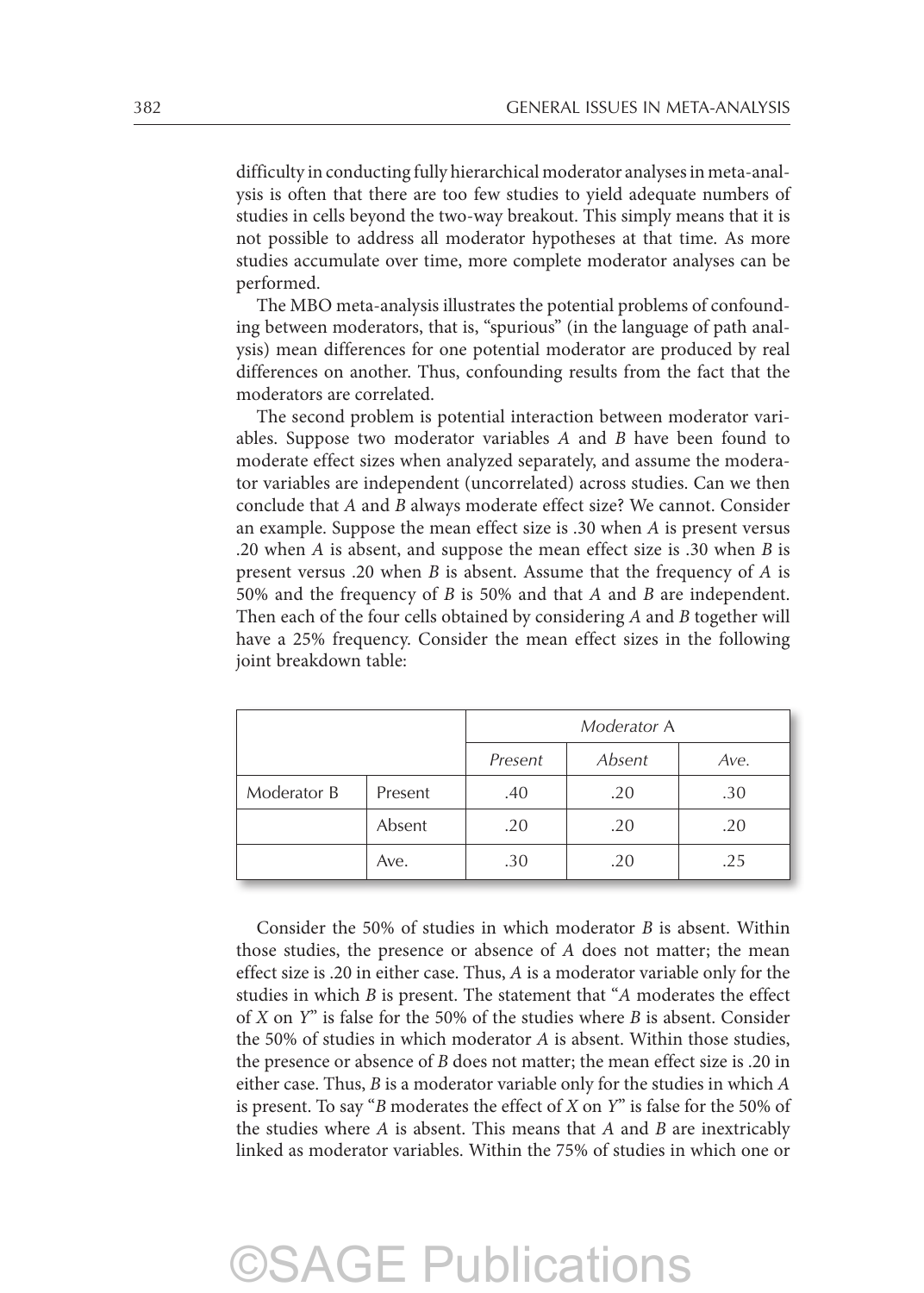the other is absent, the mean effect size is .20, regardless of whether either variable is present or absent. The only moderating effect is that studies in which both *A* and *B* are present together differ from the other studies.

There is a rule in analysis of variance that states "If there is an interaction between two or more factors in the design, then interpretation of lower order main effects or interactions may be quite erroneous." This same rule applies to interaction between moderators. If moderators have interacting effects, then the interpretation of separate effects may be erroneous.

If the hierarchical breakdown reveals moderator variables, then the overall analysis without moderator variables is likely to be misleading. If the hierarchical analysis shows that moderator variables are correlated and/or interact, then the analysis of moderator variables separately is likely to be misleading. Thus, if a hierarchical breakdown is presented, it is critical to focus the interpretation solely on the full breakdown of the data.

Consider the partially hierarchical analysis in the meta-analysis of personnel selection validities by Schmitt, Gooding, Noe, and Kirsch (1984). These researchers first pooled correlations across all predictors (biodata, tests, interviews, and more) and all criterion measures (performance ratings, tenure, advancement, etc.). They then broke the data down by predictor and criterion separately, and finally by the two together. The combinatorial breakdown showed a strong interaction between predictor and criterion variables as moderators—as had been found in past analyses. Had they based their conclusions solely on that last analysis, they would have made no error of interpretation. Unfortunately, they based some of their conclusions on the earlier global analyses. For example, they claimed that their meta-analysis yielded results at odds with the comparable meta-analysis by Hunter and Hunter (1984). However, Hunter and Hunter broke their data down by both predictor variable and criterion variable from the beginning. Thus, the only table in Schmitt et al. comparable to the analysis of Hunter and Hunter is their final table, the combinatorial breakdown. There is no contradiction between their results in that analysis and that of Hunter and Hunter. This was brought out in a side-by-side presentation in Hunter and Hirsh (1987) that showed the analyses to be in agreement.

The analysis of multiple moderator variables separately (i.e., one by one) will be correct only if one can correctly make two assumptions: One must assume that (1) the moderator variables are independent and (2) the moderator variables are additive in their effects. In the MBO analysis of Rodgers and Hunter (1986), the commitment and time moderator variables were correlated across studies. Thus, the large difference due to the commitment variable produced a "spurious" mean difference between studies of different time lengths. If the two potential moderator variables had been independent, there could have been no spurious effect for time produced by commitment. The *AB* combination example showed that interactive moderators must always be considered together to generate correct conclusions.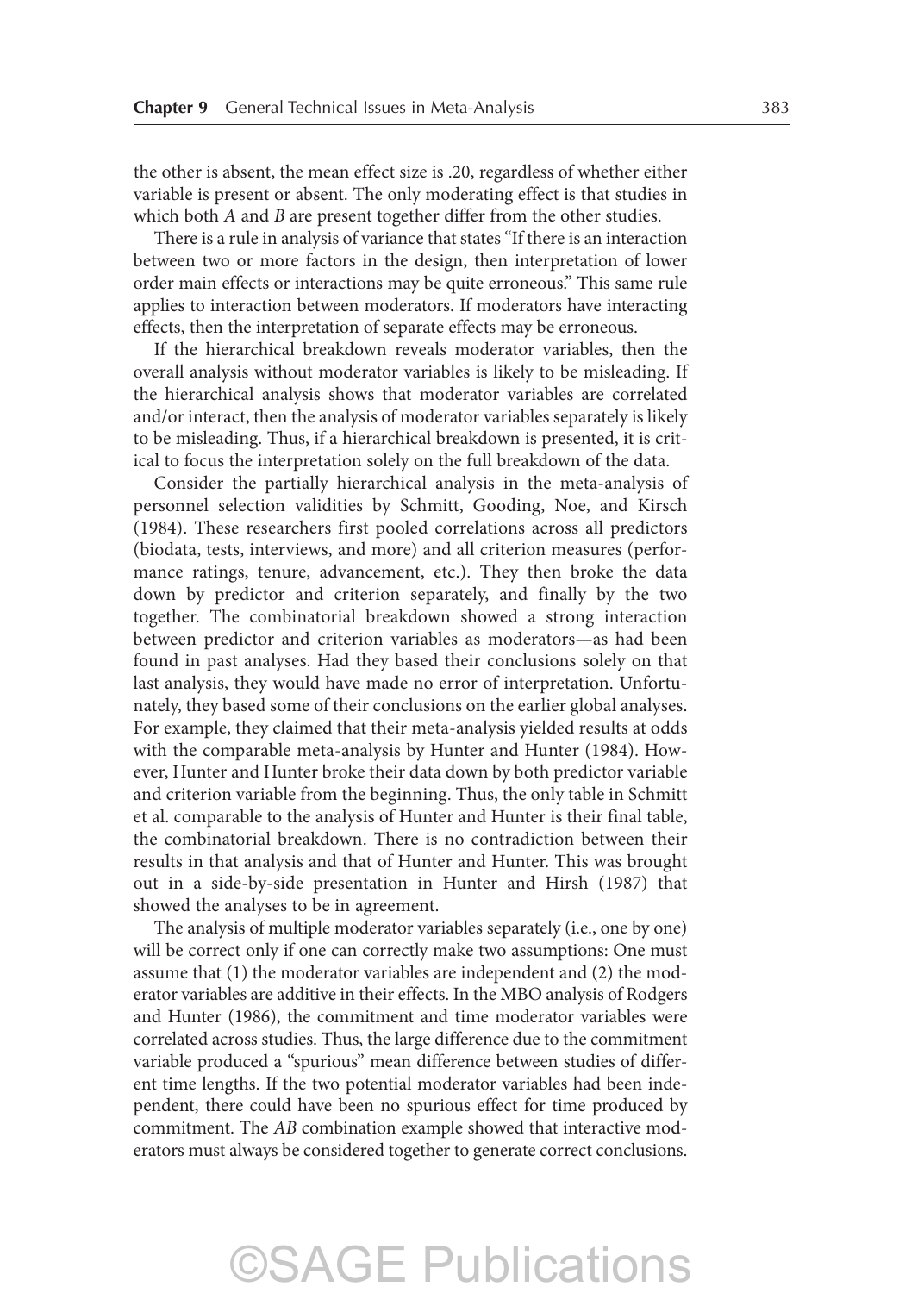If a fully hierarchical analysis is presented, it is critical to base conclusions on the highest level of interaction (i.e., the full hierarchical analysis). Schmitt et al. (1984) made an error of interpretation because they went back to an analysis with confounded interactions for one of their conclusions. Finally, it is important to recognize that one often will not have enough studies to conduct a fully hierarchical moderator analysis. If the number of studies in the cells of the fully hierarchical analysis is very small, the conclusions about moderators can only be tentative. Firmer conclusions must await the accumulation of a larger number of studies.

#### Use of Multiple Regression in Moderator Analysis and Mixed Meta-Analysis Models

This section explores meta-regression, multilevel meta-analysis, hierarchical linear modeling (HLM), and the mixed effects (ME) meta-analysis model. As we will see, these procedures are all closely related to one another.

#### *META-REGRESSION: ADVANTAGES AND DISADVANTAGES*

In meta-regression, *r* or *d* values are regressed onto measures of potential moderator variables that have been coded as study characteristics. This procedure has been used in meta-analyses of psychotherapy outcome studies (Smith & Glass, 1977) and the effects of class size (Smith & Glass, 1980) and many other more recent meta-analyses. Glass (1977) was the first to advocate using multiple regression to identify moderator variables in meta-analysis. He recommended and used ordinary least squares (OLS) regression, but others (e.g., Hedges & Olkin, 1985) later recommend weighted least squares regression (WLS). The use of meta-regression has the advantage that it controls (at least in theory) for any potential correlations among moderator variables, hence avoiding the problems that can plague nonhierarchical subgrouping of studies in meta-analysis. It also has the advantage of being better able to deal with continuous moderators.

The same considerations that apply to other applications of regression apply to meta-regression. Unless sample sizes are sufficiently large relative to the number of variables (predictors) in the regression equation, there is a great deal of sampling error in regression weights. As a result, simulation studies have found that the multiple *R*s produced by regression weights are often less accurate in estimating population multiple *R* values than simple equal weighting of the predictor variables (Schmidt, 1971), even when there is no ex post facto selection of predictors. Under realistic conditions, with two predictors, one must have an *N* of at least 50 for regression weights to be superior to equal weights. With six predictors, *N* must be at least 100. With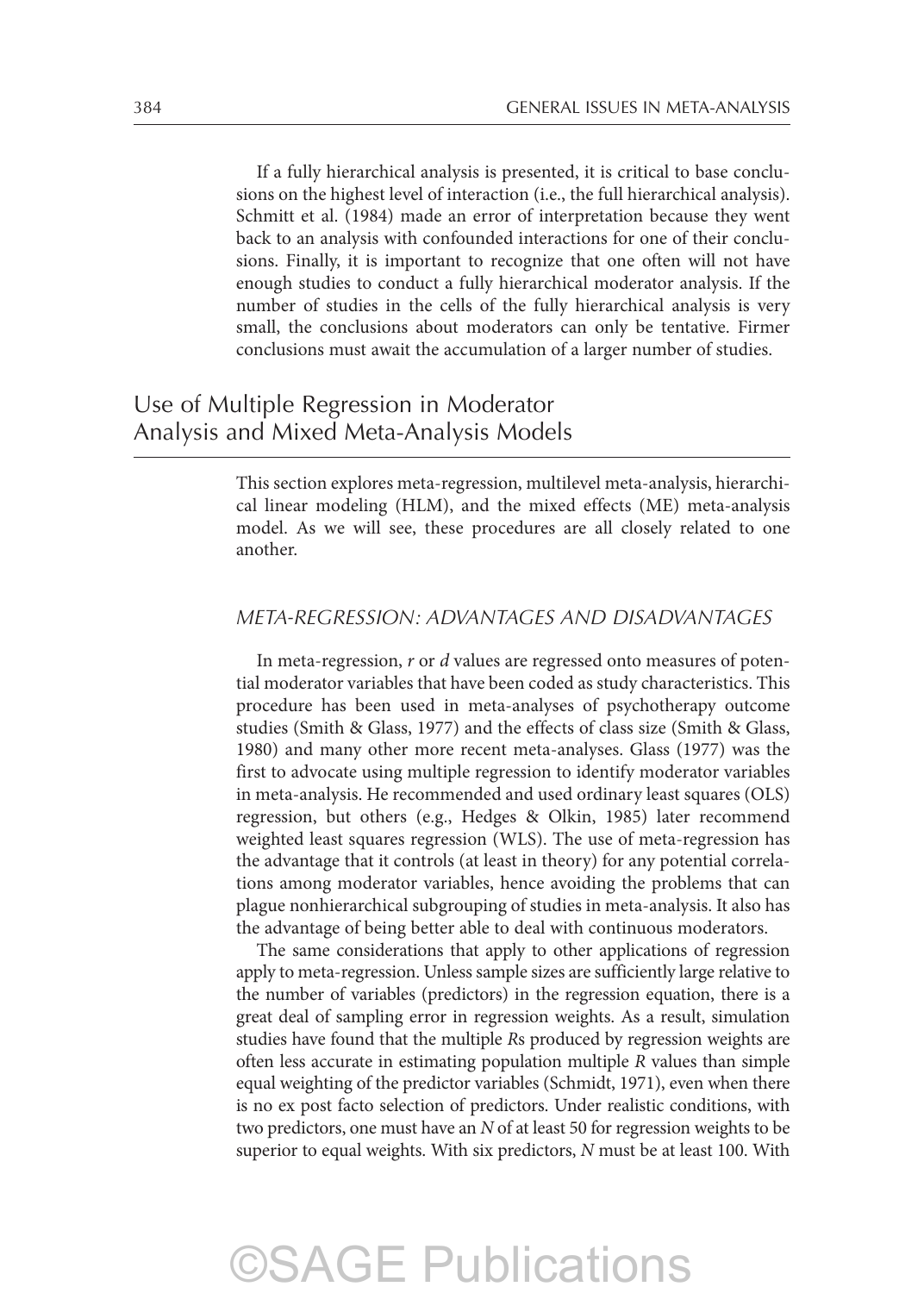8 predictors, *N* must be at least 150, and with 10 predictors, at least 200 (Schmidt, 1971). Keep in mind that in meta-regression,  $N = k$ , the number of studies. How many meta-regression studies that examine 8 potential moderators have  $k = 150$  studies? Most do not. The extent of sampling error in regression weights can be illustrated by drawing multiple samples from the same realistic population, computing regression weights on each sample, and then computing the average correlation of regression weights across samples. That is, the regression weights are treated as a vector of scores whose reliability is measured by the average correlation between these vectors of weights across samples. With four predictors, it requires an *N* of 500 to produce a correlation of .85 (Schmidt, 1972, Table 1). For a larger number of predictors, larger *N*s are required to attain this level of reliability for the regression weights. These findings apply to meta-regression as well as to other applications of regression analysis.

Meta-regression has eight serious disadvantages. The first and most serious is the potential for massive capitalization on chance resulting in inflated multiple *R*s (Raudenbush, 2009), as described near the end of Chapter 2. The square of the multiple *R* is then falsely interpreted as the proportion of variance in *r* or *d* values explained by the "moderators." In meta-regression applications in the literature, the appropriate shrinkage formula to adjust for the inflation in the multiple *R* (Cattin, 1980) is almost never applied. Even if a shrinkage formula is applied, the multiple *R* is still inflated if there is any ex post facto selection of the potential moderators included in the meta-regression, a frequent practice. As noted in Chapter 2, some who use this procedure focus not on the multiple *R* but on the statistically significant regression weights. But these are also distorted by capitalization on chance if there is any ex post facto selection of the potential moderators to be included in the regression. For example, this occurs when only those potential moderators with a large or statistically significant correlation with the effect sizes are included in the meta-regression equation, a common practice. The second major problem is that statistical power is typically low, because the number of studies (*k* is the relevant *N*) is almost never large. Because of low power, the regression weights for most *real* moderators will be nonsignificant. At least they should be, given known statistical principles, yet most moderators in the literature *are* significant, which raises suspicions about capitalization on chance and/or selective reporting (see Chapter 13). The third disadvantage is susceptibility to distortion by outlier data points. This consideration exists in all applications of regression, but it is much more serious when sample sizes are small in relation to the number of predictors (Stevens, 1984). In meta-regression, the sample size (the number of studies, *k*) is often as small as 15, 20, or 30, and the number of potential moderators (predictors) may be as large as 5 or 10 (or more). The fourth disadvantage stems from the fact that the obtained regression weights are unstandardized (raw score) regression weights. Because of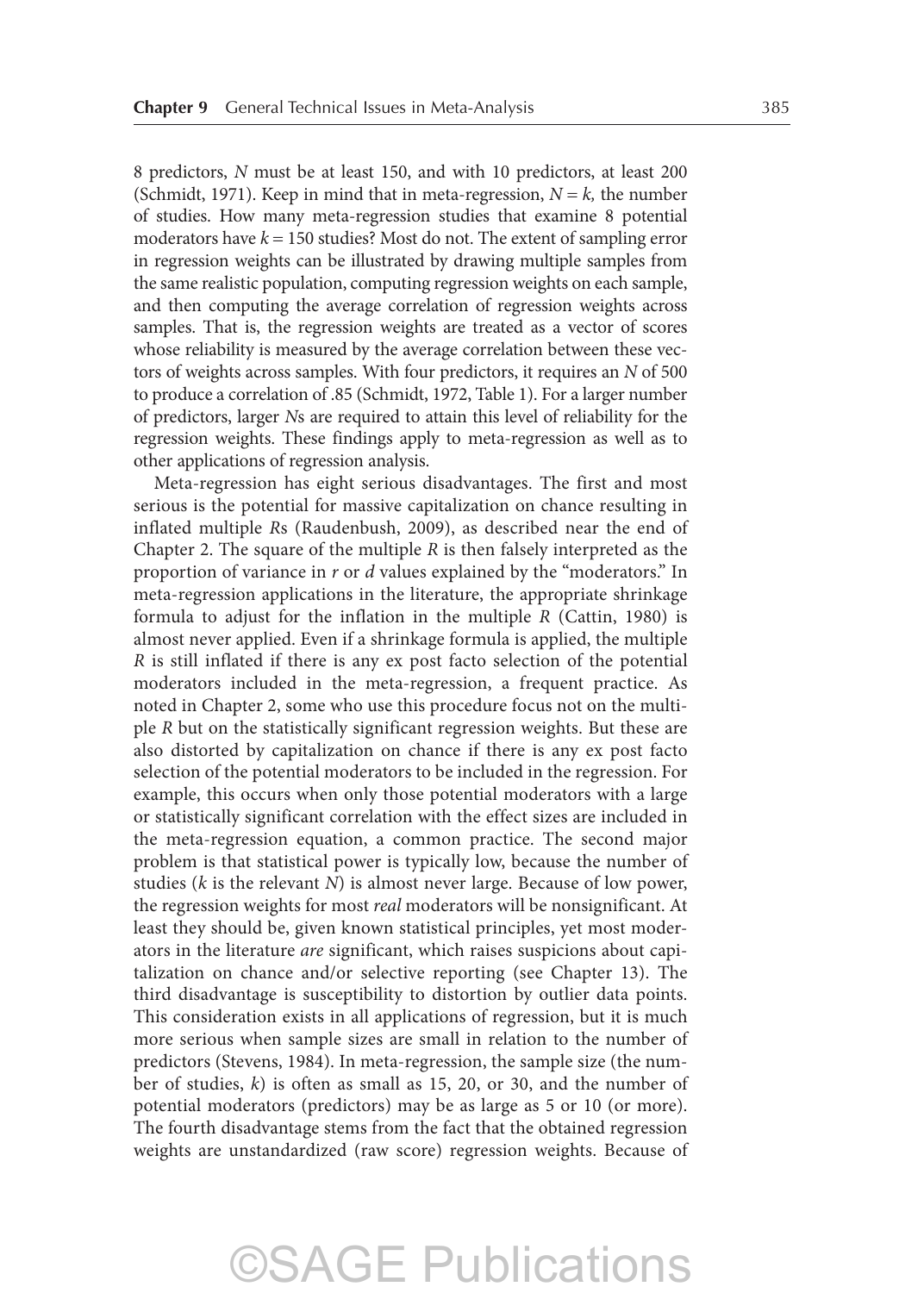this, they are difficult or impossible to interpret in any substantive way and any given weight cannot be compared with other regression weights in the meta-regression, as discussed in the second section of Chapter 5. For example, the size of the regression weight on any hypothesized moderator depends on how that moderator is scaled or measured. Because different moderators are measured on different scales with different *SD*s, the magnitudes of the regression weights are not comparable and their magnitudes cannot be compared to each other, so it is not apparent which are the most important moderators. This fact leads users of meta-regression to focus almost entirely on *p* values in comparing moderators, an undesirable emphasis; *p* values become an inappropriate index of importance.

The fifth disadvantage is the fact that meta-regression results are inaccurate when the *d* or *r* values have not been corrected for measurement error (and for range restriction, where applicable) (Ones, Viswesvaran, & Schmidt, 2012). While all the values will be biased downward by measurement error, some will be biased more than others, undercutting the construct validity of the observed *d* s or *r* s as measures of the real effects and, hence, artifactually reducing the apparent strength of all true moderators. It is rare in published meta-regressions for these corrections to be made. The correction for measurement error that is necessary for accuracy of meta-regression results causes significance tests, standard errors, and confidence intervals for regression coefficients to be inaccurate with most computer programs. Hunter (1995) developed special software that yields accurate standard error values when the data have been corrected for measurement error. (Corrections to individual *r* or *d* values are not possible when artifact distribution meta-analysis is used, which makes the use of meta-regression even more questionable in such cases.) The sixth problem is measurement error in the measures of the hypothesized moderator variables. As noted in Chapter 3, Orwin and Cordray (1985) showed that failure to correct for measurement error in the measures of the moderator variables leads to serious errors in the meta-regression results. This finding is important because almost no meta-analyses in the literature using meta-regression make this correction, meaning their moderator results are suspect (see also Cordray & Morphy, 2009). Seventh, even if the *d* or *r* values are corrected for measurement error and other artifacts, there is still the problem created by the fact that much (often most, sometimes all) of the variance in the *d* values or *r*s (i.e., the dependent variable) is due to sampling error and other artifacts, creating low reliability for the dependent variable and, hence, low statistical power to detect moderator effects (as discussed in Chapters 2, 3, and 7; Cook et al., pp. 325–326). (Aloe, Becker, and Pigott, 2010, have proposed an adjustment for the sampling error in the effect sizes [which functions as measurement error in meta-regression]. This adjustment partials the effects of sampling error out of the multiple correlation and is similar to the correction for effect size unreliability illustrated in Chapter 3 in the Tibetan Employment Service example.) The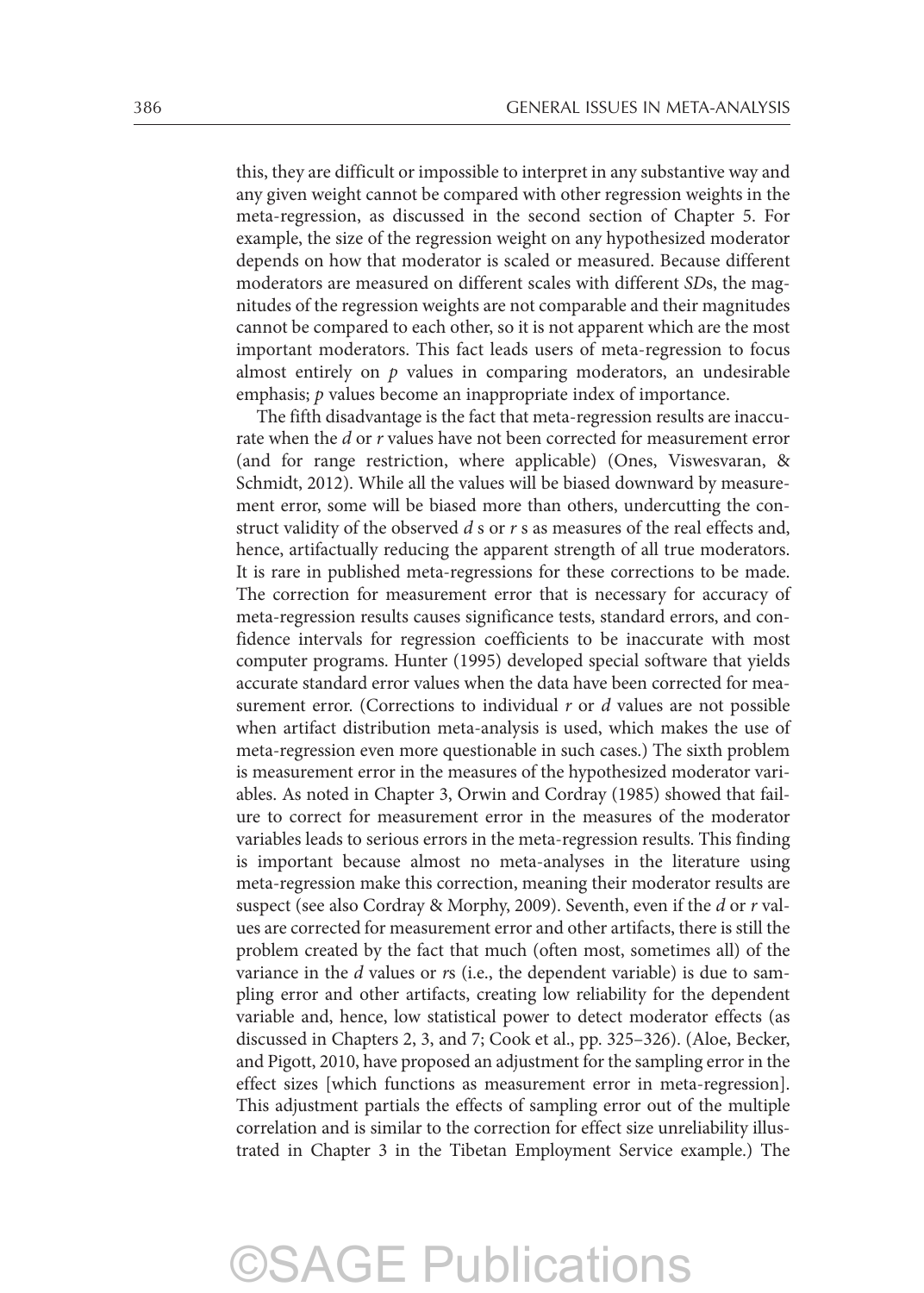eighth disadvantage stems from problematic data requirements. Use of meta-regression requires estimates of the correlations among the potential moderators (predictors). Often, estimates of some of these correlations are not available and must be guessed at or somehow imputed. This potential adds additional error to the meta-regression results.

In articles and textbooks, meta-regression is often presented and described without any mention of these disadvantages (e.g., Lipsey & Wilson, 2001). In light of these serious limitations, it can be seen that it is only under rare and unusual circumstances that meta-regression will produce reliable and valid results. Meta-regression is used quite frequently in the literature today, and it is highly likely that most of the results are not trustworthy.

Hedges and Olkin (1985, pp. 11–12, 167–169) argued for use of weighted least squares (WLS) regression rather than OLS in meta-regression. They pointed out that the assumption of homogeneity of sampling error variances is usually not met in meta-analysis data sets. The sampling error variance of each "observation" (i.e., each *d* or *r* value) depends on the sample size on which it is based (and on the size of the observed *d* or *r* value). If these sample sizes vary substantially, as they usually do, then different effect size estimates will have different sampling error variances. In meta-regression, study sampling error variance plays the same role as measurement error in a primary study analysis. Heterogeneity of variances can affect the validity of significance tests; actual alpha levels may be larger than nominal levels (e.g., .10 vs. the nominal .05). Estimates of the regression weights of moderators and multiple correlations can also be affected. Hedges and Olkin (1985, chap. 8) described a WLS regression procedure that circumvents these potential problems by weighting each study by the inverse of its sampling error variance. However, when Hedges and Stock (1983) used this method to reanalyze the Smith and Glass (1980) studies on class size, they obtained results that were quite similar to the original results, suggesting that the problem identified by Hedges and Olkin (1985) may not be serious when the number of *d* or *r* values is large (which was the case in the Smith and Glass, 1980, study). The general finding has been that most statistical tests are robust with respect to violations of the assumption of homogeneity of variance (see, e.g., Glass, Peckham, & Sanders, 1972; or Kirk, 1995).

In an attempt to address this question, Steel and Kammeyer-Mueller (2002) compared OLS and WLS using computer simulation. They focused only on continuous moderators and only on the accuracy of the multiple *R* resulting from predicting observed effect sizes from the continuous moderator variables. They did not look at the accuracy of the standardized regression weights, which provide the needed information on the size and importance of each individual moderator variable. They found that when the distribution of study sample sizes (*N*) was approximately normal, there was little difference in the accuracy of OLS and WLS. However, when the distribution of study *N*s was skewed to the right, WLS produced more accurate estimates of the multiple *R*. However, the level of skew they examined was somewhat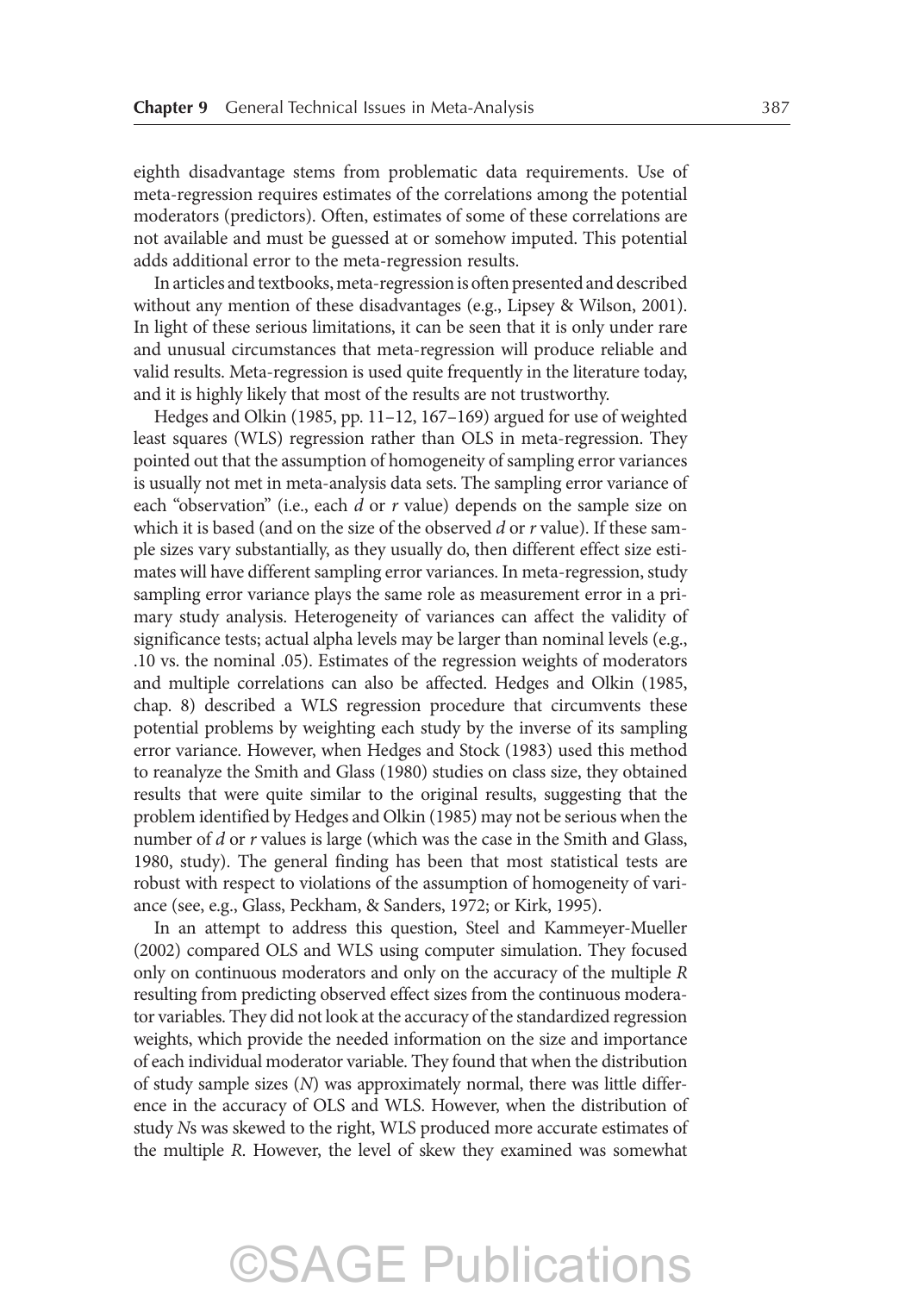extreme (skew  $= 2.66$ ) and might occur only infrequently in real research literatures. The Steel and Kammeyer-Mueller study did not address or discuss the problem of capitalization on sampling error in the use of either type of regression weighting. Nor did the study address the other disadvantages of meta-regression discussed above.

There are reasons to be cautious about the use of WLS. If there is an outlier (in either direction) with an extremely large *N*, the WLS estimates will be greatly influenced by such a study. Hence, with WLS, it is especially important to be concerned with outliers. There are also potential problems in the weighting of studies with small *N* s. When *N* is small, very large *r* or *d* values can occur due to large sampling errors. The observed value of *r* or *d* affects the computed sampling error variance (as can be seen by inspecting the formulas for sampling error variance for *r* and *d*) and, therefore, affects the weight the study gets. As Steel and Kammeyer-Mueller (2002) noted, a study based on *N* = 20 with an *r* of .99 would be given the same weight as a study based on *N* = 20,000 but with an *r* of .60! One solution to this latter problem is to use mean *r* or *d* in the sampling error variance formulas for *r* and *d*, in place of the *r* and *d* values from the individual study, as discussed and recommended in Chapters 3, 4, 5, and 7. Because both OLS and WLS regression methods have (different) problems, Overton (1998) recommended applying both and comparing the results. If they are similar, one's confidence in the results is supported. However, the eight disadvantages of meta-regression discussed above remain whether WLS or OLS is used. Modification of the study weights does not make these problems go away.

With these cautions in mind, when moderators are continuous and the decision has been made to use regression, it is probably advisable in typical cases to emphasize WLS results in preference to OLS results. In most meta-analyses that use meta-regression, the meta-regression analysis is conducted after the main meta-analysis. However, some applications of meta-analysis consist of only a meta-regression analysis. In general, this is not an approach that we recommend because it does not produce an overall corrected mean and standard deviation for the population parameters. In addition, the results produced by this approach will be stable only if *k*, the number of studies, is very large. The meta-analysis by Nye, Su, Rounds, and Drasgow (2012) used this approach effectively. This meta-analysis included 568 correlations, so sampling error in the regression analysis was greatly reduced. Such large *k* values are rare, however. An example of this approach to meta-analysis is the structural equation modeling (SEM)– based meta-analysis methods of M. W. L. Cheung (2008), discussed in Chapter 11. In practice, this form of meta-analysis, including Cheung's approach, is usually a mixed effects meta-analysis (discussed later). This approach to meta-analysis can be viewed as a form of hierarchical linear modeling (discussed later).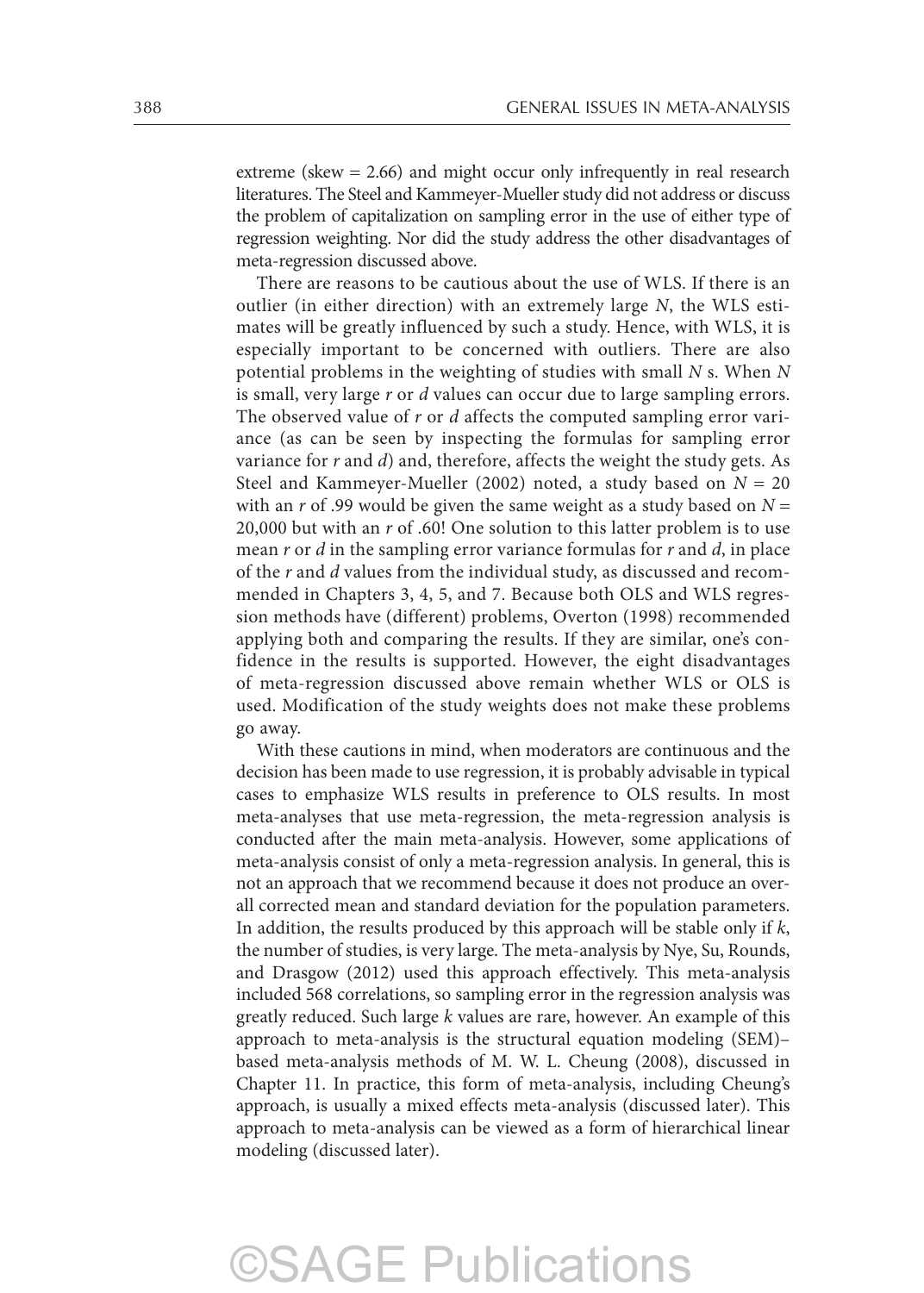If moderators are dichotomous or categorical (e.g., sex or race), the subgrouping approach to moderator analysis is superior. However, it is important to bear in mind that moderators are often correlated and that it is important to use hierarchical moderator analysis to avoid confounding of correlated moderators. When moderators are continuous, the subgrouping method has the disadvantage of requiring dichotomization of the continuous variables to produce the subgroups, thus losing information. When there is only one hypothesized moderator to be examined and it is continuous, simple correlation can be used, as described in Chapters 3 and 7. That correlation is then the standardized regression weight for predicting the effect sizes or correlations. In this case, there is no capitalization on chance. When there is more than one continuous moderator, simple correlation is maximally informative only if the moderators are uncorrelated. If the continuous moderators are correlated, OLS or WLS can be used to assess the moderators (bearing in mind the limitations of meta-regression). Hierarchical meta-analysis via subgrouping can also be used, but it requires dichotomizing (or perhaps trichotomizing) the continuous moderator variables, which is not desirable. It is not clear which of these two options is to be preferred in a case like this. Some advice on use of meta-regression in moderator detection is provided by Aguinis and Gottfredson (2010) and Aguinis and Pierce (1998).

#### *MULTILEVEL MODELS IN META-ANALYSIS AND HLM*

The use of meta-regression as described in the previous section is often referred to as "multilevel" meta-analysis. In this nomenclature, the first level is the meta-analysis of *d* or *r* values, and the second level is the regression of the effect sizes onto a set of potential moderator variables. In a sense, this is a form of hierarchical linear modeling (HLM; Raudenbush, 2009; Raudenbush & Bryk, 2002). But HLM is typically used when effect sizes are not independent. For example, in educational research, teachers are nested within classrooms, and therefore the academic achievement scores of students within the same classroom are not independent (Raudenbush & Bryk, 2002), because the achievement of all the students is affected by the competence of their particular teacher. In meta-analysis, HLM is typically restricted to the case in which the same sample or study contributes multiple *r* or *d* values, which creates a similar violation of the assumption of independence. HLM can handle this problem. Freund and Kasten (2012) is an example of such an application of HLM in a meta-analysis. However, as seen in Chapter 10, we recommend that steps be taken to ensure that the effect sizes within a meta-analysis are statistically independent of each other. We also present evidence that violations of the independence assumption have less of a distorting effect on meta-analysis results than is usually assumed. It has been suggested that the HLM can be viewed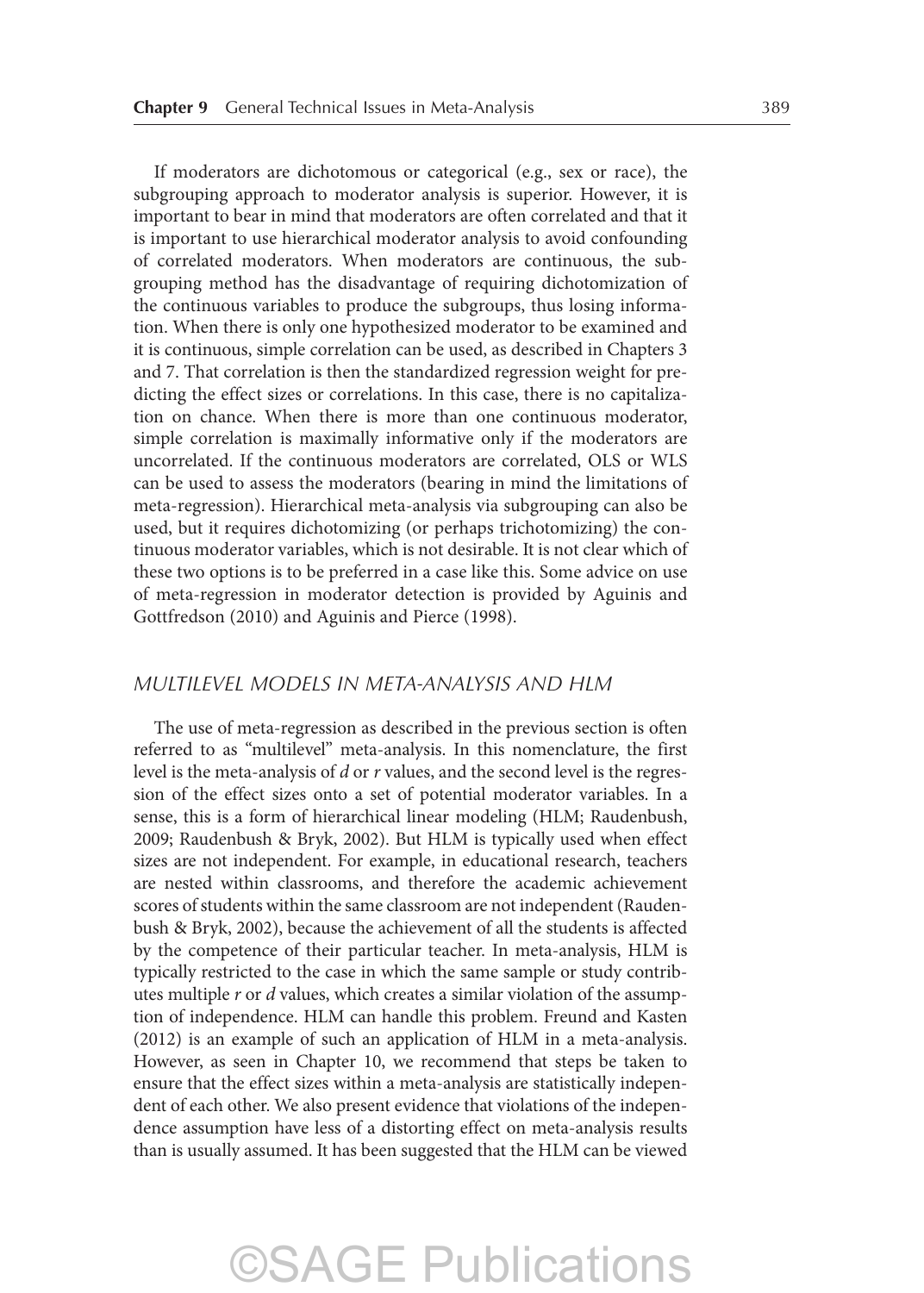as a general approach to conducting meta-analyses (Raudenbush & Bryk, 2002). As such, it is a form of linear mixed effects meta-analysis (discussed in the next section). However, in practice, HLM has typically been restricted to cases in which the independence assumption has been violated. Hedges, Tipton, and Johnson (2010a, 2010b) have presented an approach to HLM that is simpler to use and is robust to the distributional assumptions made by other HLM approaches. A major limitation of HLM in general is that it is very difficult, if not impossible, to correct for the distorting effects of measurement error and range restriction or enhancement, causing inaccuracy in the results. HLM has all of the eight disadvantages of meta-regression discussed in the previous section. In addition, most applications of HLM use maximum likelihood (ML) estimation methods, which require larger sample sizes. As in the case of meta-regression, it is only under rare circumstances that one has data sufficient to cause HLM to produce accurate results.

#### *MIXED EFFECTS MODELS IN META-ANALYSIS*

In Chapters 5 and 8, we presented discussions of fixed effects (FE) and random effects (RE) models in meta-analysis. There is a related concept called the "mixed effects (ME) model." The ME model is viewed as a mixture of RE and FE models. Suppose a meta-analyst applies the RE model to a set of effect sizes and stops after calibrating the variation in the population effect sizes, with no attempt to test or identify moderators. This occurs when the meta-analyst views this variation as completely random; that is, produced by unknown (and maybe unknowable) factors. This is referred to by Hedges (1982c, 1983b) as the "simple random effects model." Alternatively, the meta-analyst might hypothesize that certain specific factors account for at least some of the betweenstudy variability in population values. The meta-analyst would then attempt to test these hypotheses using meta-regression (Raudenbush, 2009). According to Hedges (1983b), if these hypothesized moderators are related to study outcomes, they are then viewed as "fixed factors," meaning that they constitute all the potential moderators that the researcher is or would ever be interested in. This is the definition of fixed factors in analysis of variance (National Research Council, 1992). Therefore, in the weighted meta-regression, the studies are weighted by the inverse of their FE sampling error variances and not by the inverse of their larger RE sampling error variances (Overton, 1998; Raudenbush, 2009), which would be the study weights used if the moderators were viewed as just a sample of possible moderators. If there is no further variation in population effect sizes beyond sampling error in the subgroups in which these moderators are held constant (i.e., if the hypothesized moderators produce a [properly adjusted] multiple *R* of 1.00 with the actual study effect sizes), then the overall model is said to be an FE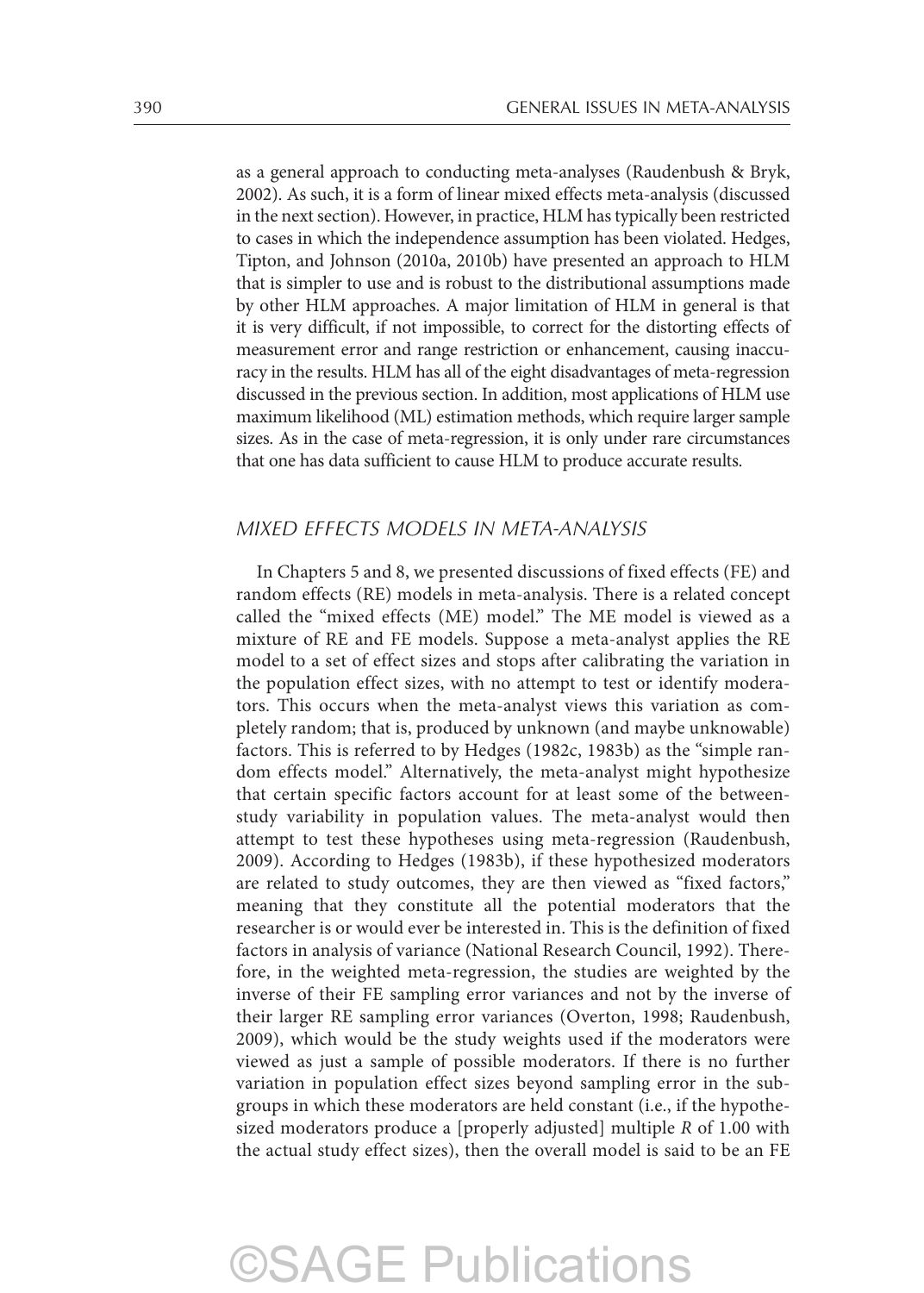model, because there is no unexplained variation left. This outcome is rare in real data, if it exists at all. If, on the other hand, the postulated moderators account for some but not all the variation in the rho or delta values, the resulting model is said to be an ME model. The RE part of this conclusion stems from the fact that there is still remaining unexplained variance in population parameters, variance not accounted for by the moderators. The FE part of this conclusion stems from the fact that the postulated moderator variables are assumed to be fixed factors (FE factors). Vevea and Citkowicz (2008) showed via simulation that this approach often results in "seriously inflated Type I errors" in testing potential moderators that are in fact unrelated to the effect sizes. But in addition to this statistical problem there is also a conceptual problem here. If variance in population parameters remains after controlling for the fixed factors, there must be other moderators operating. This fact casts doubt on the definition of the fixed factors as constituting all the moderators that the researcher is interested in or could ever be interested in (National Research Council, 1992). The SEM-based methods of M. W. L. Cheung (2008) are ME meta-analysis methods, as noted earlier.

This way of thinking about meta-analysis models stemmed from an early conception of meta-analysis models in the 1985 Hedges and Olkin meta-analysis book. At that time, the hope was that the FE model as described above would turn out to be the case. That is, the hope was that postulated moderator variables would account for all the variation beyond sampling error in study population values. If so, then the FE model as defined above would actually apply. However, as meta-analyses accumulated in the literature, it became apparent that postulated moderators almost never explained all the variance in population parameters. (This result could be due in part to the fact that these meta-analysis methods do not control for variation due to artifacts such as measurement error; see Chapter 11. It is possible that these artifacts account for the remaining variance.)

#### Second-Order Sampling Error: General Principles

The outcome of any meta-analysis based on a small number of studies depends to some extent on which studies randomly happen to be available; that is, the outcome depends in part on study properties that vary randomly across studies. This is true even if the studies analyzed are all that exist at that moment. This phenomenon is called "second-order sampling error." It affects meta-analytic estimates of standard deviations more than it affects estimates of means. This is also the case with ordinary, or first-order, sampling error and ordinary statistics: Ordinary sampling error affects standard deviations more than means. Ordinary, or first-order, sampling error stems from the sampling of subjects within a study. Second-order sampling error stems from the sampling of studies in a meta-analysis.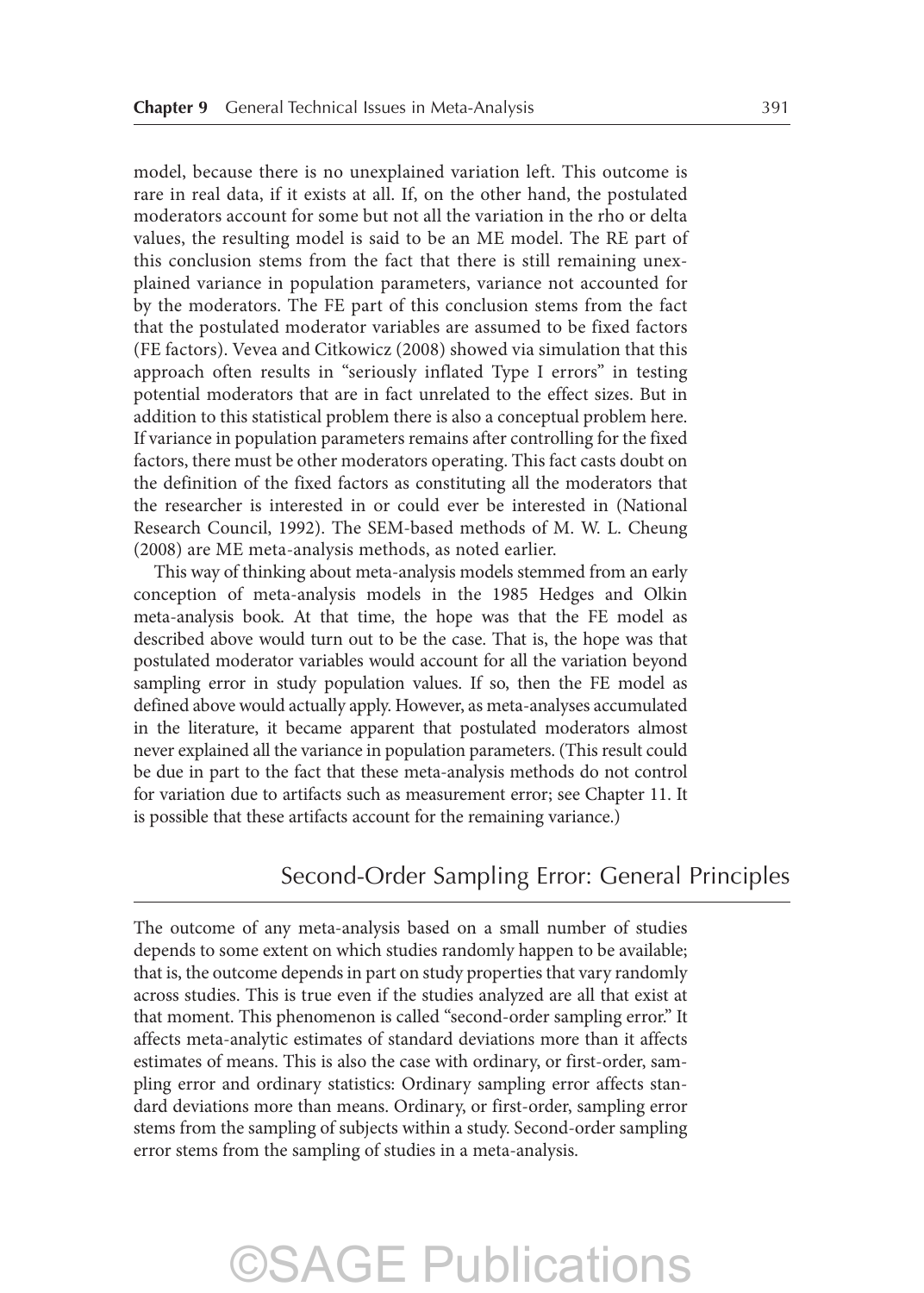Consider a hypothetical example. Suppose there were only 10 studies available estimating the relationship between Trait A and job performance. Even if the mean sample size per study were only 68 (the median for published validity studies reviewed by Lent et al., 1971a, 1971b), the mean validity would be based on  $N = 680$  and would be reasonably stable. The observed variance across studies would be based on only 10 studies, however, and this variance, which we compare to the amount of variance expected from sampling error, would be based on only 10 data points. Now suppose sampling error were, in fact, the only factor operating to produce between-study variance in observed correlations (validities). Then, if we randomly happened to have one or two studies with large positive sampling errors, the observed variance across studies would likely be larger than the variance predicted by the sampling error variance formula, and we might falsely wind up concluding, for example, that sampling error accounts for only 50% of the observed variance of validities across studies. On the other hand, if the observed validity coefficients of, say, five or six of the studies randomly happened to be very close to the expected value (population mean), then the observed variance across studies would likely be very small and would underestimate the amount of variance one would typically (or on the average) observe across 10 such randomly drawn studies (from the population of such hypothetical studies that could be conducted). In fact, the observed variance might be smaller than the variance predicted from sampling error. The computed percentage variance accounted for by sampling error would then be some figure greater than 100%, for example, 150%. Of course, in this case, the correct conclusion would be reached: All the observed variance could be accounted for by sampling error. However, some people have been troubled by such outcomes. They are taken aback by results indicating that sampling error can account for more variance than is actually observed. Sometimes they are led to question the validity of the formula for sampling error variance (see, e.g., H. Thomas, 1988, and the reply by Osburn & Callender, 1990). This formula correctly predicts the amount of variance sampling error will produce on average. However, sampling error randomly produces more than this amount in some samples and less in other samples. The larger the number of studies (other things being equal), the smaller the deviations of observed from expected sampling variance. If the number of studies is small, however, these deviations can be quite large *on a percentage basis* (although *absolute* deviations are usually small even in such cases).

Negative estimates of variances occur using other methods of statistical estimation. In one-way analysis of variance (ANOVA), for example, the variance of sample means is the sum of two components: the variance of population means and the sampling error variance. This is directly analogous to the meta-analytic breakdown of the observed variance of sample correlations across studies into the variance of population correlations (the real variance) and the sampling error variance (the false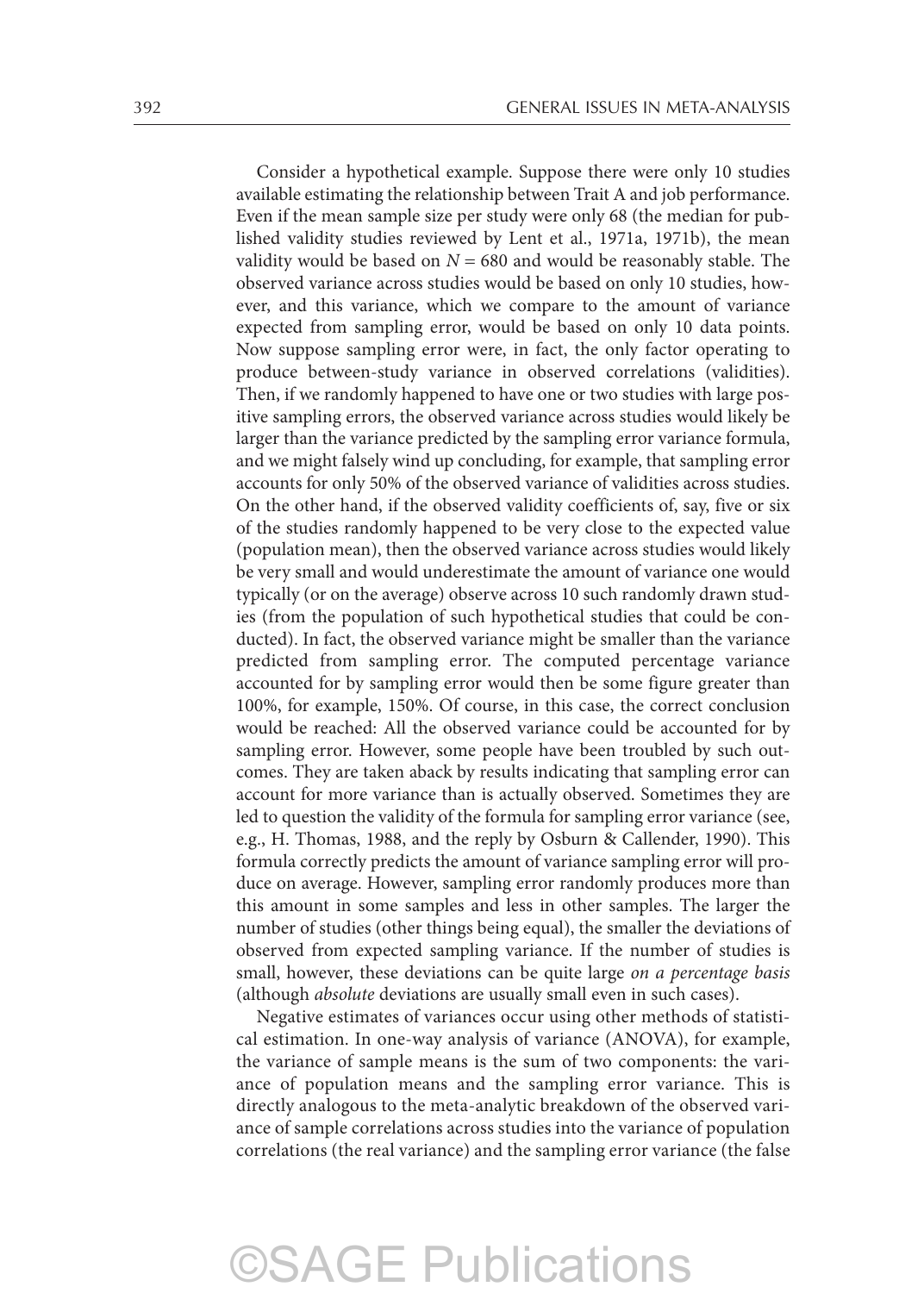or spurious variance). In estimating the variance of population means in ANOVA, the first step is to subtract the within-group mean square from the between-group mean square. This difference can be, and sometimes is, negative, as a result of sampling error. Consider a case in which the null hypothesis is true; the population means are then all equal and the variance of population means is 0. The variance of observed means (i.e., sample means) is then determined entirely by sampling error. This observed between-group variance will vary randomly from one study to another. About half the time, the within-group mean square will be larger than the between-group mean square, while half the time, the within-group mean square will be smaller. That is, if the variance of population means is 0, then in half of the observed samples, the estimated variance of population means will be negative. This is exactly the same as the situation in meta-analysis if all the population correlations are equal: The estimated variance will lie just above 0 half the time and will lie just below 0 half the time. The key here is to note that the variance of population correlations is estimated by subtraction: The known sampling error variance is subtracted from the variance of sample correlations, which estimates the variance of sample correlations across a population of studies. Because the number of studies is never infinite, the observed variance of sample correlations will depart by sampling error from the expected value. Thus, when the variance of population correlations is 0, the difference will be negative half the time.

Another example is the estimation of variance components in generalizability theory. Cronbach and his colleagues (Cronbach, Gleser, Nanda, & Rajaratnam, 1972) proposed generalizability theory as a liberalization of classical reliability theory, and it is now widely used to assess the reliability of measuring instruments in situations where the techniques of classical reliability theory are considered inadequate. Generalizability theory is based on the well-known ANOVA model and requires estimated variance components for its application. One or more of the estimated variance components may be negative, as noted by Cronbach et al. (1972, pp. 57–58) and Brennan (1983, pp. 47–48), even though, by definition, population variance components are nonnegative. The same phenomenon was also noted by Leone and Nelson (1966). Cronbach et al. (1972) recommended substituting 0 for the negative variance, and Brennan (1983) agreed with this recommendation.

Negative estimated variances are not uncommon in statistical estimation. The occurrence of negative estimates of variance in empirical research does not call into question a statistical theory such as ANOVA or a psychometric theory such as meta-analysis. As described previously, existing statistical sampling theory provides a sound rationale for observed negative estimates of variance in meta-analysis when the actual variance of true validities is 0 or close to 0. W. A. Thompson (1962) provides an analytical discussion of negative variance estimates.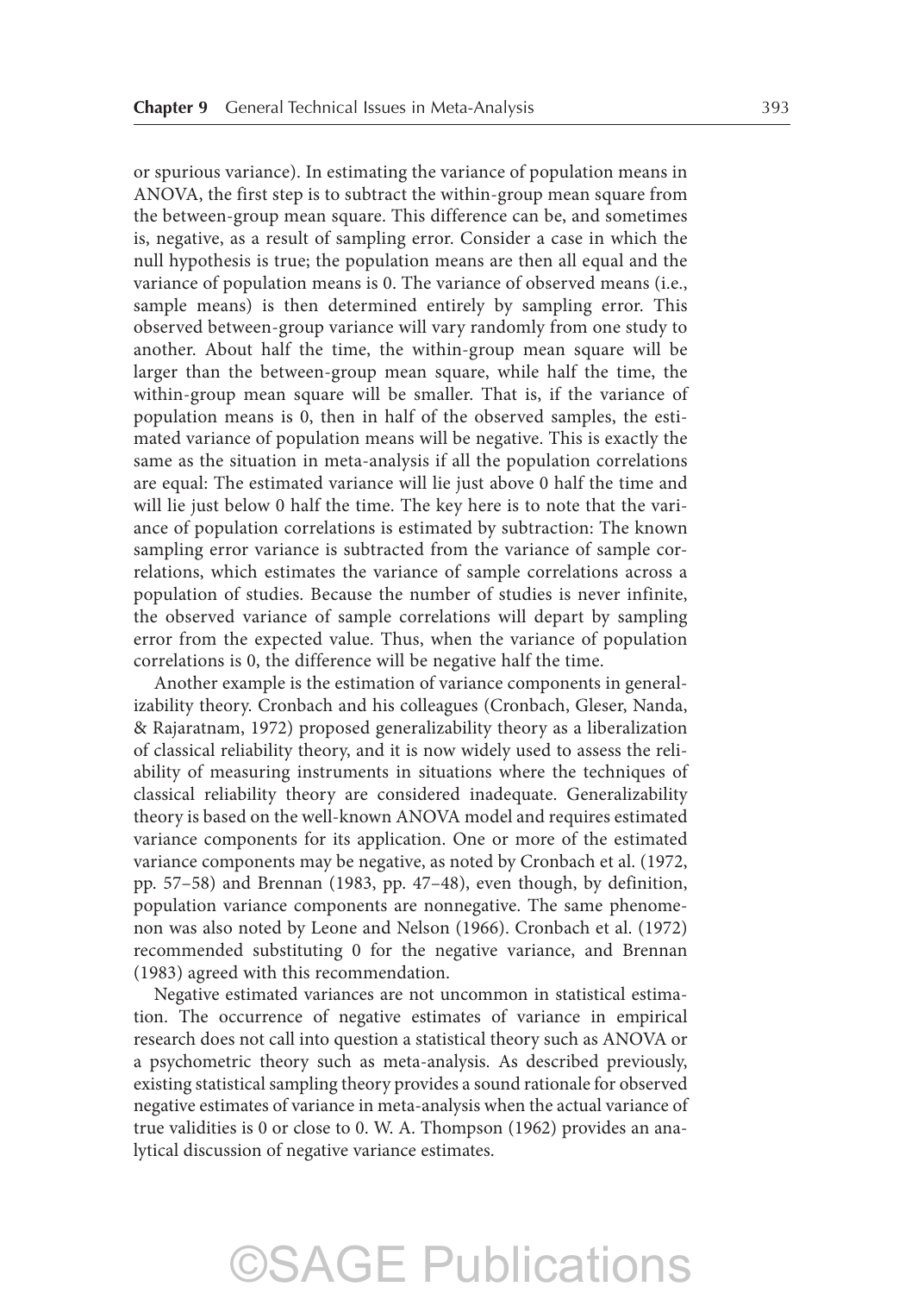#### Second-Order Meta-Analyses Across Different Independent Variables

A second-order meta-analysis is a meta-analysis of meta-analyses. A form of second-order meta-analysis can be applied in cases in which the different meta-analyses have nonidentical in dependent variables to which the same theoretical and methodological considerations apply. In such cases, the effect sizes cannot be combined because the in dependent variables are different, but the problem of second-order sampling error can be addressed by computing the average percent variance accounted for by artifacts. Validity generalization research on cognitive ability tests is an example. Under the situational specificity hypothesis, the hypothesized situational moderators would be essentially the same for different abilities (e.g., verbal, quantitative, reasoning, spatial), and under the alternate hypothesis, all variance would be hypothesized to be artifactual for all abilities. The second-order meta-analysis would involve computing the average percentage of variance accounted for across the several meta-analyses. For example, in a large consortium study conducted by Psychological Services, Inc., in 16 companies, the percentage of variance accounted for by sampling error ranged over different abilities from about 60% to more than 100%. The average percentage accounted for across abilities was 99%, indicating that once second-order sampling error was considered, all variance of validities across the 16 companies was accounted for by sampling error for all the abilities studied.

Such a finding indicates that the meta-analyses with less than 100% of the observed variance accounted for are explained as cases of second-order sampling error (specifically, secondary second-order sampling error, as defined later in this chapter). The same is true of meta-analyses with more than 100% of the observed variance accounted for. It should be clear that in conducting a second-order meta-analysis, figures greater than 100% should not be rounded down to 100%. Doing so would obviously bias the mean for these figures, because those that are randomly lower than 100% are not rounded upward.

There is an important technical issue in this form of second-order meta-analysis: The average percentage of variance accounted for must be computed in a particular way or it will be inaccurate. This technical issue is best illustrated by a study conducted by Spector and Levine (1987). Spector and Levine conducted a computer simulation study aimed at evaluating the accuracy of the formula for the sampling error variance of *r*. In their study, the value of ρ was always 0, so the formula for the sampling error variance of observed *r*s was  $S_e^2 = 1/(N-1)$ . They conducted simulation studies for various values of *N*, ranging from 30 to 500. The number of observed *r*s per meta-analysis was varied from 6 to 100. For each combination of *N* and number of *r*s, they replicated the meta-analysis 1,000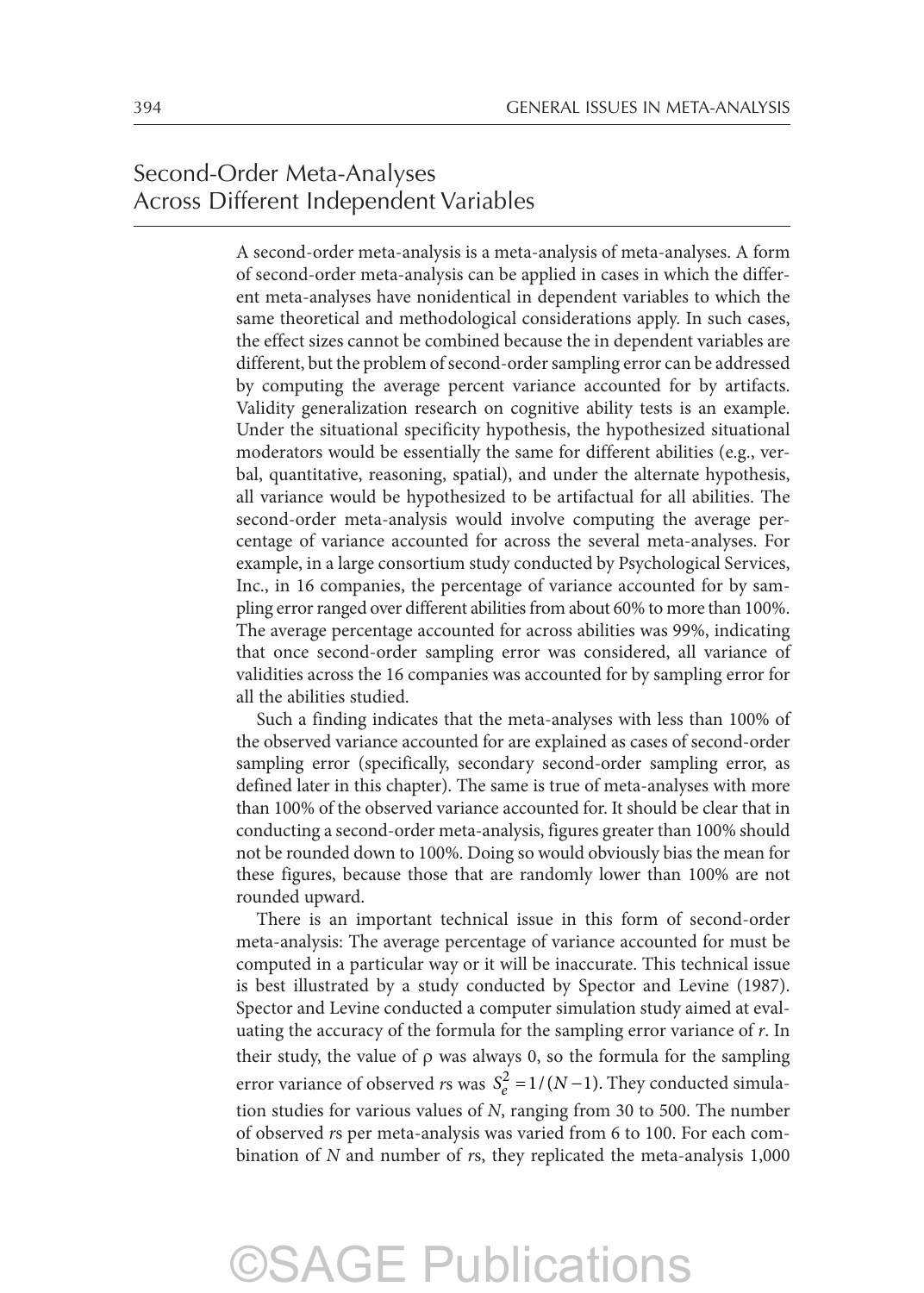times and then evaluated the average value of  $S_e^2/S_r^2$  across 1,000 meta-analyses. That is, they focused their attention on the average ratio of variance predicted from the sampling error formula to the average observed variance of the *r* s across studies. They did not look at  $S_r^2 - S_e^2$ , the difference between predicted and observed variances. They found that for all numbers of *r*s less than 100, the ratio  $S_e^2 / S_r^2$  averaged more than 1.00. For example, when there were 10 *s per meta-analysis and*  $*N* = 75$  *in* each study, the average ratio was 1.25. Kemery, Mossholder, and Roth (1987) obtained similar results in their simulation study. The smaller the number of *r*s per meta-analysis, the more the ratio exceeded 1.00. They interpreted these figures as demonstrating that the formula for  $S_e^2$  overestimates sampling variance when the number of correlations in a meta-analysis is less than 100. Their assumption was that if the  $S_e^2$  formula were accurate, the ratio  $S_e^2 / S_r^2$  would average 1.00.

The Spector-Levine (1987) study was critiqued by Callender and Osburn (1988), who showed that if one assessed accuracy by the difference  $S_r^2 - S_e^2$ , the sampling error variance formula was shown to be extremely accurate, as had also been demonstrated in their numerous previous simulation studies. There was no bias. They also demonstrated why the average ratio  $S_e^2 / S_r^2$  is greater than 1.00 despite the fact that  $S_e^2$  is an unbiased estimate of sampling variance. When the number of correlations in a meta-analysis is small, then, by chance, the  $S_r^2$  will sometimes be very small; that is, by chance, all observed *r*s will be very similar to each other. Because  $S_r^2$  is the denominator of the ratio, these tiny  $S_r^2$  values lead to very large values for  $S_e^2 / S_r^2$ , sometimes as large as 30 or more. Furthermore, if  $S_r^2$  should, by chance, be 0, the ratio is *infinitely large*. These extreme values raise the mean ratio above 1.00; the *median* ratio is very close to 1.00. The analysis by Callender and Osburn (1988) fully explains the startling conclusions of Spector and Levine (1987) and demonstrates that the fundamental sampling variance formula for the correlation is, in fact, accurate.

It should be noted that Spector and Levine would not have reached the conclusion they reached had they used the reciprocal of their ratio. That is, if they had used  $S_r^2 / S_e^2$  instead of  $S_e^2 / S_r^2$ , they would have found that the mean ratio was 1.00. With this reversed ratio, the most extreme possible value is 0 (rather than infinity), and the distribution of ratios is much less skewed. This point has important implications for second-order meta-analyses of the sort discussed in this section. As noted earlier, this form of second-order meta-analysis is conducted by averaging the percentage of variance accounted for by artifacts over similar meta-analyses. In any given meta-analysis, this percentage is the ratio of artifact-predicted variance (sampling variance plus variance due to other artifacts) to the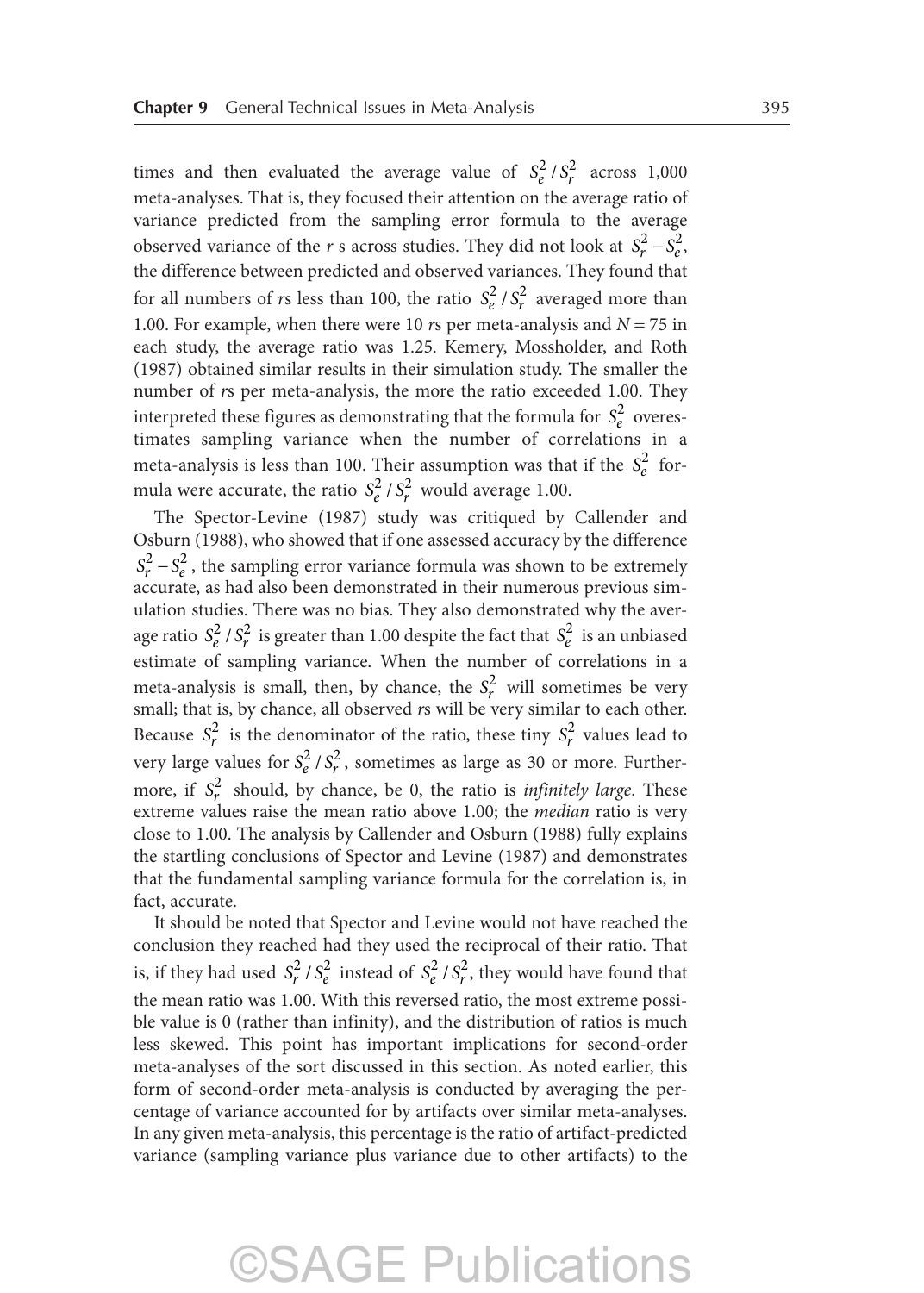observed variance. One over this ratio is the reversed ratio,  $S_r^2 / S_e^2$ . In second-order meta-analysis, this reversed ratio should be averaged across studies, and then the reciprocal of that average should be taken. This procedure prevents the upward bias that appeared in the Spector-Levine study and results in an unbiased estimate of the average percentage of variance across the meta-analyses that is due to artifacts. For an example application, see Rothstein et al. (1990).

Meta-analysis has made clear how little information there is in single studies because of the distorting effect of (first-order) sampling error. An examination of second-order sampling error shows that even several studies combined meta-analytically contain limited information about between-study variance (although they provide substantial information about means). Accurate analysis of between-study variance requires either meta-analyses based on a substantial number of studies (we have had up to 882; cf. Pearlman et al., 1980) or meta-analyses of similar meta-analyses (second-order meta-analyses). These are the realities and inherent uncertainties of small-sample research in the behavioral and social sciences (or in any other area, e.g., the biomedical area). There is no perfect solution to these problems, but meta-analysis is the best available solution. As the number of studies increases, successive meta-analyses will become increasingly more accurate.

#### Second-Order Meta-Analysis With a Constant Independent Variable

When there are number of independent meta-analyses that focus on the same independent and dependent variables, another form of second-order meta-analysis becomes possible (Schmidt & Oh, 2013). For example, Oh (2009) conducted separate meta-analyses of the validity of five personality traits for predicting job performance in four East Asian countries. Each meta-analysis contained only studies conducted in that country, so there were no overlapping studies between meta-analyses. Mean validity values differed across countries but a second-order meta-analysis using the methods described in this section showed that most of the between-country variance in mean correlation values was due to second-order sampling error. For one personality trait—Conscientiousness—all the between-country variability was due to second-order sampling error, indicating that this trait has the same mean validity in all the countries. Schmidt and Oh (2013) present other such applications. The number of meta-analyses of the same independent and dependent variables conducted in different countries or regions is increasing, and so this form of second-order meta-analysis is becoming more important.

In this section, we present the essential equations and computations for second-order meta-analysis applied to (a) bare-bones meta-analyses (as described in Chapter 3), (b) meta-analyses that corrected each value individually (as described in Chapter 3), and (c) meta-analyses that used the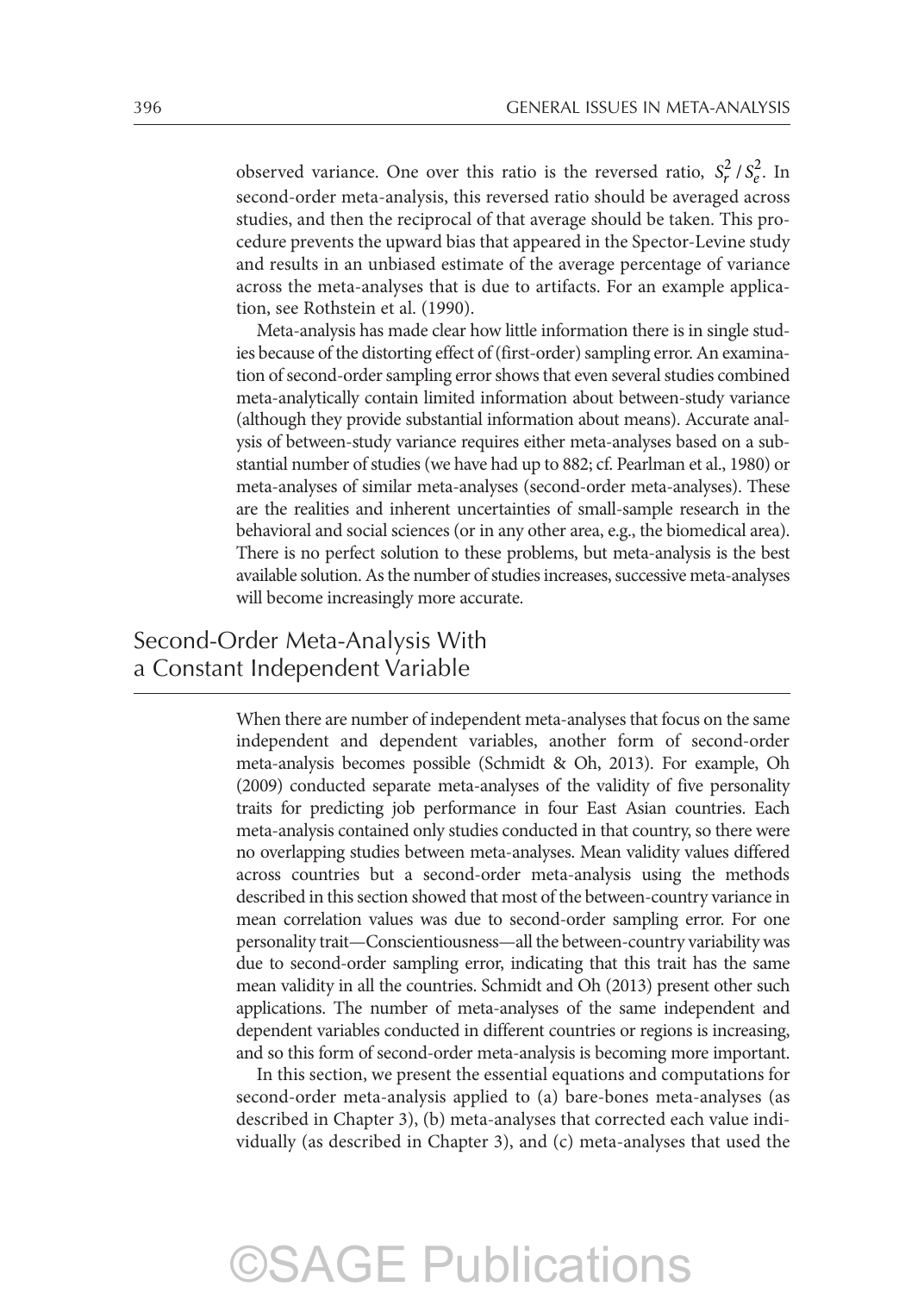artifact distribution method to correct for artifacts (as described in Chapter 4). The presentation is in terms of correlations, but analogous equations apply when the outcome statistic is the *d* value.

#### *SECOND-ORDER META-ANALYSIS OF BARE-BONES META-ANALYSES*

Equation (9.1) is the fundamental equation when the first-order meta-analyses entering the second-order meta-analysis have corrected only for sampling error:

$$
\hat{\sigma}^2_{\overline{\rho}_{xy}} = S_{\hat{\overline{r}}}^2 - E(S_{e_{\hat{\overline{r}}}}^2)
$$
\n(9.1)

where the term on the left side of the equation is the estimate of the population variance of the uncorrected mean correlations ( $\hat{\bar{p}}_{xy}$ ) across the meta-analyses after second-order sampling error has been subtracted out. The first term on the right side of Equation (9.1) is the weighted variance of the mean correlations across the *m* meta-analyses, computed as follows:

$$
S_{\widehat{\overline{r}}}^2 = \sum_{1}^{m} w_i \left( \widehat{\overline{r}}_i - \widehat{\overline{r}}_i \right)^2 / \sum_{1}^{m} w_i
$$
 (9.1a)

where

$$
\hat{\overline{\overline{r}}} = \sum_{1}^{m} w_i \hat{\overline{r}}_i / \sum_{1}^{m} w_i
$$
 (9.1b)

and

$$
w_i = \left(\frac{S_{r_i}^2}{k_i}\right)^{-1} \tag{9.1c}
$$

and where  $S^2_{r_i}$  is the variance of the observed correlations (*r*s) in the *i*th meta-analysis,  $\hat{r}_i$  is the estimate of the mean effect size for the *i*th meta-analysis,  $\hat{\vec{r}}$  is the estimate of the (weighted) grand mean effect size across the  $m$  meta-analyses,  $k_i$  is the number of primary studies included in the *i*th meta-analysis, and the  $w_i$  is the weight applied to the *i*th meta-analysis. The second term on the right side of Equation (9.1) is the expected (weighted average) second-order sampling error variance across the *m* meta-analyses: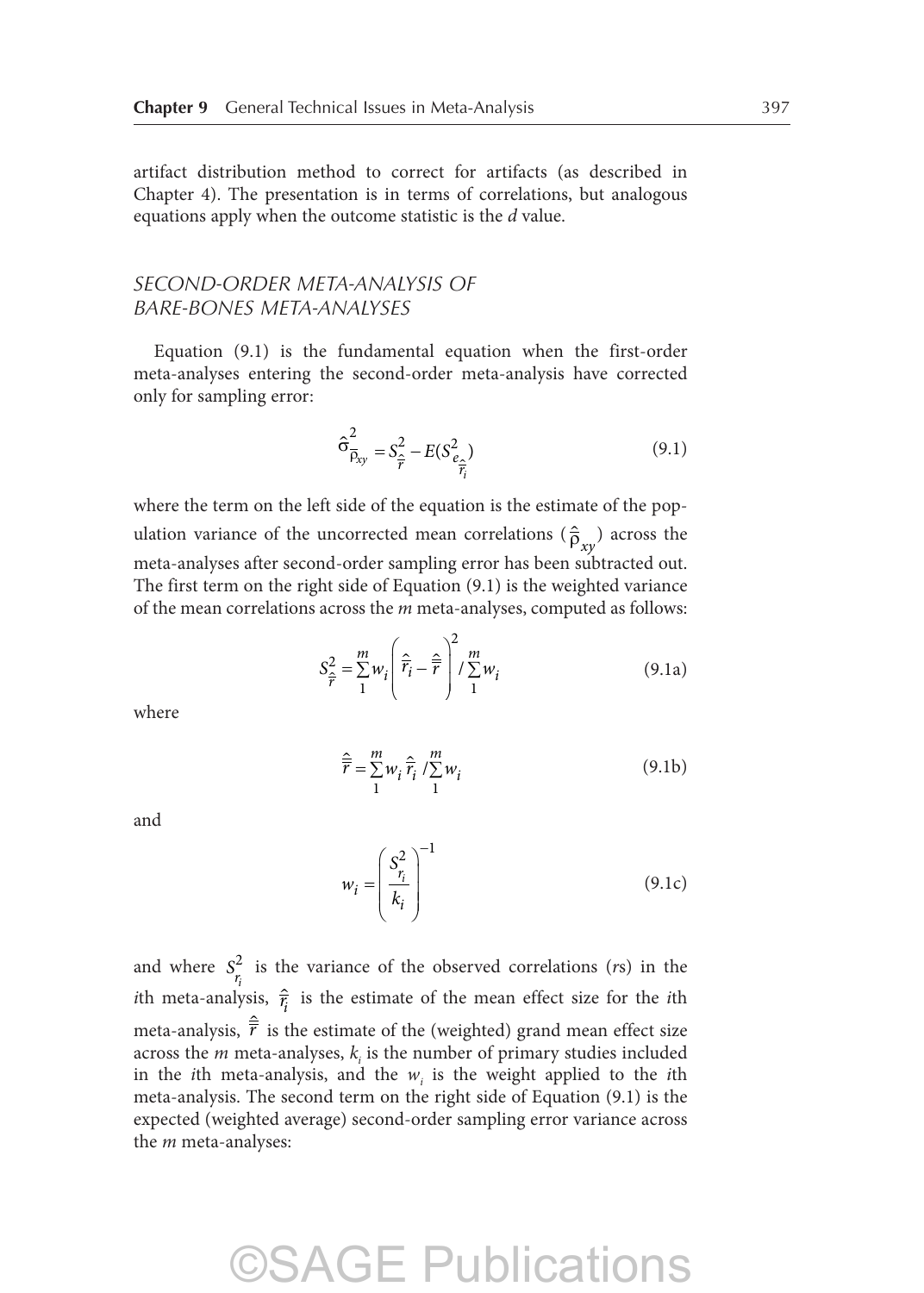$$
E(S_{e_{\hat{r}_i}}^2) = \sum_{1}^{m} \left( w_i \frac{S_{r_i}^2}{k_i} \right) / \sum_{1}^{m} w_i
$$
\n(9.1d)

Equation (9.1d) reduces to Equation (9.1e):

$$
E(S_{e_{\widehat{\overline{r_i}}}^2}^2) = m / \sum_{i=1}^{m} w_i
$$
 (9.1e)

To summarize, each meta-analysis will have reported a mean uncorrected (i.e., mean observed) correlation,  $\hat{\vec{r}}_i$ . The first term on the right in Equation (9.1) is the weighted variance of these mean correlations. This computation is shown in Equations (9.1a) and (9.1b). The weights  $(w_i)$  used in Equations (9.1a), (9.1b), (9.1d), and (9.1e) are as defined in Equation (9.1c). Each weight is the inverse of the random effect (RE) sampling error variance for the mean correlation in the *i*th meta-analysis (Schmidt, Oh, & Hayes, 2009). The second term on the right in Equation (9.1) is the sampling error variance of these mean correlations. Each of the meta-analyses will have reported the variance of the observed correlations in that meta-analysis. Dividing each such variance by  $k_i$  (the number of studies in that meta-analysis) yields the RE sampling error variance of the mean  $r(\hat{\vec{r}}_i)$ 

in that meta-analysis (Schmidt, Oh, & Hayes, 2009). (This reflects the wellknown principle that the sampling error variance of the mean of any set of scores is the variance of the scores divided by the number of scores [and the standard error of the mean is the square root of this value.]) The weighted average of these values across the *m* meta-analyses estimates the RE sampling error variance of the mean *r*s as a group, as shown in Equations (9.1d) and (9.1e). The square root of this value divided by the square root of *m* is the standard error  $SE_{\frac{\sim}{\overline{k}}}$  and can be used to put confidence intervals *r* around the estimate of the (weighted) grand mean ( $\hat{\vec{\tau}}$ ; computed in Equation [9.1b]). Also, using the square root of the value on the left side of Equation 9.1 ( $\hat{\sigma}_{\overline{\rho}_{xy}}$ ), one can construct a credibility interval (see Chapters 5 and 8) around the grand mean correlation across the *m* meta-analyses, within which a given percentage of the first-order population meta-analytic (mean) effect sizes  $(\hat{\vec{p}}_{xy})$  is expected to lie. For example, 80% would be

expected to lie within the 80% credibility interval. If the value on the left side of Equation (9.1) is zero, the conclusion is that the mean population correlation values are the same across the meta-analyses. In that case, all the observed variance is accounted for by second-order sampling error, and the conclusion is that there are no moderators. If it is greater than zero, one can compute the proportion of variance between meta-analyses that is due to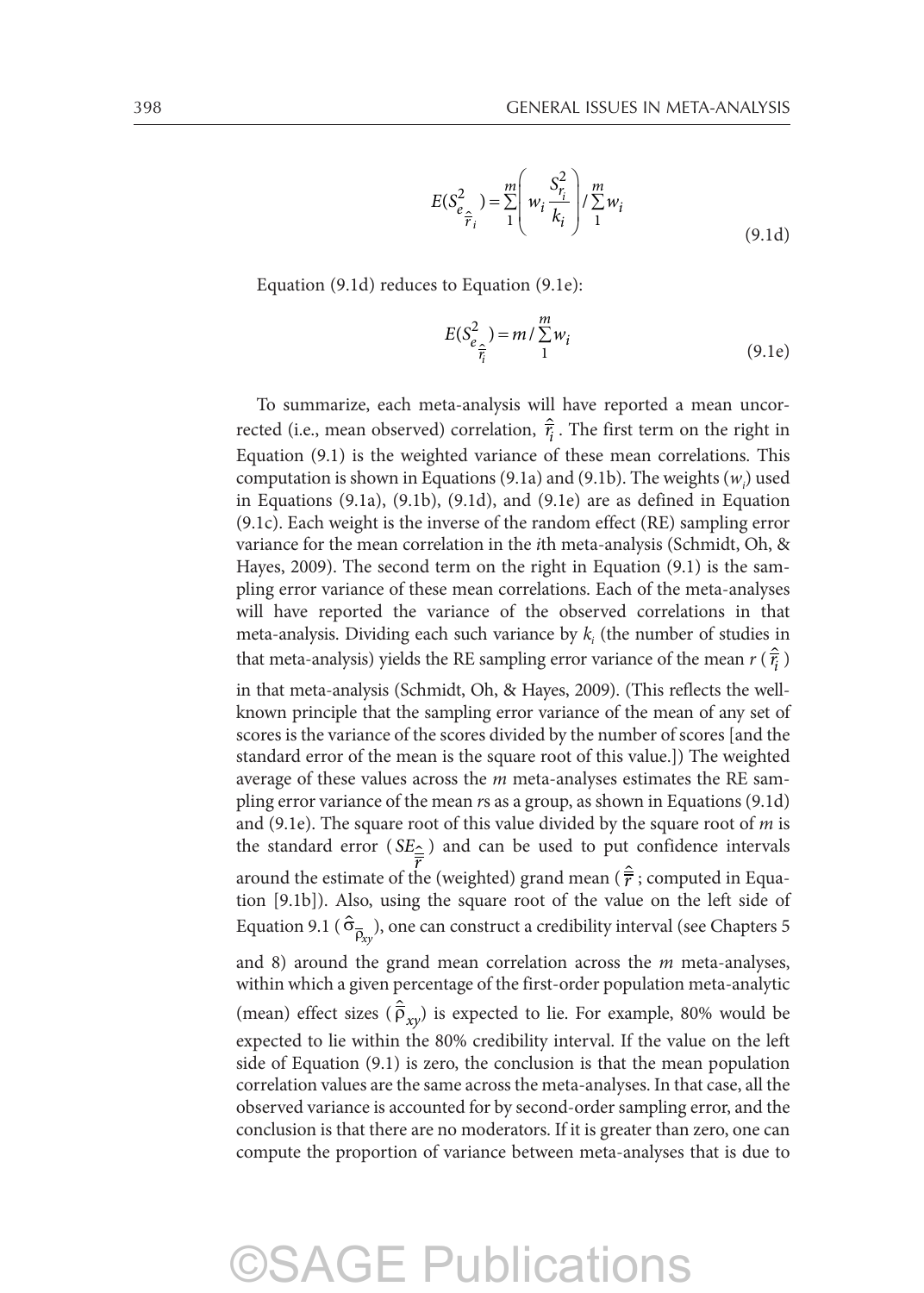second-order sampling error. This is computed as the ratio of the second term on the right side of Equation (9.1) to the first term on the right side, that is,

$$
ProportionVar = \frac{E(S_{\hat{r}_i}^2)/S_{\hat{\hat{r}}}}{\hat{r}} \tag{9.1f}
$$

and 1 − ProportionVar denotes the proportion of the variance across first-order meta-analytic (bare-bones) mean correlations that is "true" variance (i.e., variance not due to second-order sampling error). As such, this number is the reliability of the meta-analytic correlations (considered as a set of values, one for each first-order meta-analysis; see Chapters 3 and 7). This follows because reliability is the proportion of total variance that is true variance (Magnusson, 1966; Nunally & Bernstein, 1994). As discussed later, this value can be used to produce enhanced accuracy for estimates of these mean (meta-analytic) correlations from the first-order meta-analyses by regressing them toward the value of the grand mean correlation (the mean across the first-order meta-analyses). Both of these analyses are unique to second-order meta-analysis and cannot be performed using other analysis methods.

#### *SECOND-ORDER META-ANALYSIS WHEN CORRELATIONS HAVE BEEN INDIVIDUALLY CORRECTED*

Measurement error is present in all research, and it biases all relationships examined in research. Therefore, it is important to include corrections for these biases. One approach in meta-analysis is to correct each correlation individually for the downward bias created by measurement error and other artifacts as appropriate (see Chapter 3). When the first-order meta-analyses entering the second-order meta-analysis have corrected each correlation individually for measurement error (and range restriction and dichotomization, if applicable), the fundamental equation for second-order meta-analysis is

$$
\hat{\sigma}_{\overline{\rho}}^2 = S_{\hat{\rho}}^2 - E(S_{e_{\hat{\rho}}^2}^2)
$$
\n(9.2)

where the term on the left in Equation (9.2) is the estimate of the actual (nonartifactual) variance across the *m* meta-analyses of the population mean disattenuated correlations ( $\hat{\rho}$ ), that is, the variance after variance due to second-order sampling error has been subtracted out. The first term on the right side of Equation (9.2) is the variance of the mean individually corrected correlations across the *m* meta-analyses, computed as follows: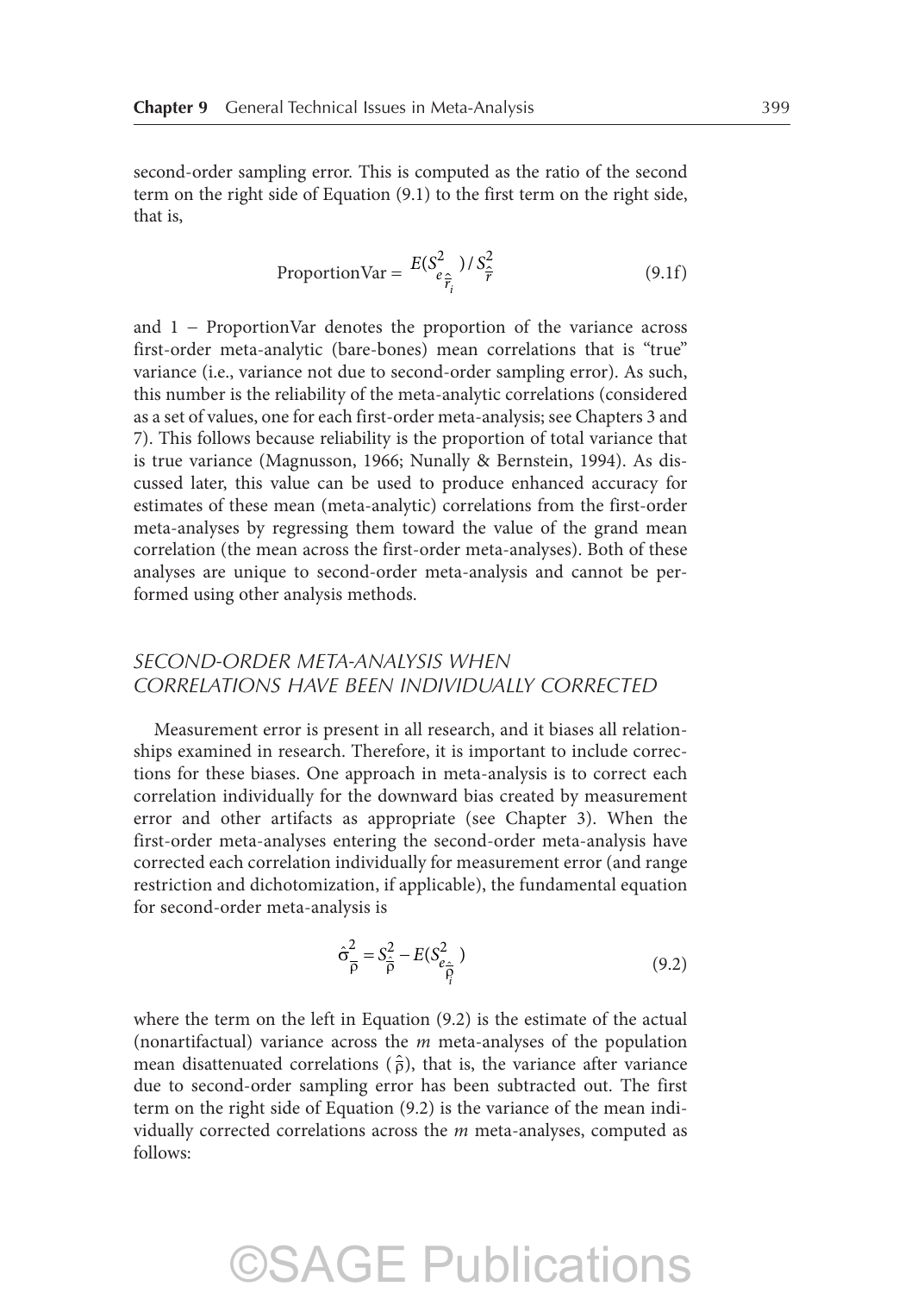$$
S_{\widehat{\overline{\rho}}}^{2} = \sum_{1}^{m} w_{i} \left( \widehat{\overline{p}}_{i} - \widehat{\overline{P}} \right)^{2} / \sum_{1}^{m} w_{i}^{*}
$$
 (9.2a)

where

$$
\hat{\overline{\rho}} = \sum_{1}^{m} w_i^* \hat{\overline{\rho}}_i / \sum_{1}^{m} w_i^*
$$
\n(9.2b)

and

$$
w_i^* = \left(\frac{S_{r_{c_i}}^2}{k_i}\right)^{-1}
$$
\n(9.2c)

and where  $S^2_{r_c}$  is the weighted variance of the disattenuated (individually corrected) correlations in the *i*th meta-analysis,  $\hat{\overline{\rho}}_i$  is the mean meta-analytic disattenuated correlation in that meta-analysis,  $\hat{\bar{p}}$  is the (weighted) grand mean effect size across the  $m$  meta-analyses,  $k<sub>i</sub>$  is the number of  $\overline{\mathbf{r}}$  primary studies included in the *i*th meta-analysis, and the  $\overrightarrow{w_i}$  is the weight applied to the *i*th meta-analysis. The second term on the right side of Equation (9.2) is the weighted average second-order sampling error variance across the *m* meta-analyses:

$$
E(S_{e_{\widehat{P_i}}}^2) = \sum_{i=1}^{m} w_i^* \left( \frac{S_{r_{c_i}}^2}{k_i} \right) / \sum_{i=1}^{m} w_i^*
$$
 (9.2d)

Equation (9.2d) reduces to Equation (9.2e):

$$
E(S_{e_{\widehat{P_i}}}^2) = m / \sum_{i=1}^{m} w_i^*
$$
 (9.2e)

where the  $w_i^*$  are as defined in Equation (9.2c).

To summarize, each first-order meta-analysis will have reported an estimate of the mean disattenuated correlation (the meta-analytic mean correlation,  $\hat{\vec{p}}_i$ ). The first term on the right side of Equation (9.2) is the variance of these meta-analytic mean correlations across first-order meta-analyses. This computation is shown in Equations (9.2a) and (9.2b). Equation (9.2c) shows the weights that are used in Equations (9.2a) and (9.2b). The second term on the right side of Equation (9.2) is the expected value of the second-order sampling error variance of these meta-analytic correlations. Each meta-analysis will have reported an estimate of the variance of the corrected correlations it included, preferably to four decimal places, for precision. Dividing this value by *k* (the number of studies in the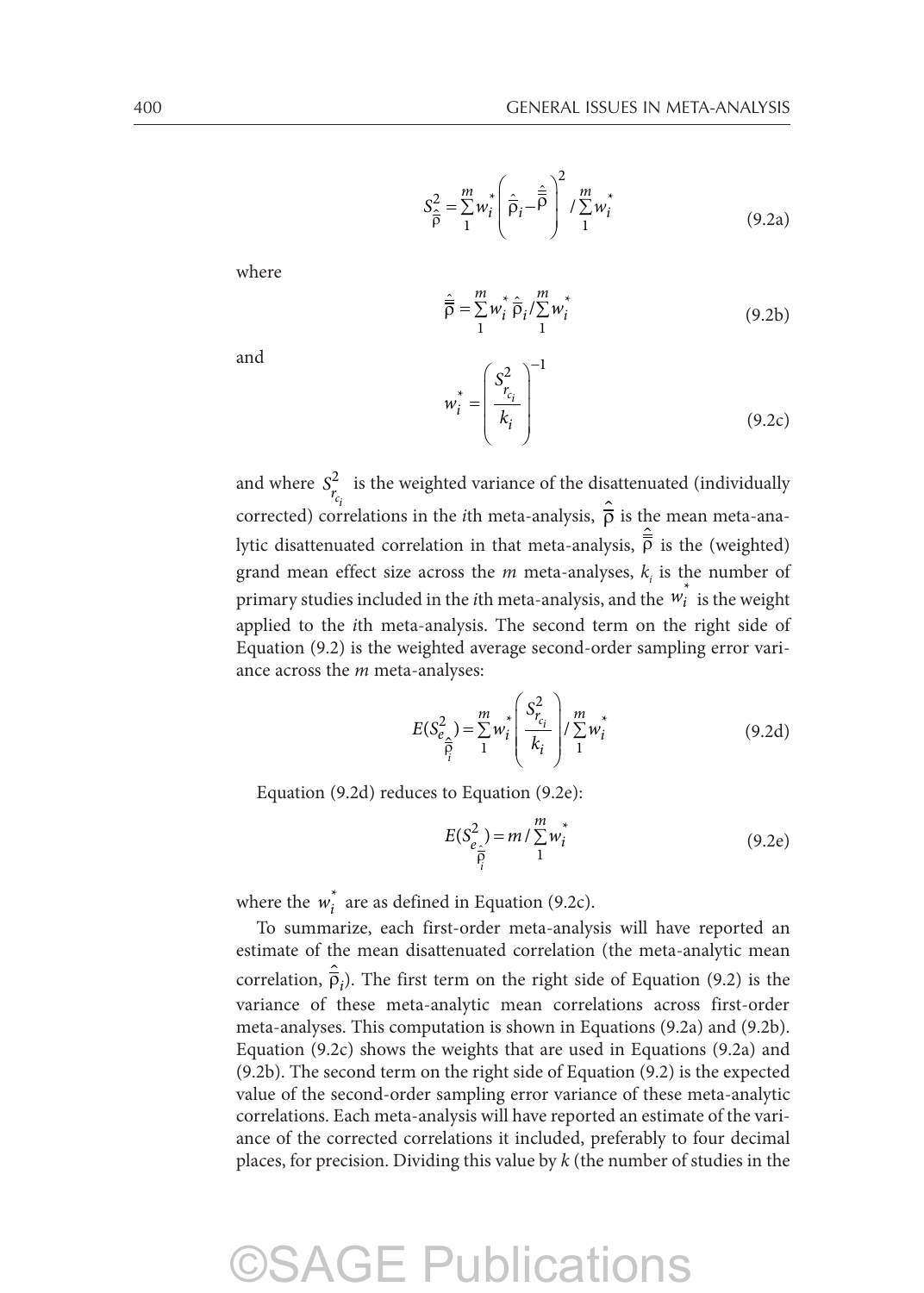meta-analysis) yields the RE sampling error variance of the meta-analytic correlation for that meta-analysis (Schmidt, Oh, & Hayes, 2009). (As noted earlier, this reflects the well-known statistical principle that the sampling error variance of the mean of any set of scores is the variance of the scores divided by the number of scores [and the standard error of the mean is the square root of this value].) As shown in Equations (9.2d) and (9.2e), the weighted mean of these values across the *m* meta-analyses yields the second-order sampling error variance needed in Equation (9.2).

The square root of this value divided by the square root of *m* is the standard error ( $SE_{\frac{\alpha}{\beta}}$ ) and can be used to put confidence intervals around the grand mean ( $\hat{\bar{p}}$ ); shown in Equation [9.2b]).

The term on the left side of Equation (9.2) is the estimate of the actual (nonartifactual) variance across meta-analysis of the population mean disattenuated correlations (the  $\hat{\overline{\rho}}$ *i* ), that is, the variance across first-order meta-analytic estimates after removal of variance due to second-order sampling error. Using the square root of this value ( $\hat{\sigma}_{\overline{0}}$ ), credibility inter-

vals can be placed around the grand mean computed in Equation (9.2b).

If the value on the left side of Equation (9.2) is zero, the indicated conclusion is that the mean population correlation values are the same across the multiple meta-analyses. All the variance is accounted for by second-order sampling error. If this value is greater than zero, one can compute the proportion of variance across meta-analyses that is explained by second-order sampling error. This is computed as a ratio of the second term on the right side of Equation (9.2) to the first term on the right side, that is,

$$
ProportionVar = E(S_{e_{\widehat{P}}^2}^2) / S_{\widehat{P}}^2 \tag{9.2f}
$$

and 1 – ProportionVar denotes the proportion of the variance across the first-order meta-analysis mean population correlation values that is true variance (i.e., variance not due to second-order sampling error). As such, this number is the reliability of the estimated mean first-order population correlations (see Chapter 3), because reliability is the proportion of total variance that is true variance (Magnuson, 1966; Nunnally & Bernstein, 1994). This value can be used to refine the estimates of these first-order meta-analysis mean values by regressing them toward the value of the grand mean disattenuated correlation (the mean across the *m* meta-analyses, computed in Equation [9.2b]). In addition, when *S* ρ 2

is zero, the ProportionVar is 100% and the reliability of the vector of *m* first-order meta-analytic mean estimates is zero (e.g., Conscientiousness in Table 2 of Schmidt & Oh, 2013). This is the same as the situation in which all examinees get the same score on a test, making the reliability of the test zero.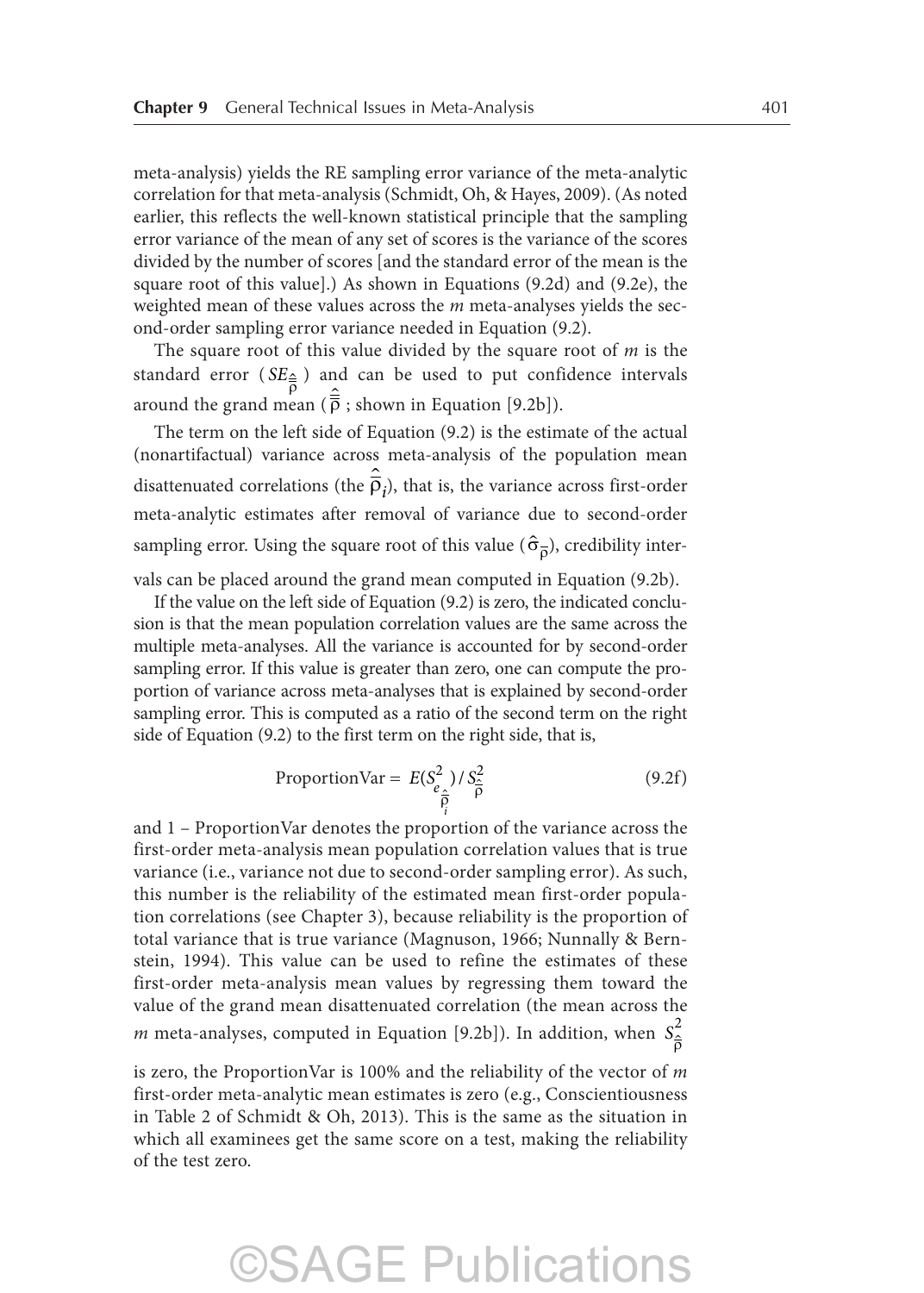#### *SECOND-ORDER META-ANALYSIS WITH ARTIFACT DISTRIBUTION META-ANALYSES*

Often the information needed to correct each correlation individually for measurement error is unavailable for many or most of the studies. In such literatures, meta-analysis can nevertheless correct for measurement error by use of measurement error estimates (reliability estimates) from other credible sources, as indicated earlier. This method of meta-analysis is called artifact distribution meta-analysis (see Chapter 4). Equation (9.3) is the fundamental equation for second-order meta-analysis when the first-order meta-analyses have applied the artifact distribution method of meta-analysis.

$$
\hat{\sigma}_{\overline{\rho}}^2 = S_{\hat{\overline{\rho}}}^2 - E(S_{e_{\hat{\overline{\rho}}}^2}^2)
$$
\n(9.3)

where the term on the left side of Equation (9.3) is the estimate of the nonartifactual variance of the population meta-analytic (disattenuated) correlations (population parameter values) across the *m* first-order meta-analyses. This is the variance remaining after variance due to second-order sampling error has been subtracted out. The first term on the right side of Equation (9.3) is the variance of the mean disattenuated correlations across the *m* meta-analyses, computed as follows:

$$
S_{\widehat{\rho}}^2 = \sum_{1}^{m} w_i^{**} \left( \widehat{\overline{\rho}}_i - \widehat{\overline{\rho}}_i \right)^2 / \sum_{1}^{m} w_i^{**}
$$
(9.3a)

where

$$
\widehat{\overline{\rho}} = \sum_{1}^{m} w_i^{**} \widehat{P}_i / \sum_{1}^{m} w_i^{**}
$$
\n(9.3b)

and

$$
w_i^{**} = \left[ \left( \frac{\widehat{p}_i}{\overline{r}_i} \right)^2 \left( \frac{S_{r_i}^2}{k_i} \right) \right]^{-1} \tag{9.3c}
$$

and where  $S^2_{r_i}$  is the variance of the observed correlations within a given meta-analysis,  $\hat{\vec{p}}_i$  is the mean disattenuated correlation in that meta-analysis,  $\bar{r}_i$  is the meta-analytic (bare-bones) mean correlation in that meta-analysis,  $\hat{\bar{p}}$  is the (weighted) grand mean effect size across the *m* meta-analyses, *ki* is the number of primary studies included in the *i*th meta-analysis, and  $w_i^{**}$  is the weight applied to the *i*th meta-analysis. The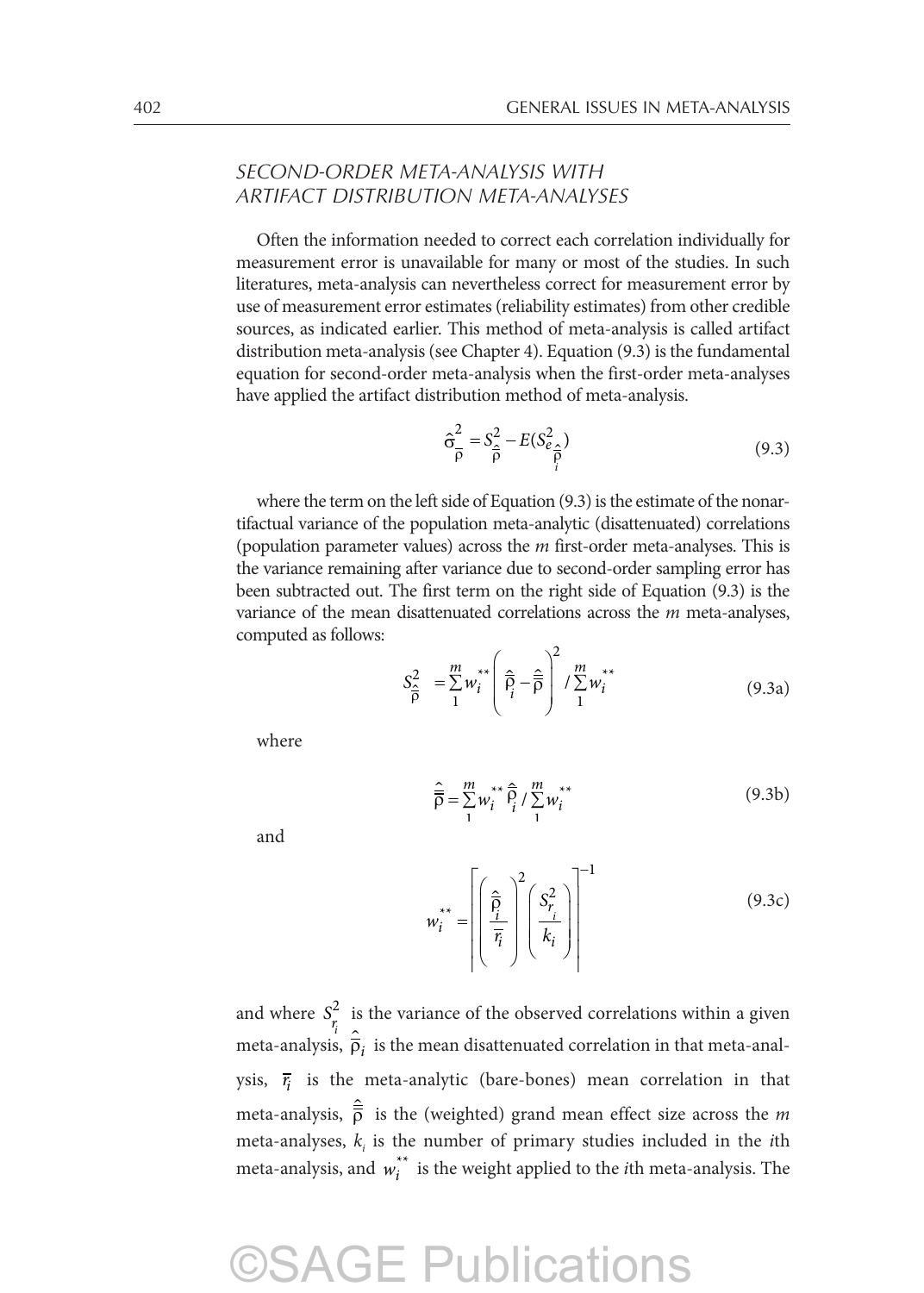second term on the right side of Equation (9.3) is the weighted average second-order sampling error variance across the *m* meta-analyses:

$$
E(S_{e_{\widehat{P}}})^2 = \sum_{i=1}^{m} \left[ w_i^* \left( \frac{\widehat{P}}{i} \right)^2 \frac{S_{r_i}^2}{K_i} \right] / \sum_{i=1}^{m} w_i^{**}
$$
(9.3d)

Equation (9.3d) reduces to Equation (9.3e):

$$
E(S_{e_{\hat{i}}}^{2}) = m / \sum_{i=1}^{m} w_{i}^{**}
$$
 (9.3e)

The  $w_i^{**}$  are as defined in Equation (9.3c). Equation (9.3) has the same form as Equation (9.2), but some of the terms in it are estimated differently, so some explanation is indicated. The first term on the right side of Equation (9.3) is the computed variance across the meta-analyses of the first-order meta-analytic mean disattenuated population correlations. Computation of this value is shown in Equations (9.3a) and (9.3b). Equation (9.3c) shows the weights that are applied in Equations (9.3a) and (9.3b). The second term on the right in Equation (9.3) is the sampling error variance of these estimates. As shown in Equations (9.3d) and (9.3e), this sampling error is estimated as the weighted average across meta-analyses of the product of the square of the mean correction factor and the mean sam-

pling error variance of the bare-bones (uncorrected) meta-analytic correlations ( $S^2_{e_{\overline{r}}}$ ; see Equation [9.1d]). Each meta-analysis will have reported the variance of the observed correlations it included. Dividing this variance by *k* (the number of studies in the meta-analysis) yields the RE sampling error variance of the mean of the observed (uncorrected) correlations in that meta-analysis. As shown in Equations (9.3d) and (9.3e), the weighted average of the product of these values and the square of the correction factors across the *m* meta-analyses is the random effects sampling error variance estimate needed for Equation (9.3) (see Chapter 4). (As noted in the discussion of first-order artifact distribution-based meta-analysis in Chapter 4, this is based on the well-known principle that if one multiples a distribution of scores by a constant, the standard deviation is multiplied by that constant and the variance is multiplied by the square of that constant. Here the constant is the mean measurement error correction  $[\hat{\vec{p}}/\vec{r}]$ .) The square root of the value on the left side of Equation (9.3d) divided by the square root of *m* is the standard error  $\left(\frac{SE}{\hat{\rho}}\right)$  and can be used to put confidence intervals around the

grand mean ( $\hat{\bar{\rho}}$  ; computed in Equation [9.3b]).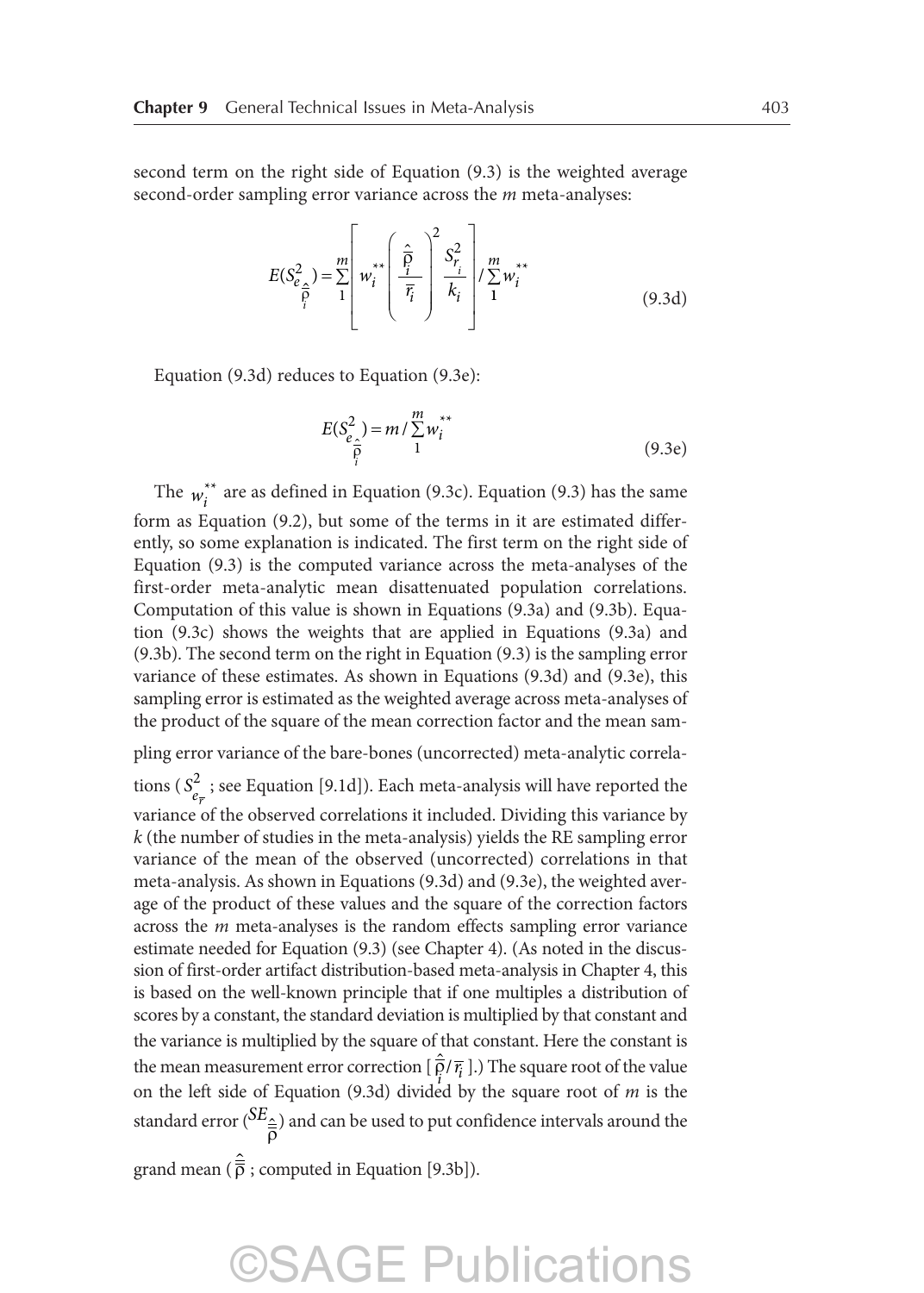The value on the left side of Equation (9.3) is the estimate of the nonartifactual variance of the population disattenuated correlations across the *m* meta-analyses. This is the variance remaining after subtraction of variance due to second-order sampling error. When this value is negative (i.e., secondorder sampling error variance is greater than the observed variance across the first-order meta-analytic mean estimates), it is set to zero. Using the square root of this value ( $\hat{\sigma}_{\overline{0}}$ ), credibility intervals around the grand mean correlation can be computed, as described earlier. If the value on the left side of Equation (9.3) is zero, the indicated conclusion is that these mean population correlations are the same across the *m* meta-analyses. All variance is accounted for by second-order sampling error, leading to the conclusion that there are no moderators. If this value is greater than zero, one can compute the proportion of between meta-analyses variance that is accounted for by second-order sampling error variance. This is computed as the ratio of the second term on the right side of Equation (9.3) to the first term; that is,

$$
ProportionVar = E(S_{e_{\hat{\rho}}}^2) / S_{\hat{\rho}}^2
$$
\n(9.3f)

where 1 – ProportionVar denotes the proportion of the variance of the population disattenuated correlations that is true variance (i.e., variance not due to second-order sampling error). Because of this, this number is the reliability of the vector of mean corrected correlations across the *m* first-order meta-analyses. This follows from the fact that reliability is defined as the proportion of total variance that is true variance (i.e., variance not due to error; Magnusson, 1966; Nunnally & Bernstein, 1994). This reliability reflects the extent to which the mean first-order corrected correlations discriminate between the first-order meta-analysis results.

#### *MIXED SECOND-ORDER META-ANALYSIS*

In some cases, some of the first-order meta-analyses might have corrected each correlation individually while others applied the artifact distribution method. How, then, should the second-order meta-analysis be conducted? The meta-analyses that corrected each coefficient individually can be "converted" to artifact distribution meta-analyses, and the equations for second-order artifact distribution meta-analysis can be applied to all the first-order meta-analyses. The quantities needed in these equations (Equations [9.3] and [9.3a] through [9.3f]) are typically reported in meta-analyses that have corrected each correlation individually, making this conversion possible.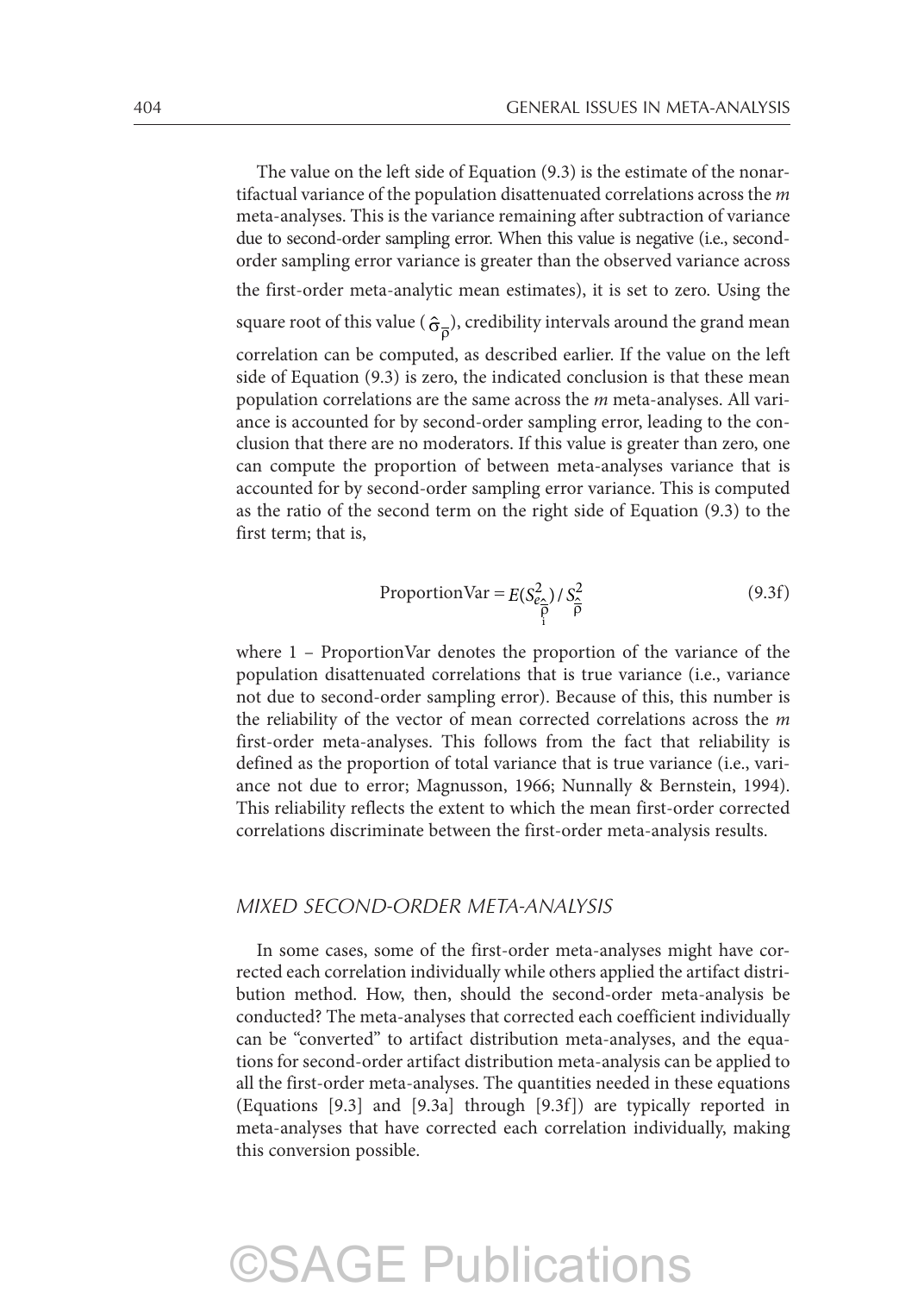#### *CONSIDERATIONS IN SECOND-ORDER META-ANALYSIS*

One limitation of second-order meta-analysis methods is that the requirement for statistical independence of meta-analysis may limit the frequency with which the methods can be applied. The extent to which moderate violations of this assumption affect the results is unknown, but Cooper and Koenka (2012), in discussing an older, cruder form of second-order meta-analysis, suggest that minimizing the lack of independence might be sufficient to produce reasonably accurate results, and they give several examples of such published second-order meta-analyses. Tracz, Elmore, and Pohlmann (1992), in a simulation study, found that violations of the assumption of independence in first-order meta-analyses had minimal effect on the accuracy of results. Issues related to the importance of the independence assumption are discussed further in Chapter 10.

Second-order meta-analysis is not directly concerned with the variability of study population correlations *within* each of the first-order individual meta-analyses. To be sure, this variability within meta-analyses (i.e., nonartifactual variability between primary studies in first-order meta-analyses) is taken into account mathematically in second-order meta-analysis methods, as can be seen in Equations (9.1a), (9.1b), (9.1c), (9.2a), (9.2b), (9.2c), (9.3a), (9.3b), and (9.3c). But a finding that second-order sampling error accounts for all of the variability in the mean values across first-order meta-analyses does not imply that population parameters do not vary within first-order meta-analyses. Such a finding simply means that the *mean* values are equal across the different first-order meta-analyses. For example, the Schmidt and Oh (2013) finding that the mean meta-analytic operational validity for Conscientiousness is the same across different East Asian countries does not mean that this validity cannot vary somewhat across subpopulations within, for example, South Korea. If this is the case, this variability will be reflected in the results of the first-order meta-analysis. It is the purpose of the original first-order meta-analyses to address this nonartifactual variability between primary studies within each first-order meta-analytic context. The purpose of second-order meta-analysis is to gauge the true (nonartifactual) variability between meta-analyses (e.g., cross-country, cross-region, cross-criterion, cross-setting) for *mean values* of ostensibly the same relationship and to use this information to improve accuracy of estimation for each first-order meta-analytic mean estimate.

A possible objection to second-order meta-analysis is the following: Instead of second-order meta-analysis, why not conduct an overall meta-analysis, pooling all primary study data from all meta-analyses (which will yield the same grand mean as the second-order meta-analysis), and then break out into sub-meta-analyses based on hypothesized moderators (which yields the same subgroup means as those used in the second-order meta-analysis)? First, this is often an impossible or impractical alternative, because the primary studies used in all first-order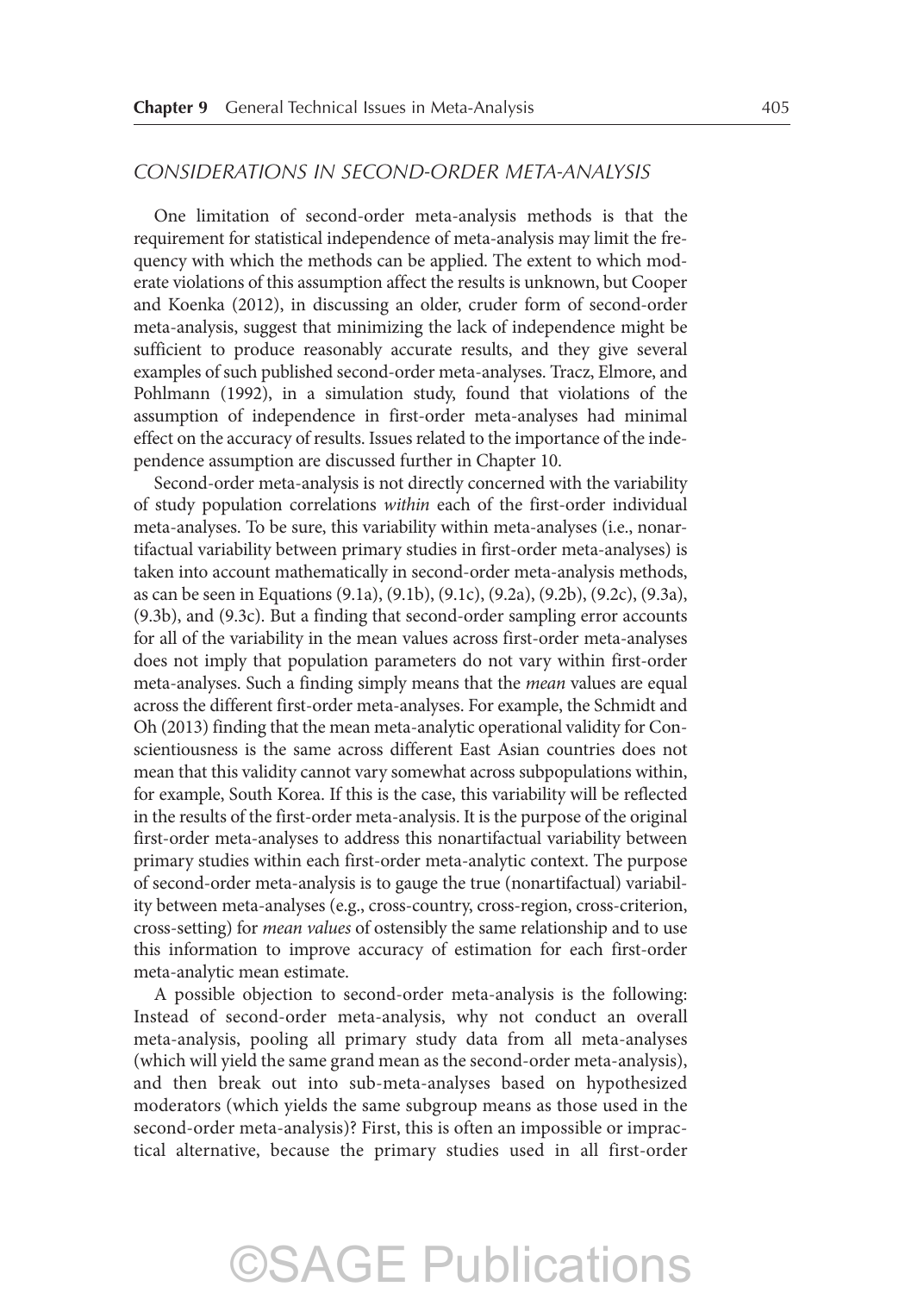meta-analyses are often not available. Some journals (e.g., *Journal of Applied Psychology*) in the fields of organizational behavior and human resource management have only recently required that meta-analyses report all data from primary studies used in the meta-analysis (Aytug, Rothstein, Zhou, & Kern, 2012; Kepes, Banks, McDaniel, & Whetzel, 2012). As mentioned, second-order meta-analysis can be conducted using only first-order meta-analytic results (*k*, mean observed *r*, mean corrected *r*, and variance across observed or corrected *r*s), and thus it can be applied to most if not all previous first-order meta-analyses. Second, and perhaps more important, this procedure does not allow one to estimate the variance (and the percentage of variance) across subgroup meta-analyses that is (and is not) due to second-order sampling error variance, because second-order sampling error variance is not computed (or computable) in the omnibus meta-analysis approach. This is because omnibus meta-analyses and their subgroup meta-analyses are both first-order meta-analyses. For example, application of this approach to the Conscientiousness validity data in our first example would not have revealed that all the variance across the four East Asian countries in meta-analytic operational validity values was due to second-order sampling error. Instead, the values would have been taken at face value. So the omnibus meta-analysis procedure is not a substitute for second-order meta-analysis.

A variation on this objection is the following: Why not just conduct an omnibus, pooled meta-analysis along with subgroup meta-analyses based on hypothesized moderators and then look at the relative variances? The difference between the estimated population parameter variance in the omnibus meta-analysis and the average of this figure across the subgroup meta-analyses estimates the variance of the subgroup means (the variance of means across subgroup meta-analyses). This statement reflects the well-known ANOVA principle that total variance is the sum of between-group variance and average within-group variance. However, knowing the variance of the subgroup means does not allow one to estimate *how much* of this variance is (or is not) due to second-order sampling error and therefore does not allow computation of the proportion of this variance that is due to second-order sampling error. As a result, the analyses presented in the example in Schmidt and Oh (2013) cannot be conducted. For example, if all the between-mean variance was accounted for by second-order sampling error (as was the case with Conscientiousness in our first example application), there would be no way for one to know this. The procedure advocated here allows one to compute the percentage of *total variance* that is accounted for by between-group variance in mean values, but this is not the same as the percentage of between-group variance in mean values that is due to second-order sampling error variance. So again, this is a procedure that is not a substitute for second-order meta-analysis.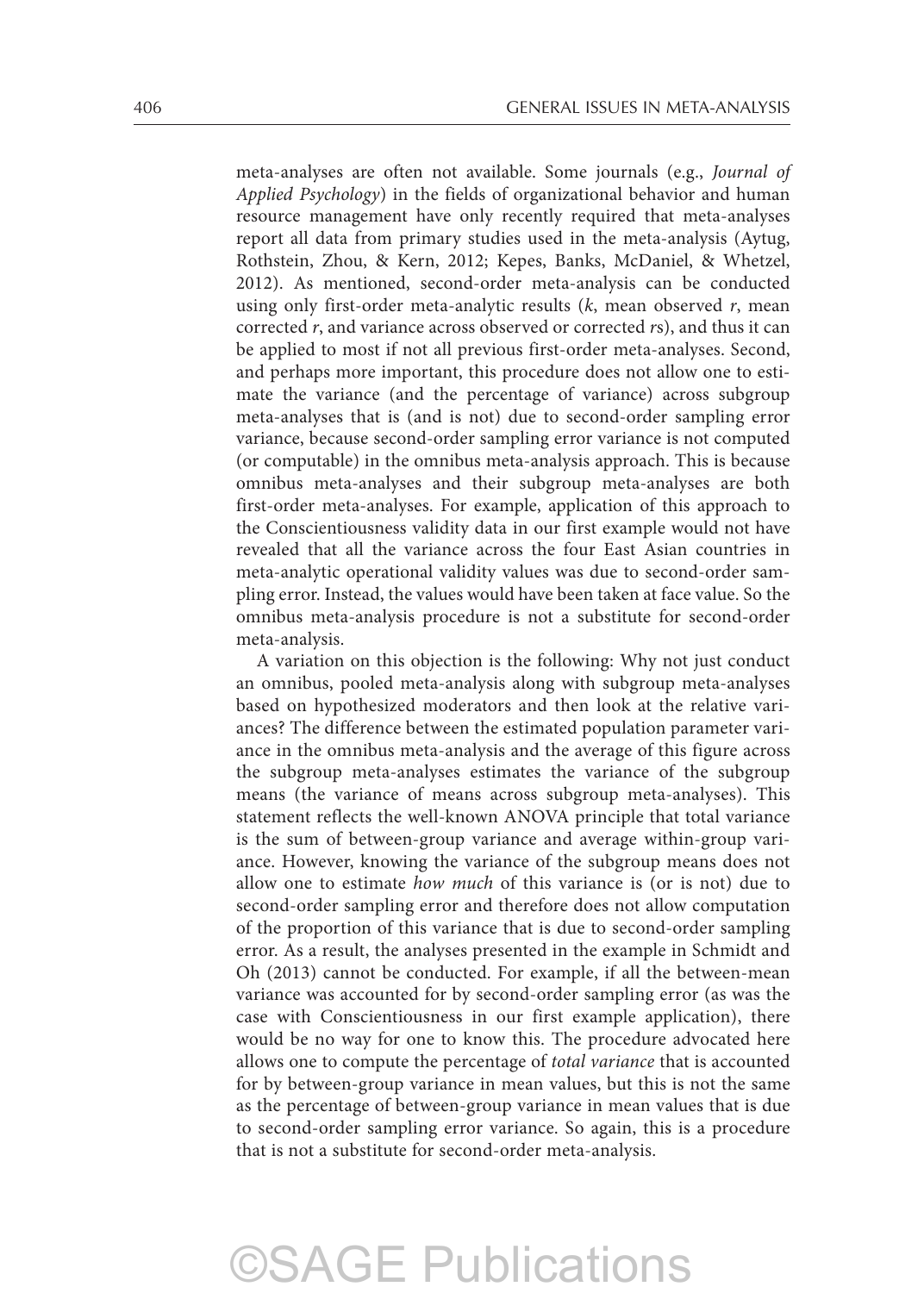Another possible objection is this: Why not just compute a meta-regression in which coded hypothesized moderators are used to predict the primary study correlations pooled across all the first-order meta-analyses? (These correlations can be either observed correlations, as in bare-bones meta-analysis, or correlations corrected for measurement error.) This procedure fails for the same reason as above: The squared multiple correlation will reveal the percentage *of the total variance* that is accounted for by the hypothesized moderator or moderators. But it will not reveal the percentage of the variance in the mean values that is explained by second-order sampling error, and therefore the analyses allowed by second-order meta-analysis cannot be done. So this procedure is also not capable of being a substitute for second-order meta-analysis.

In conclusion, the methods of second-order meta-analysis provide unique information that cannot be obtained using the more traditional methods of first-order meta-analysis. The methods are particularly useful in conducting cross-culture generalization studies (i.e., synthesizing first-order meta-analyses conducted in different countries for the same relationship using within-country studies) and meta-analytic moderator analyses (i.e., comparing first-order meta-analytic results of the same relationship across different settings and/or groups; e.g., racial or social class groups). This unique information can be important from the point of view of cumulative knowledge and understanding, as illustrated in the several empirical examples presented in Schmidt and Oh (2013).

#### Second-Order Sampling Error: Technical Treatment

This section presents a more technical and analytical treatment of second-order sampling error and statistical power in meta-analysis. For the sake of simplifying the presentation, the results are presented for "bare-bones" meta-analyses, that is, meta-analyses for which sampling error is the only artifact that occurs and for which a correction is made. However, the principles apply to the more complete forms of meta-analysis presented in this book.

If a meta-analysis is based on a large number of studies, then there is little sampling error in the meta-analytic estimates. However, if the meta-analysis is based on only a small number of studies, there will be sampling error in the meta-analytic estimates of means and standard deviations. This is called second-order sampling error. There are potentially two kinds of second-order sampling error: sampling error due to incompletely averaged sampling error in the primary studies and sampling error produced by variation in effect sizes across studies. We will call unresolved sampling error from the primary studies "secondary second-order sampling error," or "secondary sampling error" for short. We will call sampling error due to variation in effect sizes "primary second-order sampling error." Table 9.1 shows the circumstances in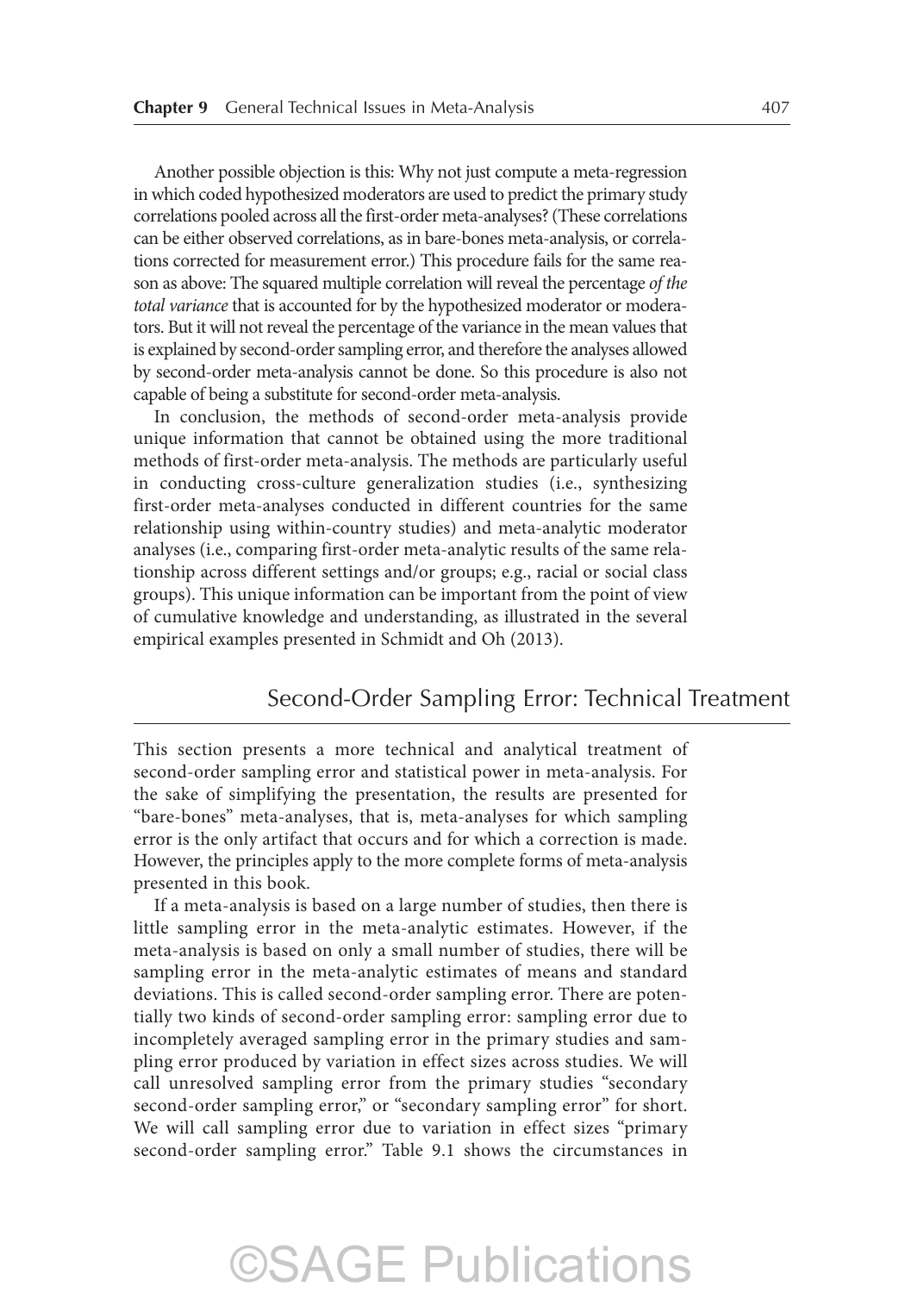which the two types of second-order sampling errors occur. The key to this table is whether we have the homogeneous or heterogeneous case in the population. In the homogeneous case, there is no variance in  $\rho$  or δ in the population. In the heterogeneous case, the population values of ρ or δ do vary. As we noted in Chapters 5 and 8, the heterogeneous case is much more common in real data. Note that regardless of whether the set of studies is homogeneous or heterogeneous, there is always secondary second-order sampling error. This occurs because, in real data sets, it is never the case that the number of studies is infinite or that all studies have infinite sample size—the only conditions that can completely eliminate secondary second-order sampling error. However, primary second-order sampling error occurs only in the heterogeneous case. That is, when there is variance in  $\rho$  or  $\delta$ , then primary second-order sampling error will be produced by the sampling of particular values of  $\rho_i$  or  $\delta_i$  in individual studies. This cannot happen in the homogeneous case, because different values of  $\rho$  or  $\delta$  cannot be sampled, because there is only a single value of  $\rho$  or  $\delta$  in all studies. Because the homogeneous case is rare in real data, however, there will typically be both kinds of second-order sampling error in real meta-analyses. That is, typical realworld meta-analyses fall into the bottom row of Table 9.1.

| <b>Table 9.1</b> Second-order sampling error: Schematic showing when the two types |
|------------------------------------------------------------------------------------|
| of second-order sampling error occur.                                              |

|                               | Secondary Second-Order<br>Sampling Error | Primary Second-Order<br>Sampling Error |
|-------------------------------|------------------------------------------|----------------------------------------|
| Homogeneous Case              |                                          |                                        |
| $(S_p^2 = 0; S_\delta^2 = 0)$ | Yes                                      | N <sub>0</sub>                         |
| Heterogeneous Case            |                                          |                                        |
| $(S_p^2 > 0; S_\delta^2 > 0)$ | Yes                                      | Yes                                    |

For simplicity, the following discussion will be written for analyses of the *d* statistic, but analyses based on correlations or other statistics are also subject to second-order sampling error when the number of studies is not large. In particular, second-order sampling error for correlations is directly analogous to that for *d* values.

Consider secondary sampling error. Meta-analytic estimates are averages. Thus, the sampling error in individual studies is averaged across studies. If enough studies are averaged, then the average sampling error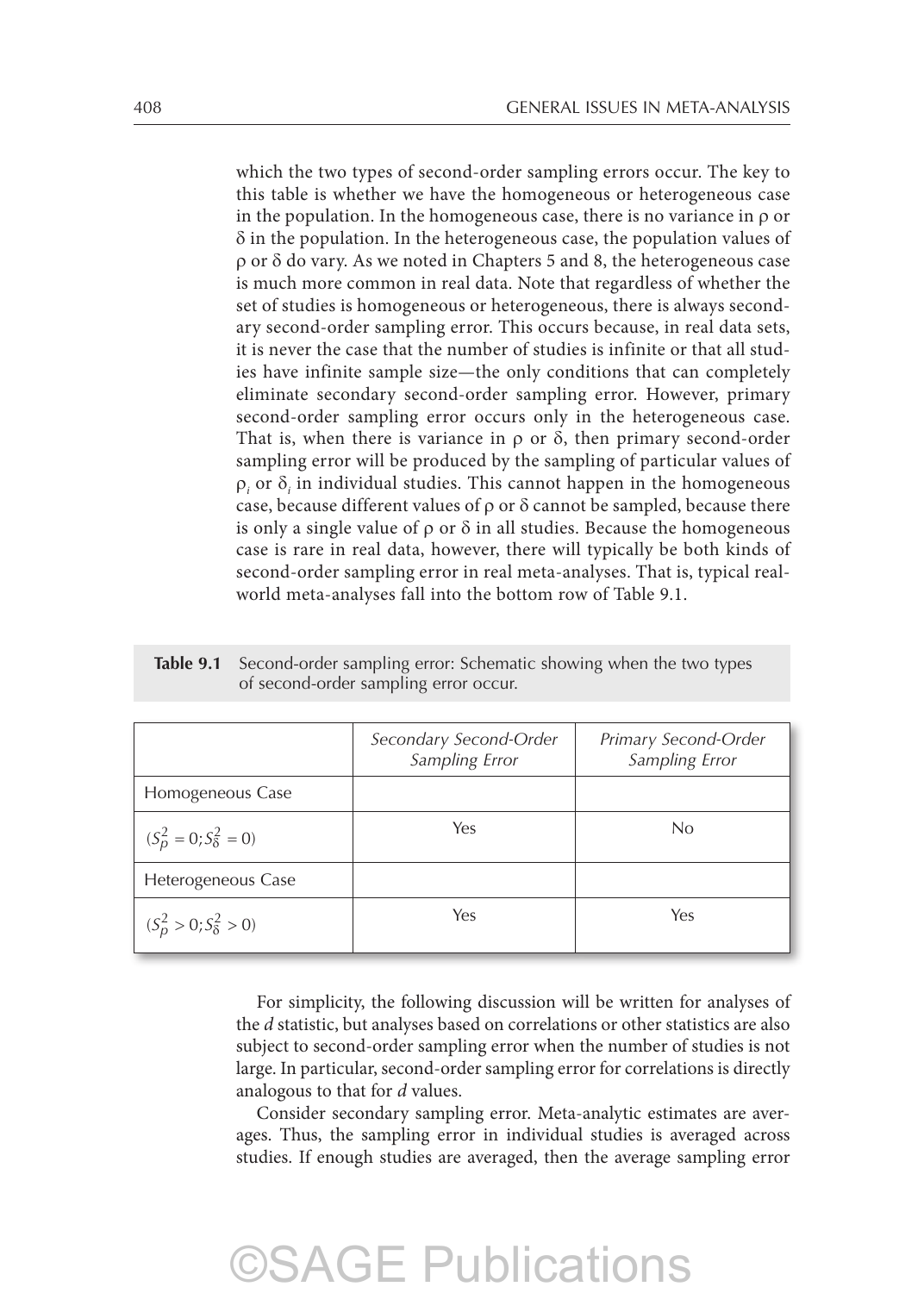effects become exactly computable and, hence, exactly correctable. However, if the number of studies is small, then the average sampling error effects will still be partly random. For example, consider the mean effect size. Ignoring the small bias in the *d* statistic (see Chapters 7 and 8), the average *d* for the meta-analysis is

$$
Ave(d) = Ave(\delta) + Ave(e)
$$
 (9.4)

If the number of studies is large, then the average sampling error across studies, Ave(*e*), will equal its population value of 0. That is, if we average across a large number of particular sampling errors, the sampling errors will cancel out exactly and yield an average of 0. If  $Ave(e) = 0$ , then

$$
Ave(d) = Ave(\delta)
$$
 (9.5)

That is, if the average sampling error in the meta-analysis is 0, then the average observed effect size in the meta-analysis is equal to the average population effect size in the meta-analysis. If Ave(*e*) differs from 0, that is the effect of secondary sampling error.

If secondary sampling error were 0, then the average effect size in the meta-analysis would equal the average population effect size in the studies included in the meta-analysis. The number that we want to know, however, is the average population effect size across the entire research domain. The average effect size in the meta-analysis might differ from the average for the whole domain. If there were no variance in effect sizes across studies (the homogeneous case), then  $Ave(\delta) = \delta$  for any meta-analysis, and there can be no difference between the mean for the meta-analysis and the mean for the research domain. If there is variation across studies (the heterogeneous case), however, then the mean in the meta-analysis could differ by chance from the mean in the domain as a whole. This is primary second-order sampling error.

If the number of studies is large and if the studies are representative of the research domain, then the average population effect size in the meta-analysis,  $Ave(\delta)$ , will differ little from the average effect size across the research domain. That is, if the number of studies is large, then the Ave(*d*) value in the meta-analysis will be almost exactly equal to the average across the entire potential research domain. Thus, for a large number of studies, there will be no primary second-order sampling error in the meta-analysis mean.

In the next section, we will derive a confidence interval to estimate the potential range of second-order sampling error in the meta-analysis mean.

Both the mean (i.e.,  $\hat{\vec{p}}$  or  $\hat{\vec{\delta}}$ ) and the standard deviation (i.e., *SD*<sub> $\rho$ </sub> or *SD*<sub> $s$ </sub>) estimated in meta-analysis have second-order sampling error, although the exact relationship is more complicated in the case of standard deviations than it is for means. If the number of studies is large, then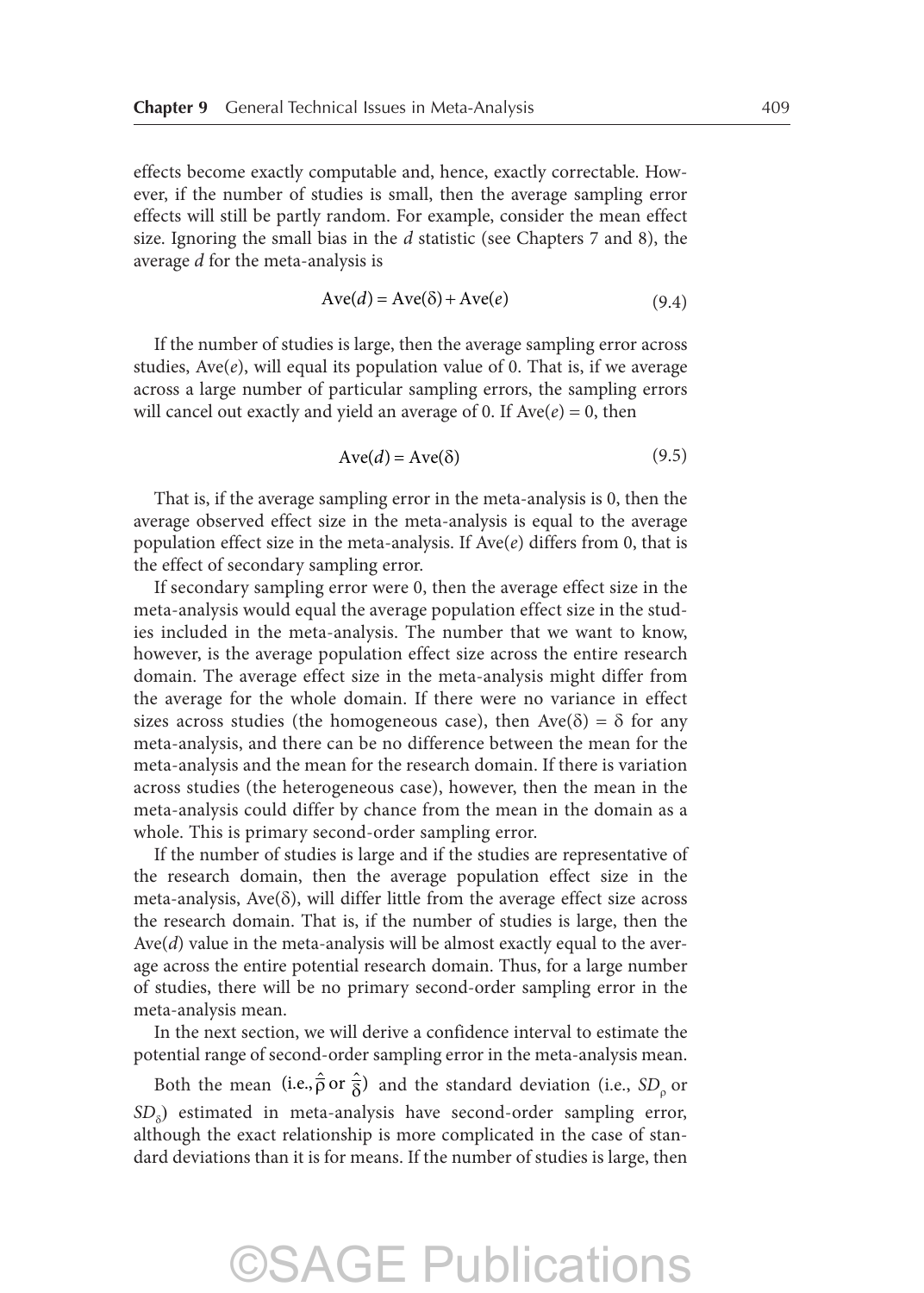the variance of the particular sampling errors in the meta-analysis, Var $(e)$ , will equal the value predicted from statistical theory. If the number of studies is small, then the observed sampling error variance may differ from the statistically expected value. Similarly, if the number of studies is large, then the variance in the particular effect sizes included in the meta-analysis,  $Var(\delta)$ , will equal the variance for the research domain as a whole. However, if the number of studies is small, then the variance of study population effect sizes in the meta-analysis may differ by chance from the variance of population effect sizes. This can also be stated as follows: If the number of studies is large, then the covariance between effect size and sampling error will be 0, but if the number of studies is small, then this covariance in the meta-analysis may differ by chance from 0.

Let us consider primary second-order sampling error in more detail. One key question is whether there is any primary second-order sampling error. There are two possible cases. First, there is the "homogeneous case" in which the population effect sizes do not differ from one study to the next (i.e.,  $S_0^2 = 0$ ). Second, there is the "heterogeneous case" where there is variation in population effect sizes across studies (i.e.,  $S_8^2 > 0$ ). Consider first the case in which the population study effect,  $\delta$ <sub>i</sub>, does not vary across studies. That is, in the homogeneous case, we have

 $\delta_i = \delta$  for each study *i* in the domain

As discussed in Chapters 5 and 8 and earlier in this chapter, the homogeneous case is probably rare in real data. In the homogeneous case, it is possible to speak of "the" population effect size  $\delta$ . Because  $\delta_i$  is the same for each study,

> $Ave(\delta_i) = \delta$  for any set of studies from the domain  $Var(\delta_i) = 0$  *f* or any set of studies from the domain

The meta-analysis mean observed effect size is

$$
Ave(d_i) = Ave(\delta_i) + Ave(e_i)
$$
  
=  $\delta + Ave(e_i)$  (9.6)

Thus, the meta-analytic average effect size differs from the effect size δ only to the extent that the average of the sampling errors in the meta-analysis differs from 0. That is, the only second-order sampling error in the mean effect size in the meta-analysis is the secondary sampling error, the sampling error resulting from primary sampling errors that by chance do not average to exactly 0.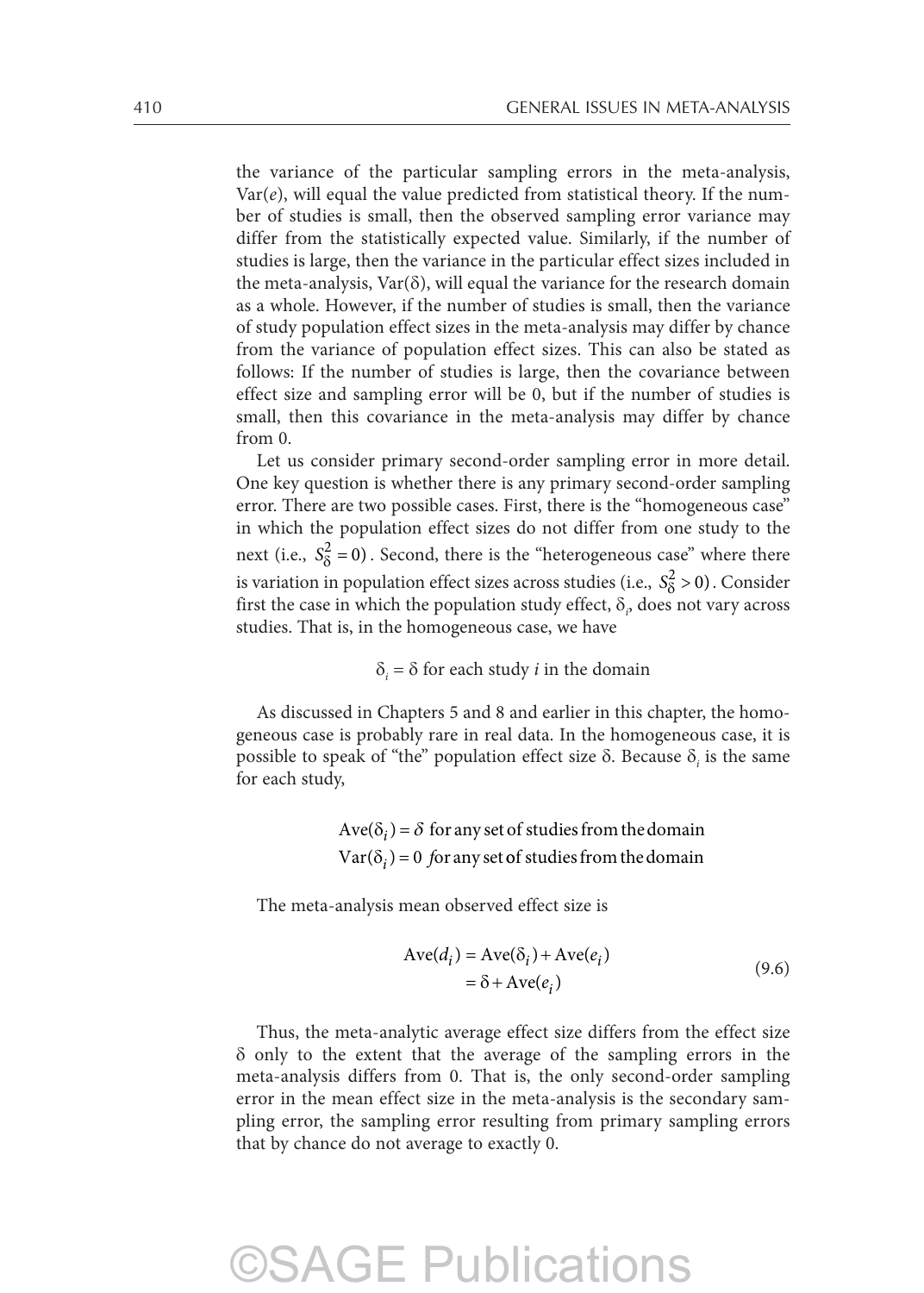In the homogeneous case, the population effect size is constant across studies. Thus,

$$
Var(d_i) = Var(e_i)
$$

If the number of studies were large, then the variance of the particular sampling errors in the meta-analysis would equal the variance predicted by the statistical theory for the research domain as a whole. However, if the particular sampling errors in the meta-analysis have a variance that is different by chance from the domain variance, then that unresolved primary sampling error will not have been eliminated from the meta-analysis. Thus, in the homogeneous case, the only second-order sampling error in the variance of observed effect sizes will be secondary sampling error, that is, unresolved first-order study sampling error.

Now let us consider the heterogeneous case in which population effect sizes *do* differ from one study to the next (i.e.,  $S_6^2 > 0$ ). The average observed effect size in a meta-analysis is

$$
Ave(d_i) = Ave(\delta_i) + Ave(e_i)
$$
\n(9.7)

If the number of studies is small, then there can be error in each of the two terms: the average sampling error,  $Ave(e_i)$ , and the average population effect size, Ave( $\delta$ <sub>i</sub>). Consider the average sampling error, Ave( $e$ <sub>i</sub>). By chance, the average sampling error for that meta-analysis, Ave( $e_i$ ), is likely to depart from 0 by at least some small amount. That is secondary sampling error. Secondary sampling error always converges to 0 if the number of studies is large enough. However, it is possible for secondary sampling error to be small even if the number of studies is small. If the sample sizes in the primary studies were all very large—an unlikely event in psychological research—the average of the individual sampling errors would be near 0. The average sampling error would then be near 0 even though the number of studies is small.

Now consider the other term in the average effect size,  $Ave(\delta_i)$ , the average population effect size for the meta-analysis. If the number of studies is large, then the average population effect size in the meta-analysis will differ little from the average population effect size for the whole research domain. However, if the number of studies is small, then the particular values of  $(\delta_i)$  observed in the meta-analysis are only a sample of the effect sizes from the domain as a whole. Thus, by chance, the average effect size in the meta-analysis may differ by some amount from the average effect size for the entire research domain. This departure is primary secondorder sampling error. Even if all primary studies were done with an infinite number of subjects (i.e., even if every primary study sampling error  $e_{\rm i}$  were 0), then the particular effect sizes in the meta-analysis need not have an average that is exactly equal to the domain average.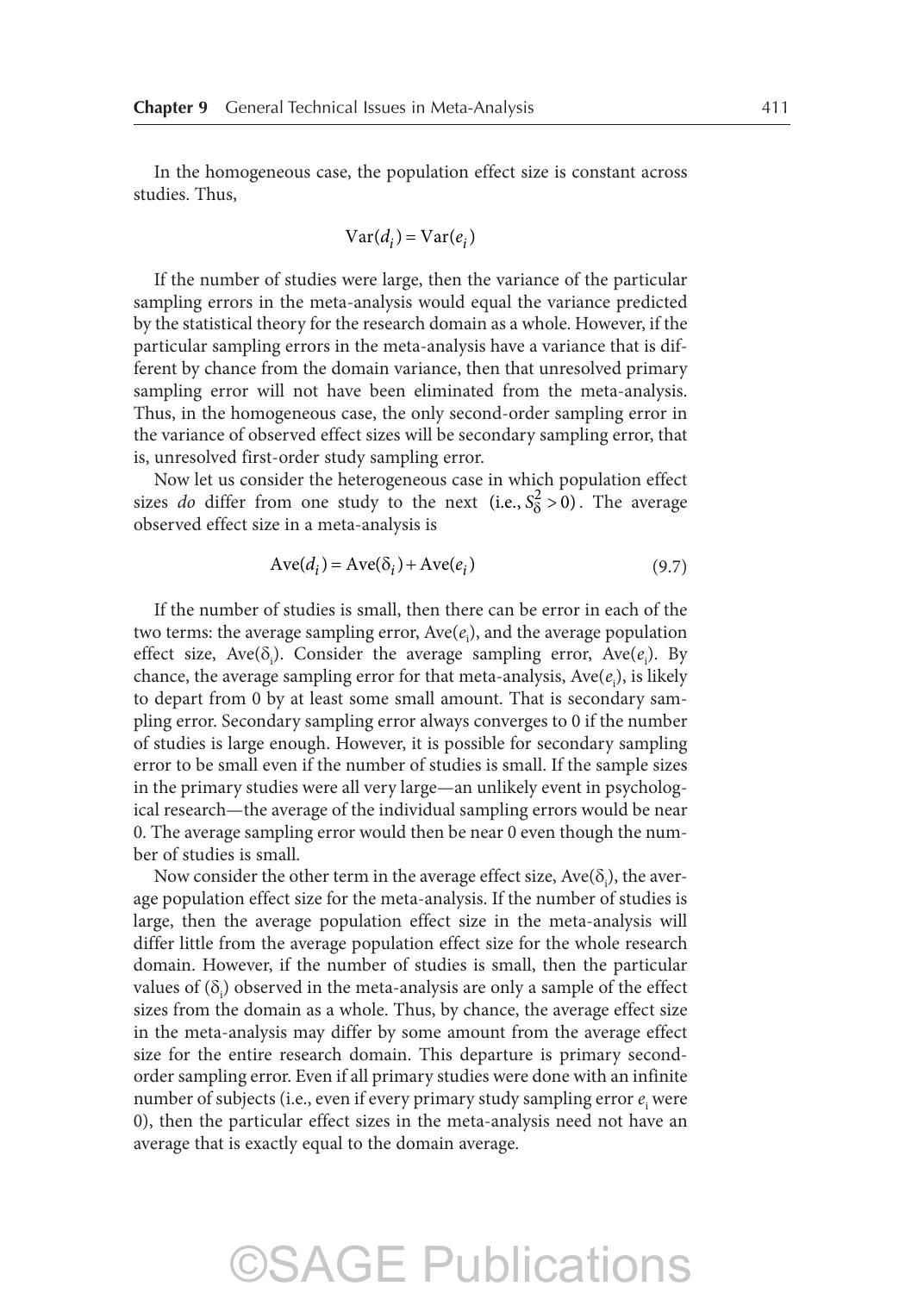Thus, in the heterogeneous case, both the mean and the standard deviation of population effect sizes in the meta-analysis will depart from the research domain values because the studies observed are only a sample of studies. This is "primary second-order sampling error."

#### *THE HOMOGENEOUS CASE*

In defining the word *homogeneity*, it is important to distinguish between actual treatment effects and study population treatment effects. There are few studies that are methodologically perfect and, thus, few studies in which the study population treatment effect is equal to the actual treatment effect. In a research domain in which the actual treatment effect is the same for all studies, artifact variation across studies (e.g., varying levels of measurement error in different studies) will produce artifactual differences in study effect sizes. In most current textbooks on meta-analysis, the definition of *homogeneous* is obscured by implicit statistical assumptions. The definition of homogeneity requires that the study population effect sizes be exactly uniform across studies. In particular, most current chi-square homogeneity tests thus assume not only that the actual treatment effect is constant across studies but also that there is no variation in artifact values (e.g., measurement error) across studies. This assumption is very unlikely to hold in real data.

Most contemporary meta-analyses of experimental treatments have been bare-bones meta-analyses; no correction has been made for error of measurement or variation in strength of treatment, or variation in construct validity, or other artifacts. For a bare-bones meta-analysis, it is very unlikely that the study population effect sizes would be exactly equal for all studies. To have uniformity in the study effect sizes, the studies would have to be not only uniform in actual effect size but uniform in artifact values as well. All studies would have to measure the dependent variable with exactly the same reliability and the same construct validity. All studies would have to have the same degree of misidentification—inadvertent treatment failure—in group identification, and so on. (See the discussion of fixed vs. random meta-analysis models in Chapters 5 and 8; fixed effects meta-analysis models assume the homogeneous case; see also Chapters 2 and 6.) However, it may be useful in some cases to think of the homogeneous case as an approximation.

For purposes of this exposition of second-order sampling error, we assume homogeneity, and we denote the uniform study effect size by δ. Assume the average sample size to be 50 or more so that we can ignore bias in mean *d* values. Then, for each study individually, the treatment effect differs from δ only by sampling error. That is,

$$
d_i = \delta + e_i \tag{9.8}
$$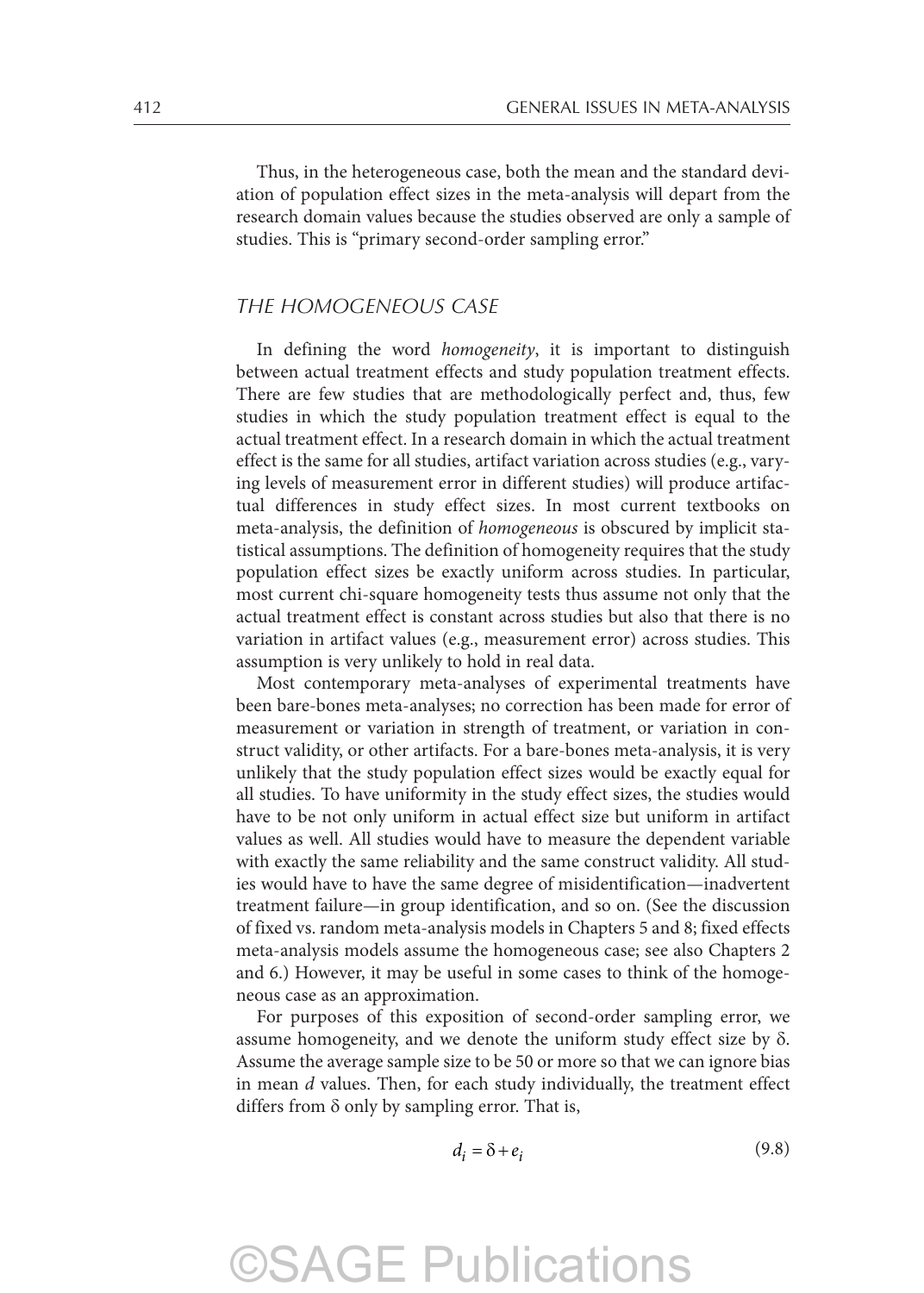We then have

$$
Ave(d) = \delta + Ave(e_i)
$$
\n(9.9)

$$
Var(d) = Var(e_i)
$$
\n(9.10)

The average differs from  $\delta$  only if the average sampling error is not the expected value of 0, that is, only if the number of studies is too low for errors to average out to the expected value (to within rounding error). The variance of observed effect sizes differs from Var(*e*) only if the variance of sampling errors  $Var(e_i)$  differs from the expected variance  $Var(e)$ . This would not occur for a meta-analysis on a large number of studies. However, the sampling error in the variance estimate  $\hat{S}_\delta^2$  $\hat{S}_\delta$ ) is larger than the sampling error in the estimate of the mean  $(\delta)$ . Thus, in most meta-analyses, the sampling error in the estimate of the variance of effect sizes is much more important than the sampling error in the estimate of the average effect size.

In the homogeneous case, the sampling error in the mean effect size for a bare-bones meta-analysis is obtained from the sampling error equation

$$
\overline{d} = \delta + \varepsilon
$$

where  $d$  is the mean effect size and  $\varepsilon$  is the average sampling error. The distribution of meta-analytic sampling error ε is described by

$$
E(\varepsilon) = 0
$$
  
Var( $\varepsilon$ ) = Var(*e*)/K (9.11)

where  $K$  is the number of studies and  $Var(e)$  is the average sampling error

variance across the studies in the meta-analysis.  $Var(\epsilon)^2 = SD_{\epsilon}$ . Thus, 1 under the assumption of homogeneity, the 95% confidence interval for the mean effect size in a *bare-bones meta-analysis* is

$$
Ave(d) - 1.96SD_{\varepsilon} < \delta < Ave(d) + 1.96SD_{\varepsilon}
$$

(See Chapters 5 for and 8 methods of computing this confidence interval when artifacts beyond sampling error are corrected for.)

The sampling error in the estimated variance of effect sizes for a barebones meta-analysis is obtained by considering a variance ratio. For a large number of studies, the condition of homogeneity could be identified by computing the following ratio:

$$
Var(d) / Var(e) = 1
$$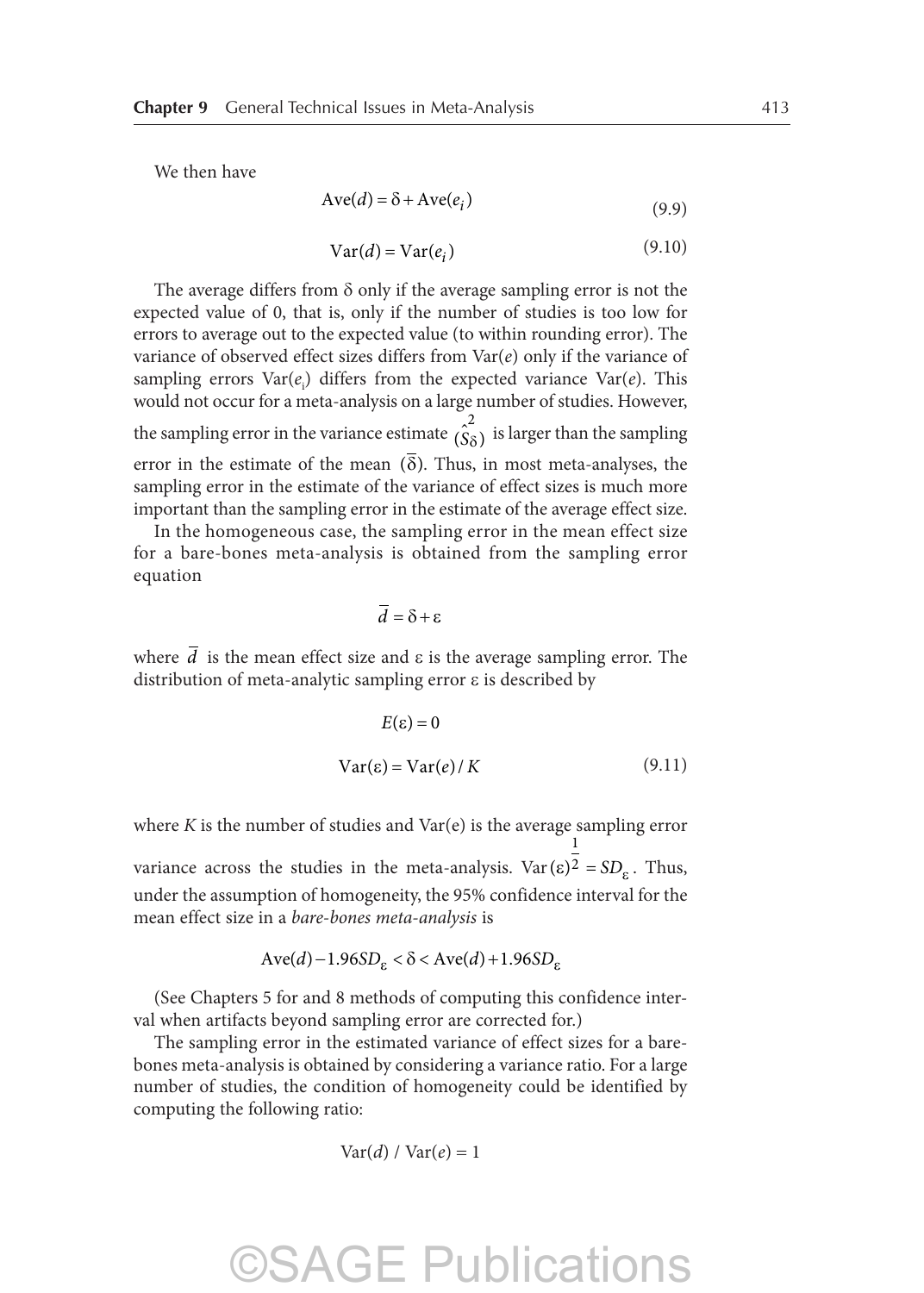For a small number of studies, this ratio will depart from 1 by sampling error. Many writers recommend that a chi-square test be used to assess the extent to which there is variance beyond sampling error variance. The statistic *Q* is defined as

$$
Q = K \text{Var}(d) / \text{Var}(e)
$$

We recommend that you not use the *Q* statistic. The *Q* statistic is the comparison variance ratio multiplied by the number of studies. Under the assumption of homogeneity, *Q* has a chi-square distribution with *K* − 1 degrees of freedom. This is the most commonly used "homogeneity test" of contemporary meta-analysis. The homogeneity test has all the serious flaws of any significance test. These flaws were discussed in Chapter 2. If the number of studies is small, then a real moderator variable must be enormous to be detected by this test. That is, the power of the test is low unless the moderator effect (interaction) is very large (Hedges & Pigott, 2001; National Research Council, 1992). On the other hand, if the number of studies is large, then any trivial departure from homogeneity, such as departures from artifact uniformity across studies, will suggest the presence of a moderator variable where there may be none. Because of these problems, we recommend against use of the homogeneity test.

#### *THE HETEROGENEOUS CASE*

If the research domain is heterogeneous (i.e.,  $S^2_\delta > 0$ ), then there can be primary second-order sampling error—error due to the fact that the number of studies is not infinite. In a real meta-analysis in the heterogeneous case, there will therefore be two kinds of error: secondary sampling error and primary second-order sampling error. For purposes of discussion, we will focus first on just primary second-order sampling error. To do this, we will make a very unrealistic assumption: We will assume either (1) that all studies are done with infinite size or (2) (which is the same thing) that all study population effect sizes are known. After consideration of the special case, we will return to the realistic case of primary as well as second-order sampling error.

To make primary second-order sampling error clearly visible, let us eliminate first-order sampling error. That is, we assume all study *N*s are infinite. Suppose population effect sizes do vary across studies (i.e.,  $S_8^2 > 0$ ). The individual study effect size is  $\delta_i$ . Under these assumptions, meta-analysis will compute the average and variance of the study effect sizes in the studies located:

> $Ave(d) = Ave(\delta_i)$  $Var(d) = Var(\delta_i)$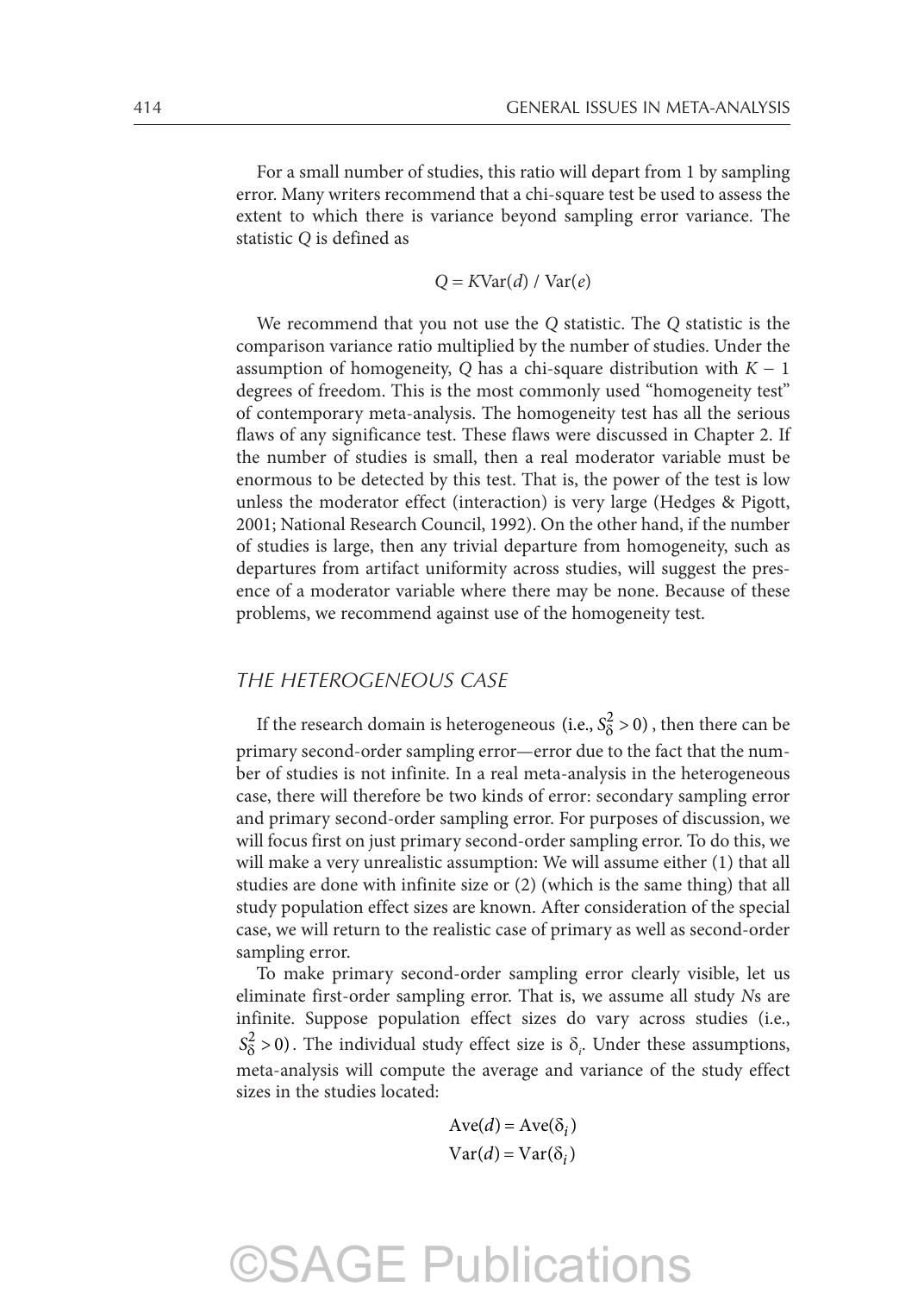However, if the number of studies is small, the average population effect size in the studies in the meta-analysis is only a sample average of the population effect sizes across all possible studies in the research domain.

The simplest case of a moderator variable is the binary case, for example, studies done with males versus studies done with females. The statistical description of a binary variable includes four pieces of information: the two values that are taken on by the binary variable and the probability of each value. Denote the two values by  $X_1$  and  $X_2$  and denote the respective probabilities by *p* and *q*. Because the sum of probabilities is 1,  $p + q = 1$  and, hence,  $q = 1 - p$ . The mean value is

$$
E(X) = pX_1 + qX_2 \tag{9.12}
$$

Let *D* denote the difference between the values; that is, define *D* by

$$
D=X_1-X_2
$$

The variance of the binary variable is

$$
Var(X) = pqD^2 \tag{9.13}
$$

Suppose a research domain has a moderator variable such that for 50% of studies, the effect size is  $\delta$  = .20, while for the other 50% of studies, the effect size is  $\delta = 0.30$ . For the research domain as a whole, the mean effect size is

$$
Ave(\delta) = .50(.20) + .50(.30) = .25
$$

The variance is given by

$$
Var(\delta) = pqD^{2} = (.50)(.50)(.30 - .20)^{2} = .0025
$$

Thus, the standard deviation is  $SD_8 = .05$ . Consider a meta-analysis with  $K = 10$  studies. If the studies are split 5 and 5, then for that meta-analysis, the mean effect size would be .25 and the standard deviation would be .05. Suppose, however, the studies by chance are split 7 and 3. The mean would be

$$
Ave(d) = (7/10)(.20) + (3/10)(.30) = .23
$$

rather than .25. The variance would be

$$
Var(d) = (7/10)(3/10)(.30 - .20)^{2} = (.21)(.01) = .0021
$$

instead of .0025. That is, the standard deviation would be .046 rather than .05. These deviations in the mean and standard deviation of effect sizes are primary second-order sampling error, variation due to the fact that the sample of studies has chance variations from the research domain, which is the study population.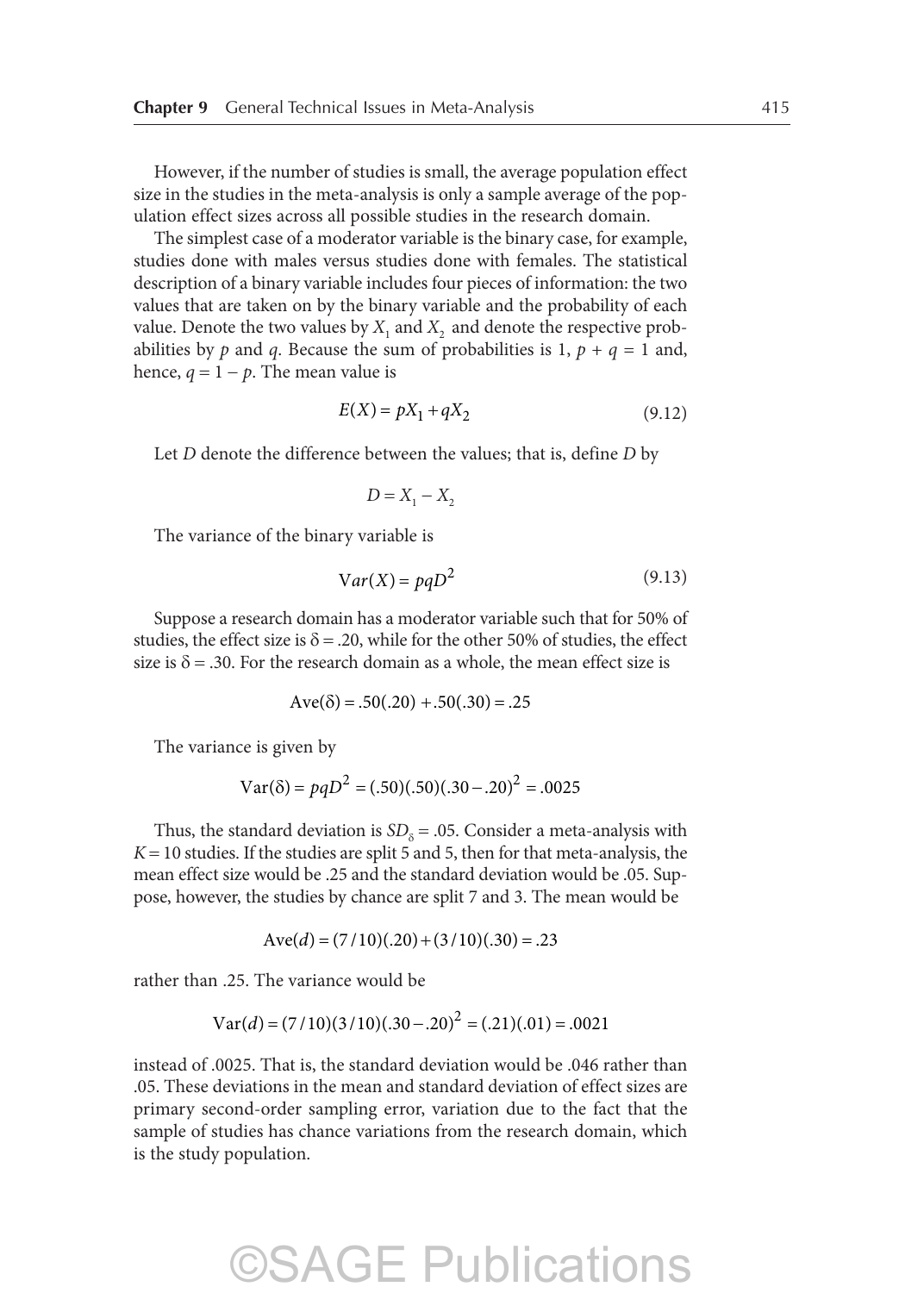How large is primary second-order sampling error? The answer is simple for the mean effect size:

$$
Var[Ave(\delta)] = Var(\delta) / K \tag{9.14}
$$

The primary second-order sampling error variance of the variance estimate  $(\hat{\vec{s}}_{\delta})$  depends on the shape of the effect size distribution. That discus-2 sion is beyond the scope of the present book.

Consider now the case of a real meta-analysis with a small number of heterogeneous studies. There will be both primary and second-order sampling error. For the mean effect size in a bare-bones meta-analysis, each can be computed separately and easily:

$$
Var[Ave(d)] = Var[Ave(\delta)] + Var[Ave(e)]
$$
  
= Var( $\delta$ )/ K + Var(e)/ K  
= [Var( $\delta$ ) + Var(e)]/ K  
= Var(d)/ K (9.15)

The square root of this quantity is the standard error of  $\overline{d}$  and is used to create confidence intervals around *d*. This formula holds for whatever set of weights is used in the basic estimation equations (see Hunter & Schmidt, 2000; Schmidt, Hunter, & Raju, 1988; Schmidt, Oh, & Hayes, 2009). Equation (9.15) applies to bare-bones meta-analysis; see Chapter 8 and 5 for methods of computing confidence intervals for  $\hat{\bar{\mathfrak{d}}}$  or  $\bar{\mathfrak{p}}$ , respectively, in the heterogeneous case (random effects model) when measurement error and other artifacts in addition to sampling error are corrected for. The standard error of the standard deviation (or of  $S_\delta$ ) 2 or of  $\overline{\hat{S}}_{\delta}$ ) is much more complex and is beyond the scope of this book (cf. Raju & Drasgow, 2003).

#### *A NUMERICAL EXAMPLE*

Consider the first numerical example presented in Chapter 7:

| 100 | .01    |
|-----|--------|
| 90  | .41    |
| 50  | .50    |
|     | $-.10$ |

\*Significant at the .05 level.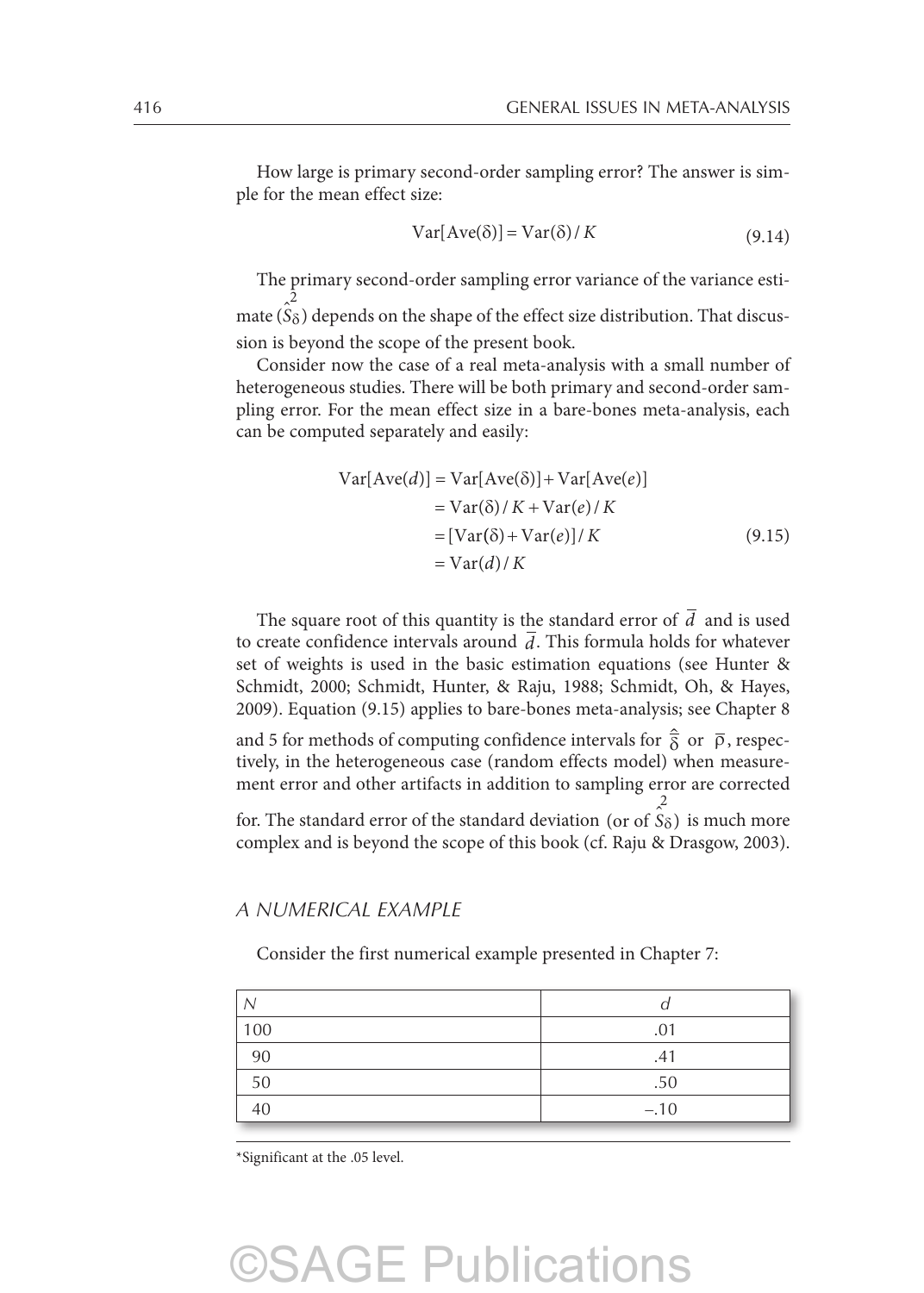The meta-analysis using the more accurate formula found the following:

$$
T = 280
$$
  
\n
$$
K = 4
$$
  
\n
$$
\overline{N} = 70
$$
  
\n
$$
Ave(d) = .20
$$
  
\n
$$
Var(d) = .058854
$$
  
\n
$$
Var(e) = .059143
$$

Here all observed variance is accounted for by sampling error, so the standard deviation of effect sizes is 0. Thus, the only second-order sampling error would be the secondary sampling error in the mean effect size. As described earlier, for the homogeneous case, the sampling error in the mean for a bare-bones meta-analysis is given by

$$
Var[Ave(d)] = Var(e)/K = .059143/4 = .014786
$$

and thus, the standard error of the mean is .12. The 95% confidence interval for the effect size  $\delta$  is

$$
.20-1.96(.12) < \delta < .20+1.96(.12) -.04 < \delta < .44
$$

Thus, the sampling error in this meta-analysis is substantial. We cannot be sure that the effect size is actually positive.

The problem in the previous meta-analysis is the total sample size. A total sample size of 280 would be a small sample size even for a single study. Thus, this meta-analysis can be expected to have considerable sampling error. To make this very explicit, suppose the number of studies was  $K = 40$  rather than  $K = 4$ . The total sample size would then be  $T = 2,800$ , which is far from infinite but still substantial. The sampling error variance would be

$$
Var[Ave(d)] = Var(e)/K = .059143/40 = .001479
$$

and the standard error would be .04. The confidence interval would be

$$
.20-1.96(.04) < \delta < .20+1.96(.04)
$$
  
.12 <  $\delta$  < .28

Thus, given 40 studies with an average sample size of 70, the average value of  $\delta$  is known to be positive and the width of the 95% uncertainty interval shrinks from .48 to .16.

If the number of studies were 400, the total sample size would be 28,000 and the 95% confidence interval would shrink to

$$
.18 < \delta < .22
$$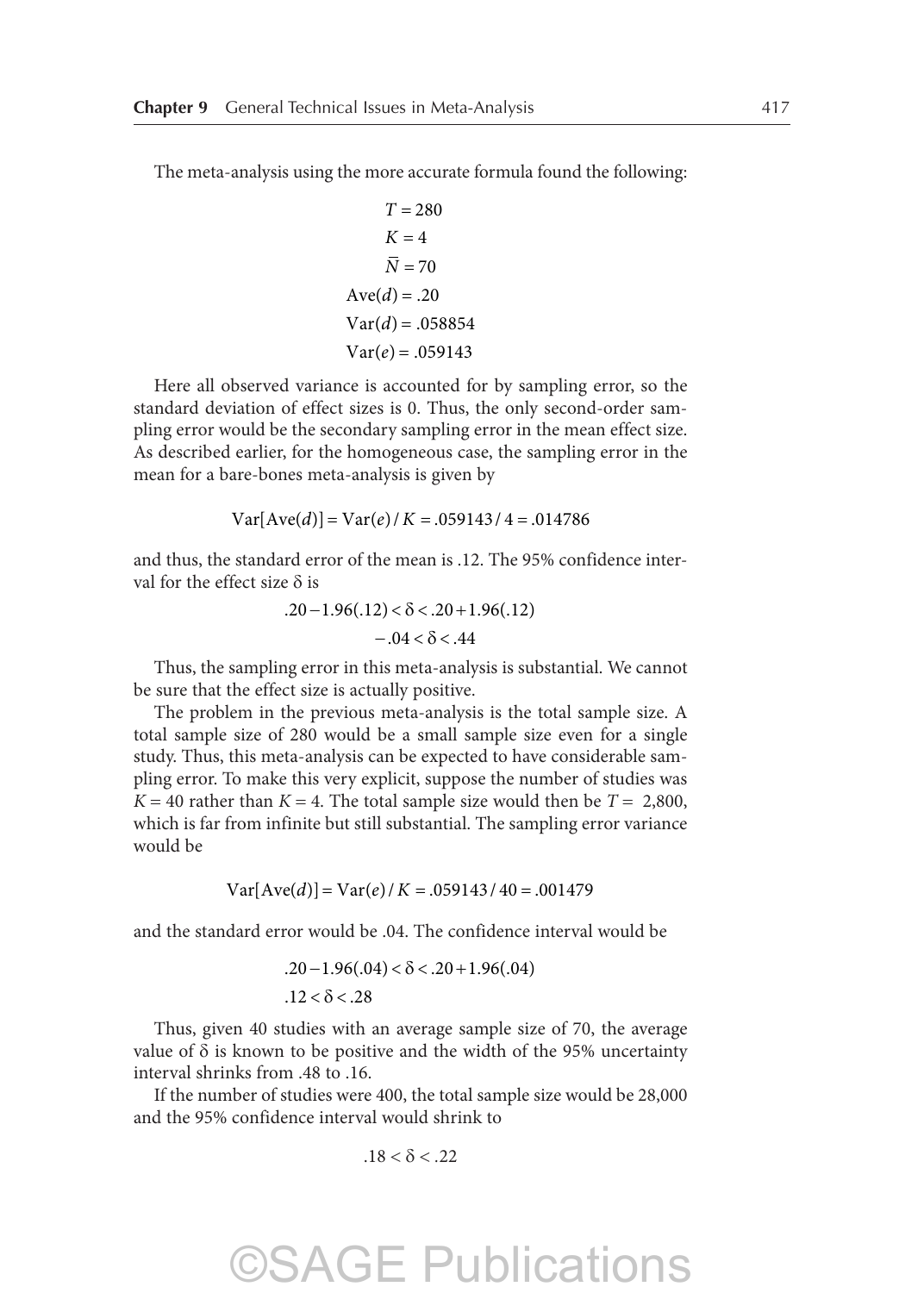Thus, under these assumptions, meta-analysis will eventually yield very accurate estimates of effect sizes. However, if the average sample size in the primary studies is very small, the number of studies required may be quite large.

#### *ANOTHER EXAMPLE: LEADERSHIP TRAINING BY EXPERTS*

Consider the leadership bare-bones meta-analysis from Table 7.1 in Chapter 7. Let us illustrate the computation of confidence intervals about those estimates. We have a heterogeneous case here, so we must use Equation (9.15) to compute the sampling error variance of our estimate of the mean. The sampling error variance in the mean effect size is

$$
Var[Ave(d)] = Var(d)/K = .106000/5 = .021200
$$

and the corresponding standard error is .146. The 95% confidence interval for the mean effect size is thus

$$
.20-1.96(.146) < Ave(\delta) < .20+1.96(.146) -.09 < Ave(\delta) < .49
$$

This is a random effects standard error and a random effects confidence interval. Thus, with a total sample size of only 200, the confidence interval for the mean effect size is very wide.

This would also be true, however, for a single study with a sample size of only 200. For a single study with a sample size of 200 and an observed *d* of .20, the sampling error variance would be

$$
Var(e) = [199/197][4/200][1+.202/8] = .020304
$$

The corresponding standard error would be .142, and the 95% confidence interval would be

$$
.20-1.96(.142) < \delta < .20+1.96(.142)
$$
  

$$
-.08 < \delta < .48
$$

The key to accuracy in the estimate of the mean effect size is to gather enough studies to generate a large total sample size.

For this example with a total sample size of 200, the 95% confidence interval for the mean effect size is −.09 < Ave(δ) < *.*49. In particular, because the confidence interval extends below 0, we cannot be sure that the mean effect size is positive. On the other hand, it is equally likely to be off in the other direction. Just as the mean effect size might be .00 rather than the observed mean of .20, so with equal likelihood it could be .40 rather than the observed value of .20.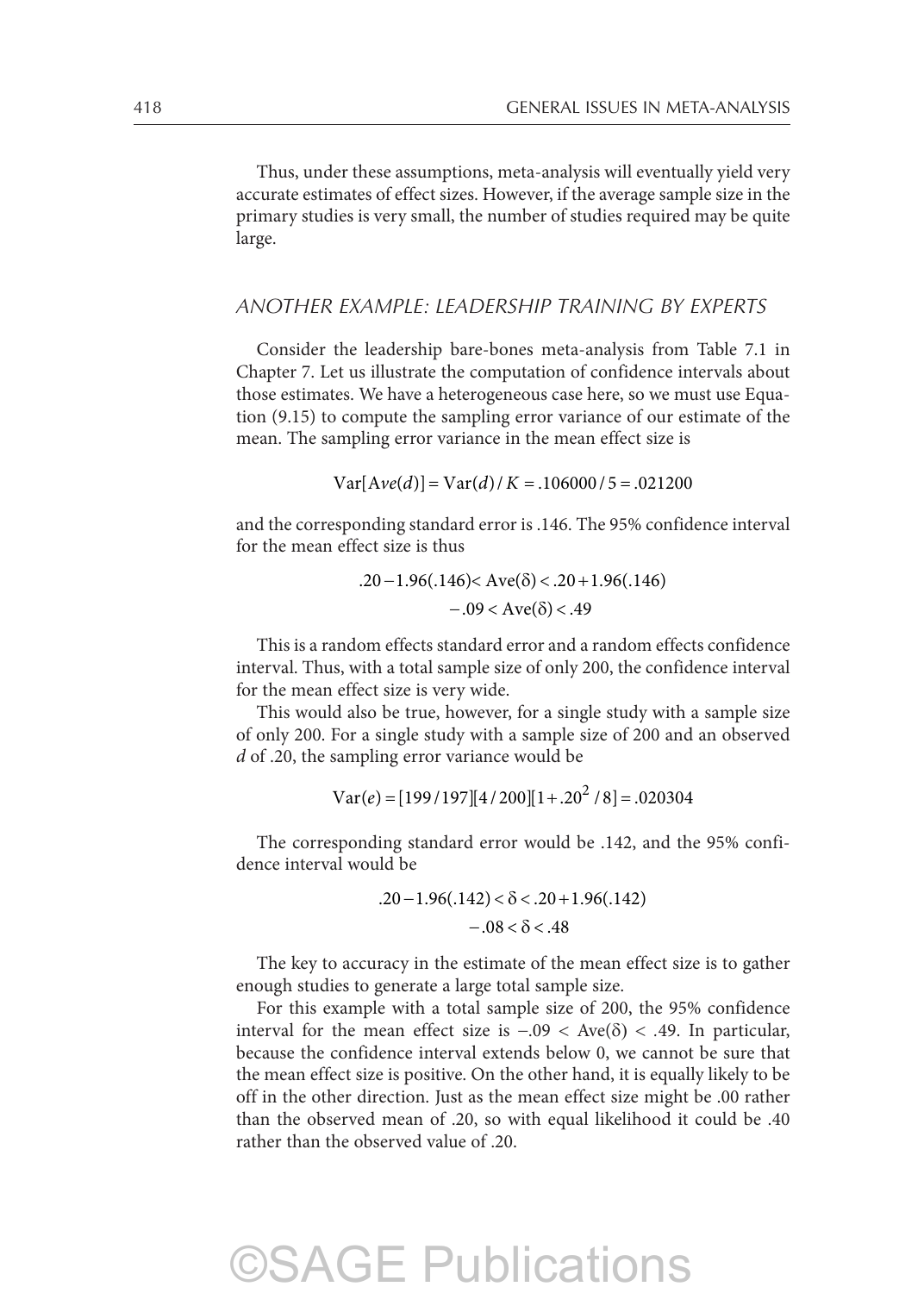Assume now that we obtained similar results not for 5 studies but for 500 studies. For 500 studies with an average sample size of 40, the total sample size would be  $500(40) = 20,000$ . There would be little sampling error in the meta-analysis estimates. The sampling error in the mean effect size would be

$$
Var[Ave(d)] = Var(d)/K = .106000/500 = .000212
$$

and the standard error would be .015. The 95% confidence interval for the mean effect size would be

$$
.20-1.96(.015) < Ave(\delta) < .20+1.96(.015)
$$
\n
$$
.17 < Ave(\delta) < .23
$$

#### *MODERATOR EXAMPLE: SKILLS TRAINING*

Consider the overall bare-bones meta-analysis of the studies in Table 7.2 of Chapter 7. We have

$$
T = 40 + 40 + \dots = 400
$$
  
\n
$$
K = 10
$$
  
\n
$$
\overline{N} = T/10 = 40
$$
  
\n
$$
Ave(d) = .30
$$
  
\n
$$
Var(d) = .116000
$$
  
\n
$$
Var(e) = [39/37][4/40][1+.302/8] = .106591
$$
  
\n
$$
Var(\delta) = .116000 - .106591 = .009409
$$
  
\n
$$
SD_{\delta} = .097
$$

This is again a heterogeneous case. The estimated standard deviation of effect sizes is .097, which is large relative to the mean of .30. However, the total sample size is only 400.

Because the total sample size is only 400, we should worry about the sampling error in the mean effect size. The sampling error in the mean effect size is thus

$$
Var[Ave(d)] = Var(d)/K = .116000/10 = .011600
$$

and the standard error is .108. The confidence interval for the mean effect size is thus

$$
.30-1.96(.108) < Ave(\delta) < .30+1.96(.108) \\ .09 < Ave(\delta) < .51
$$

That is, with a total sample size of 400, there is a large amount of sampling error in the mean effect size.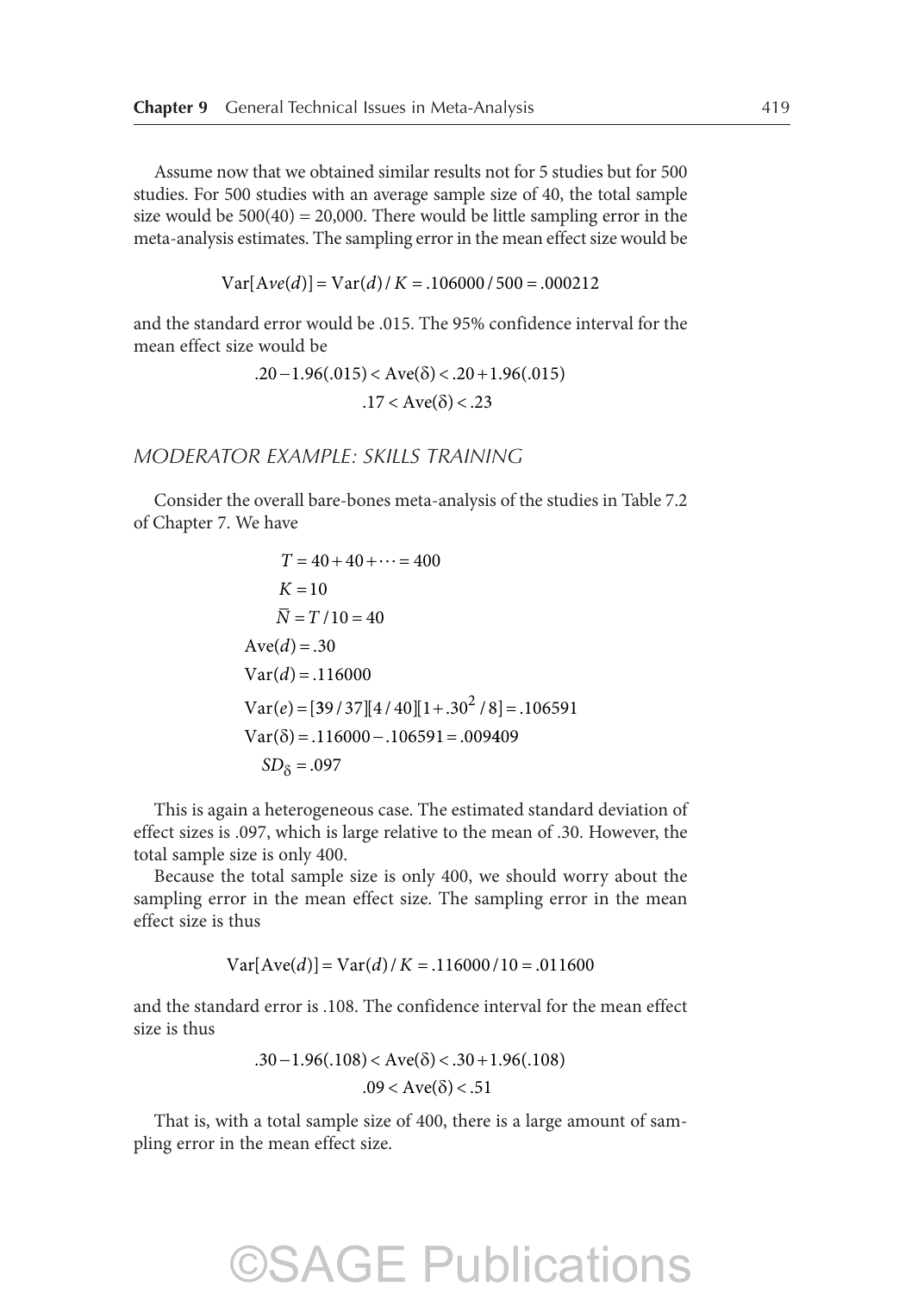On the other hand, suppose we obtained these results not with 10 studies but with 1,000 studies. The total sample size would be 1,000(40)  $= 40,000$ , and there would be very little sampling error in the mean effect size. The 95% confidence interval for the mean effect size would be

> $.30-1.96(.0108) <$  Ave( $\delta$ ) < .30 + 1.96(.0108)  $.28 < \text{Ave}(\delta) < .32$

#### Confidence Intervals in Random Effects Models: Hunter-Schmidt and Hedges-Olkin

The way in which the standard error of the mean *r* or *d* is estimated in a random effects meta-analysis differs between the methods presented in this book and the method presented by Hedges and Vevea (1998).

Estimation procedures are simpler for the Hunter-Schmidt (H-S) approach (Schmidt, Hunter, & Raju, 1988), so we present those procedures first.

*The Hunter-Schmidt Random Effects (RE) Procedure.* Our presentation is in terms of the *d* statistic, but procedures are similar and analogous for *r* and other indices of effect size. In the H-S RE procedure, the sampling error variance of the mean *d* is estimated as the variance of the observed *d*s across studies divided by *k*, the number of studies:

$$
S_{e_{\bar{d}}}^2 = \frac{\bar{V}_e}{k} + \frac{S_{\delta}^2}{k} = \frac{S_d^2}{k}
$$
 (9.16)

The square root of Equation (9.16) is the *SE* that is used in computing CIs:

$$
SE_{\overline{d}} = \frac{SD_d}{\sqrt{k}} = \sqrt{\frac{\overline{V}_e + S_\delta^2}{k}}
$$
(9.17)

In this model,  $\overline{V}_e$  is conceptualized as the sample size weighted mean of the  $V_{e_i}$  values. The equation for  $S_d^2$  is

$$
S_d^2 = \sum N_i (d_i - \overline{d})^2 / \Sigma N_i
$$
 (9.18)

where

$$
\overline{d} = \Sigma N_i d_i / \Sigma N_i \tag{9.19}
$$

The rationale for this procedure can be seen in the fact that  $S_d^2 = S_e^2 + S_8^2$ . That is, the expected value of  $S_d^2$  is the sum of simple sampling error variance and the variance of the study population parameters (Chapters 3 and 7; Field, 2005; Hedges, 1989). Hence,  $S_d^2$  divided by *k* is the sampling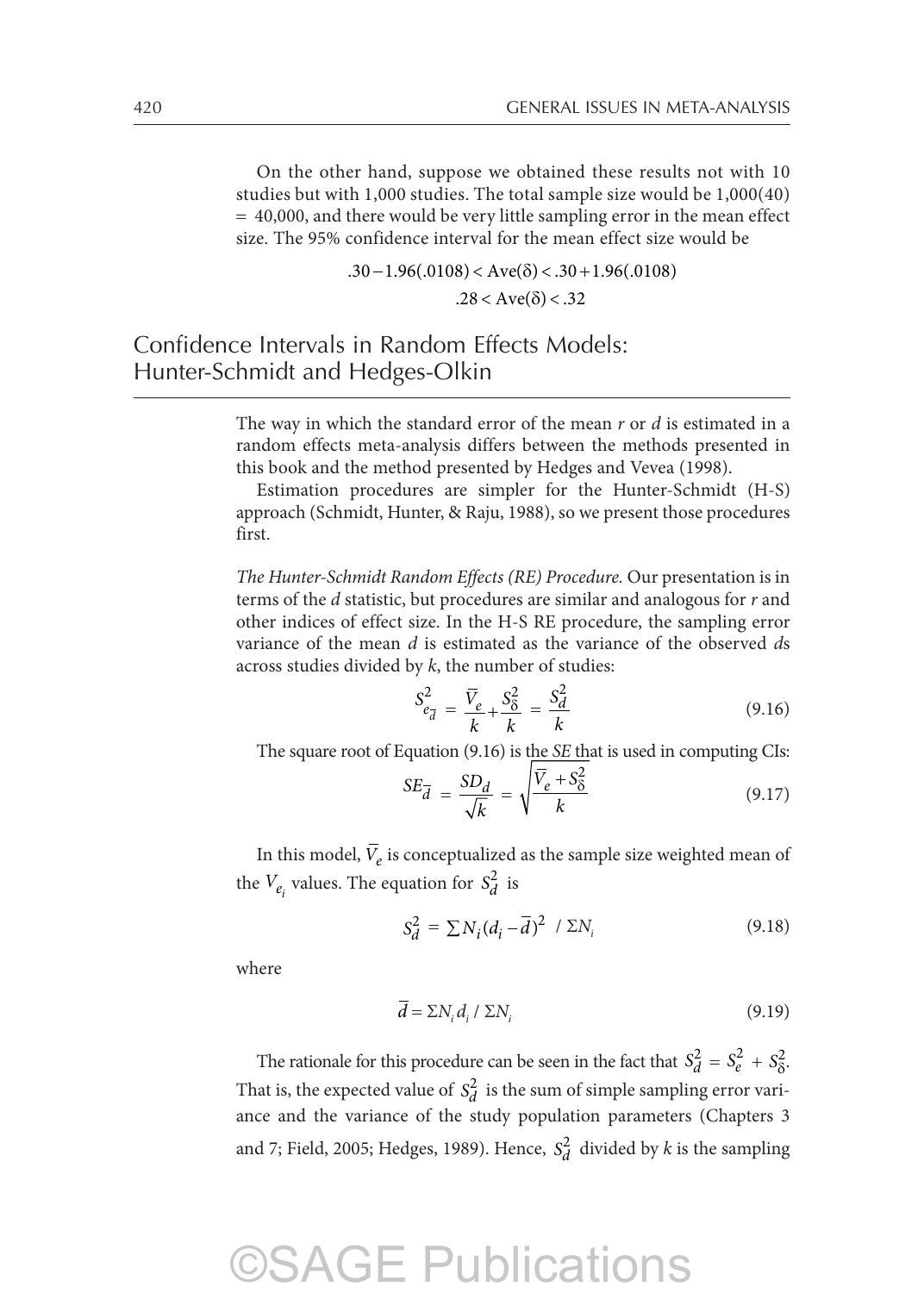error variance of the mean. Osburn and Callender (1992) showed that this equation holds both when  $S_8^2 > 0$  and when  $S_8^2 = 0$  (i.e., when the assumption underlying the FE model holds). The study weights in the H-S RE model are (total) study sample sizes,  $N_p$  used because these weights closely approximate the inverse of the simple sampling error variances  $(1 / V_{e_i})$  (see Chapter 3) and are less affected by sampling error variance (Brannick, 2006). Hedges (1983b) stated that in the heterogeneous case  $(S^2_\delta > 0)$ , weighting by sample size "will give a simple unbiased estimator [of the mean] that is slightly less efficient than the optimal weighted estimator" (p. 392). Osburn and Callender (1992) showed via simulation that weighting by sample size produces accurate *SE* estimates both when  $S^2_{\delta} = 0$ and when  $S_8^2 > 0$ . Also using simulation, Schulze (2004) found that for heterogeneous population data sets, the H-S RE procedure weighting by sample size produced accurate (more accurate than other procedures evaluated) estimates of CIs (see his Table 8.13, p. 156); estimates for the mean correlation were also acceptably accurate (with a tiny median negative bias of .0022, much less than rounding error; Table 8.4, p. 134; see pp. 188–190 for a summary). Brannick (2006) reported similar results. Further details can be found in Osburn and Callender (1992) and Schmidt, Hunter, and Raju (1988). We note here that in the H-S RE method, when the *d*s are corrected for measurement error, the procedure is analogous except that  $S_d^2$  is now the variance of the corrected *ds*. The same is true for *r* value meta-analyses. Standard errors of the mean for corrected mean values are given in Chapter 5 for *r* values and Chapter 8 for *d* values. The Hedges-

*The Hedges-Vevea RE Procedure.* The Hedges and Vevea (1998) RE procedure estimates the two components of RE sampling error variance separately. The simple sampling error variance component is estimated exactly as it is in the FE model:

Vevea (H-V) procedure does not include corrections for artifacts.

$$
S_{e_{\overline{d}}}^2 = 1 / \Sigma w_i \tag{9.20}
$$

where the  $w_i$  are 1 /  $V_{e_i}$ .

The second component,  $\hat{\sigma}_{\delta}^2$  (symbolized as  $\hat{\tau}^2$  by Hedges and Vevea), is estimated as follows:

$$
\hat{\sigma}_{\delta}^{2} = \begin{cases} \frac{Q - (k - 1)}{c} & \text{if } Q \ge k - 1\\ 0 & \text{if } Q < k - 1 \end{cases} \tag{9.21}
$$

where  $Q = \chi^2$  overall homogeneity test and *c* is a function of the study weights and is given in Equation (11) from Hedges and Vevea (1998):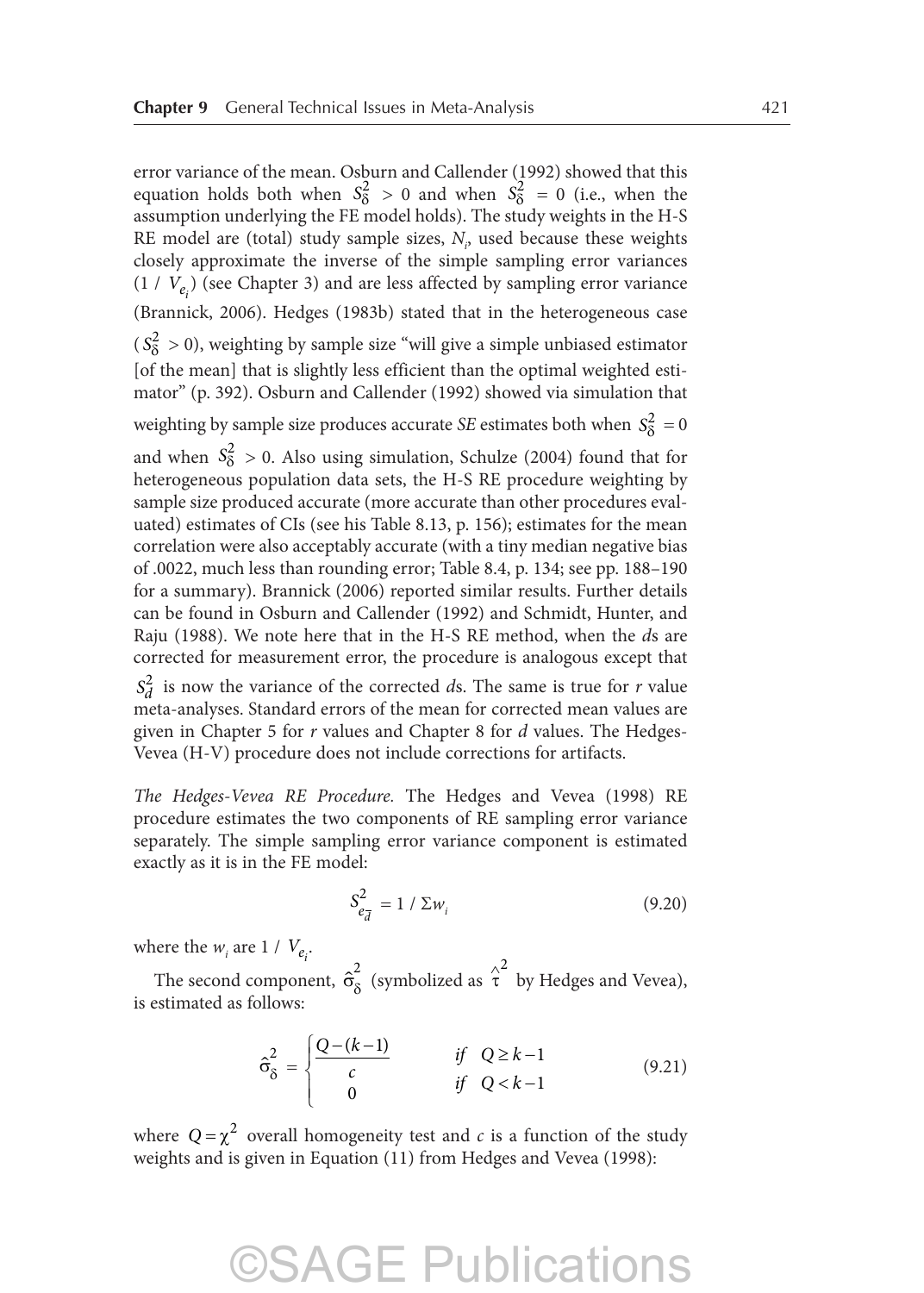$$
c = \sum w_i - \frac{\sum (w_i)^2}{\sum w_i}
$$
\n(9.22)

where the study weights  $w_i$  are the FE study weights as defined in our Equation (9.20).

The estimated mean value is then

$$
\hat{\delta} = \overline{d} = \Sigma w_i^* d_i / \Sigma w_i^* \tag{9.23}
$$

The sampling error variance is

$$
S_{e_{\bar{d}}}^2 = 1 / \Sigma w_i^* \tag{9.24}
$$

where the  $w_i^*$  are 1 / [ $V_{e_i} + \hat{\sigma}_\delta^2$  ].

When the effect size statistic is the correlation, this RE procedure first converts *r*s to the Fisher's *z* transformation, conducts the calculations in that metric, and then back transforms the resulting means and CIs into the *r* metric (Hedges & Olkin, 1985). The Fisher's *z* transform is discussed in Chapter 5. See Hedges and Vevea (1998), Field (2005), and S. M. Hall and Brannick (2002) for a complete technical description of this RE procedure.

 $\hat{\sigma}_{\delta}^2$  in Equation (9.21) is set to zero when *Q* – (*k* – 1) yields a negative value, because by definition a variance cannot be negative. Hedges and Vevea (1998) discuss the positive bias that characterizes this estimate as a result of setting negative values to zero, and they tabulate this bias in their Table 2 for various conditions. This bias causes the *SE* to be upwardly biased, causing the resulting CIs to be too wide; that is, the probability content of the CIs is larger than the nominal value (Hedges & Vevea, 1998, p. 496). Overton (1998, pp. 371, 374) found this same bias for this procedure and also for an iterative procedure he used to estimate  $S_p^2$  and  $S_\delta^2$ . Hedges and Vevea state that bias becomes smaller as *k* (the number of studies) increases and is generally small when *k* is 20 or more. However, Overton (1998) pointed out that the bias also depends on the actual size of  $S^2_\delta$  (or  $S^2_\rho$ ). For example, if this value is zero, then 50% of the estimates are expected to be negative due to sampling error, creating a positive bias regardless of the number of studies. If this value is small but not zero, then less that 50% of the estimates of  $S^2_\delta$  are expected to be negative, and the positive bias is smaller. When  $S^2_{\delta}$  is large, the positive bias is negligible. Overton (1998) stated that when  $S^2_{\delta}$  is small, the RE model overestimates sampling error variance and produces CIs that are too wide. This effect is not due to any inherent property of the RE model; it is due to the positive bias in the procedures he examined for estimating the standard error of the mean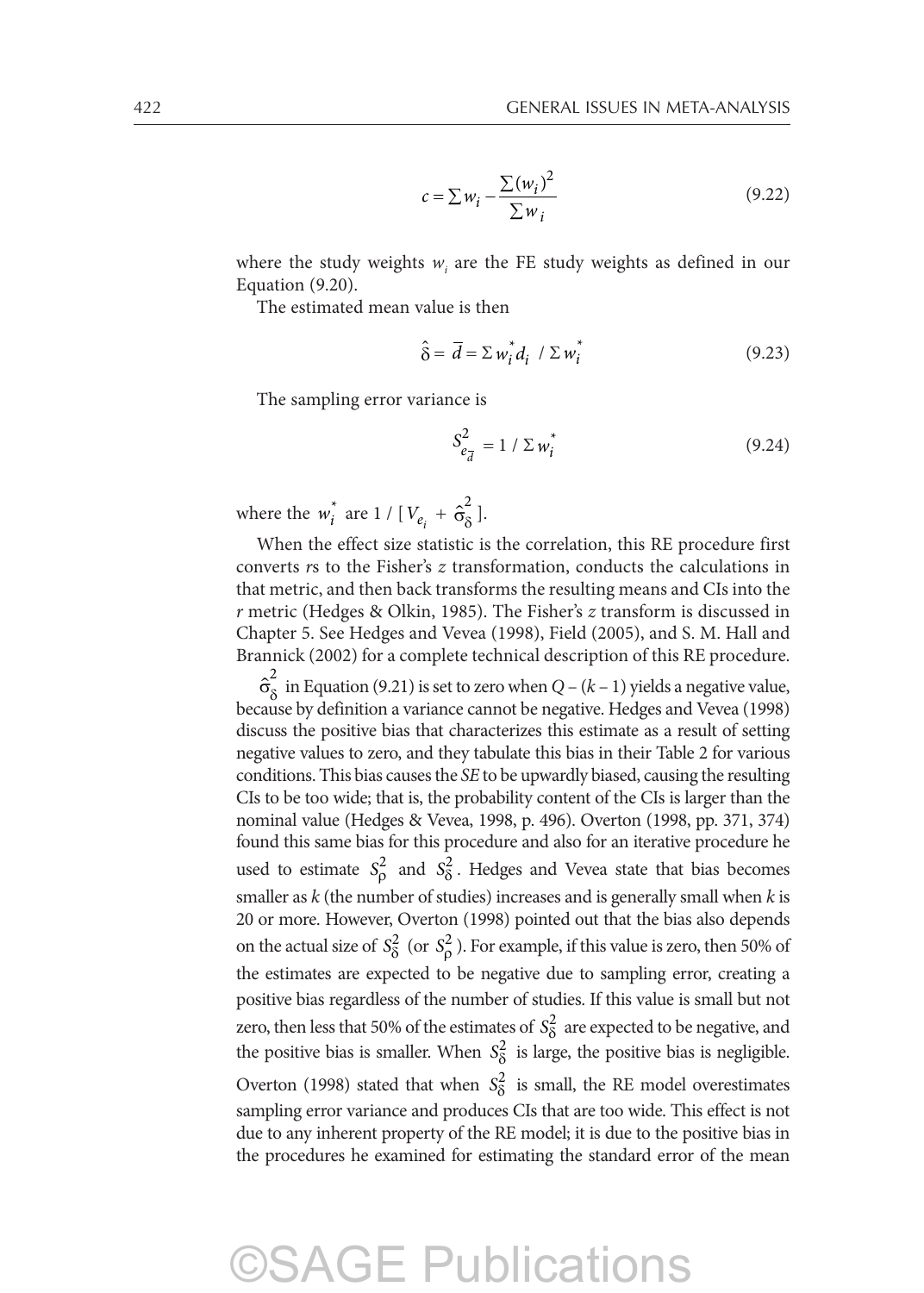meta-analysis value. Some researchers have mistakenly cited Overton's statement as a rationale for preferring the FE model to the RE model in their meta-analyses (e.g., Bettencourt, Talley, Benjamin, & Valentine, 2006).

Because of its different mode of estimating the sampling error variance (described earlier), the H-S RE procedure does not have this upward bias. As shown earlier, in the H-S RE procedure, the two components of the RE sampling error variance are estimated jointly rather than separately. Note that if  $S_8^2$  is in fact zero, the H-S RE estimate of sampling error variance has the same expected value as the FE estimate of sampling error variance (Osburn & Callender, 1992; Schmidt, Hunter, & Raju, 1988; Schmidt, Oh, & Hayes, 2009). As shown by Hedges and Vevea (1998), this is not the case for the H-V RE procedure.

#### Updating a Meta-Analysis When a New Study Becomes Available

When a new study becomes available, there are two ways in which one can update the meta-analysis to include this study. First, one can rerun the meta-analysis including the new study. Second, one can take a Bayesian approach. In that approach, one would treat the existing fully corrected meta-analysis mean and *SD* as the Bayesian prior distribution and multiply this distribution times the likelihood function from the new study, using the usual Bayesian equation. The likelihood function or distribution has as its mean the fully corrected *r* or *d* value from the new study, and its *SD* is the standard error (*SE*) of that estimated corrected *r* or *d* value (i.e., the square root of the sampling error variance of the corrected value from the study). Either of these procedures can also be applied when there are multiple new studies. Schmidt and Raju (2007) have examined the properties of these two procedures in detail. They conclude that it is virtually always best to rerun the meta-analysis including the new study or studies.

#### What Are Optimal Study Weights in Random Effects Meta-Analysis?

Considerable attention has been devoted in the literature to the question of how the studies in a meta-analysis should be weighted. In the H-V procedure, because of the nature of the study weights used to produce the weighted mean *d* value (or *r* value), it is necessary when using these weights to have a separate estimate of  $\sigma_{\delta}^2$  (Field, 2005; Hedges & Vevea, 1998). As noted earlier, the weight applied to each study is  $w_i^* = 1 / [V_{e_i} + 2]$  $\hat{\sigma}_{\delta}^2$ ], where  $V_{e_i}$  is the simple sampling error variance for that study. The H-S procedure weights each study by its (total) sample size  $(N_i)$  and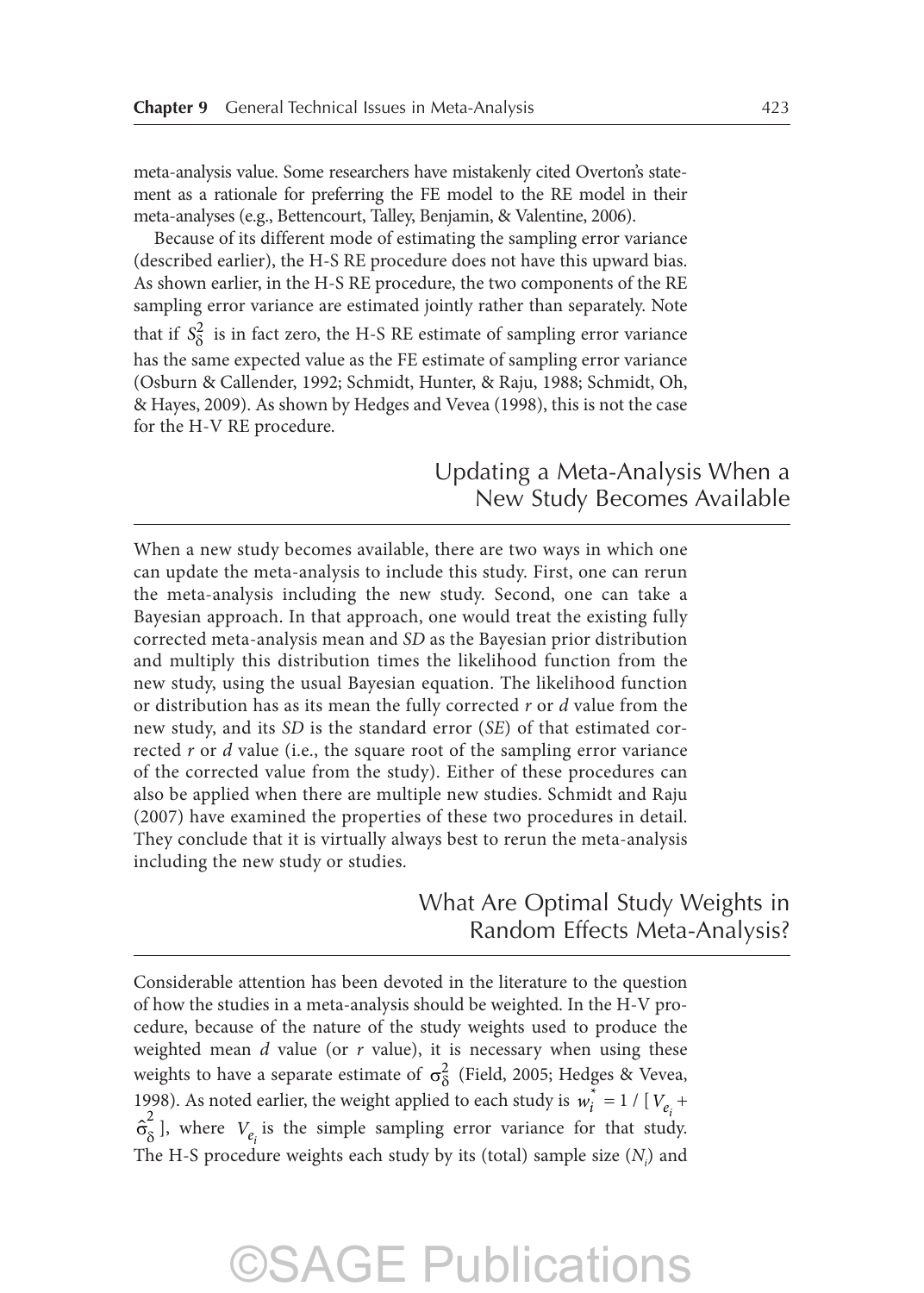therefore does not require a separate estimate of  $\sigma_{\delta}^2$  . (As noted in Chapter 3, when correlations are corrected individually, the H-S procedure weights studies by the product of the study *N* and the compound attenuation factor.) Of course, the H-S RE model does estimate  $\sigma_{\delta}^2$  for other purposes (such as credibility intervals), and this estimate does have a positive bias (discussed in Chapter 5), but this estimate is not used in the weights applied to the studies and so does not affect the computation of weighted mean values, *SE*s, or confidence intervals (Schmidt, Hunter, & Raju, 1988; Schmidt, Oh, & Hayes, 2009; see also Schulze, 2004, p. 190). The H-V weights were derived within the context of large sample statistical theory, that is, under the assumption the number of studies and study *N*s are very large. In such a hypothetical situation, the H-V study weights are in expectation more accurate for RE models (Hedges, 1983a, 1983b; Hedges & Vevea, 1998; Raudenbush, 1994; Schulze, 2004, 2007). But even within large sample theory, this advantage is slight (Hedges, 1983b, p. 393). The problem in using these weights with actual data is that the small theoretically expected advantage for these study weights is not realized with the smaller numbers of studies and study *N*s that are typical in real meta-analyses, because of inaccuracies induced by sampling error in the estimates of the  $\sigma_8^2$  component of the weights (e.g., see Brannick, 2006; Raudenbush, 1994, p. 317; and Schulze, 2004, pp. 84 and 184; 2007). Because of this effect, Schulze (2004, pp. 193–194), based on the results of his extensive Monte Carlo studies, recommended weighting studies by sample size in the heterogeneous case (i.e.,  $\sigma_{\delta}^2$  or  $\sigma_{\rho}^2 > 0$ ), as well as the homogeneous case. Kulinskaya, Morgenthaler, and Staudte (2010) reached this same conclusion, as did Shuster (2009). Brannick (2006) conducted an extensive simulation study in the *r* metric. He found that sample size study weights produced estimates that were less biased and had smaller root mean square error than weighting by inverse sampling error variances. He concluded that the accuracy problems of the inverse study weights stemmed from the fact that sampling error often causes the *r* statistic to take on extreme values, which cause extreme study weights, which, in turn, cause inaccurate estimates of mean correlations. In a later study, Brannick, Yang, and Cafri (2011) confirmed these results favoring *N*-weighting for the *r* metric but found that in the case of the *d* metric, weighting by inverse variance had a slight advantage over weighting by *N.* Marin-Martinez and Sanchez-Meca (2010) also reported this result. However, Sanchez-Meca and Marin-Martinez (1998), in another simulation study in the *d* metric, found that weighting studies by sample size resulted in unbiased estimates of mean *d* under all conditions, while inverse sampling variance weights produced slightly (negatively) biased estimates. At the same time, weighting by inverse variance was slightly (2.8%) more statistically efficient. In the case of the *d* metric, the differences between the two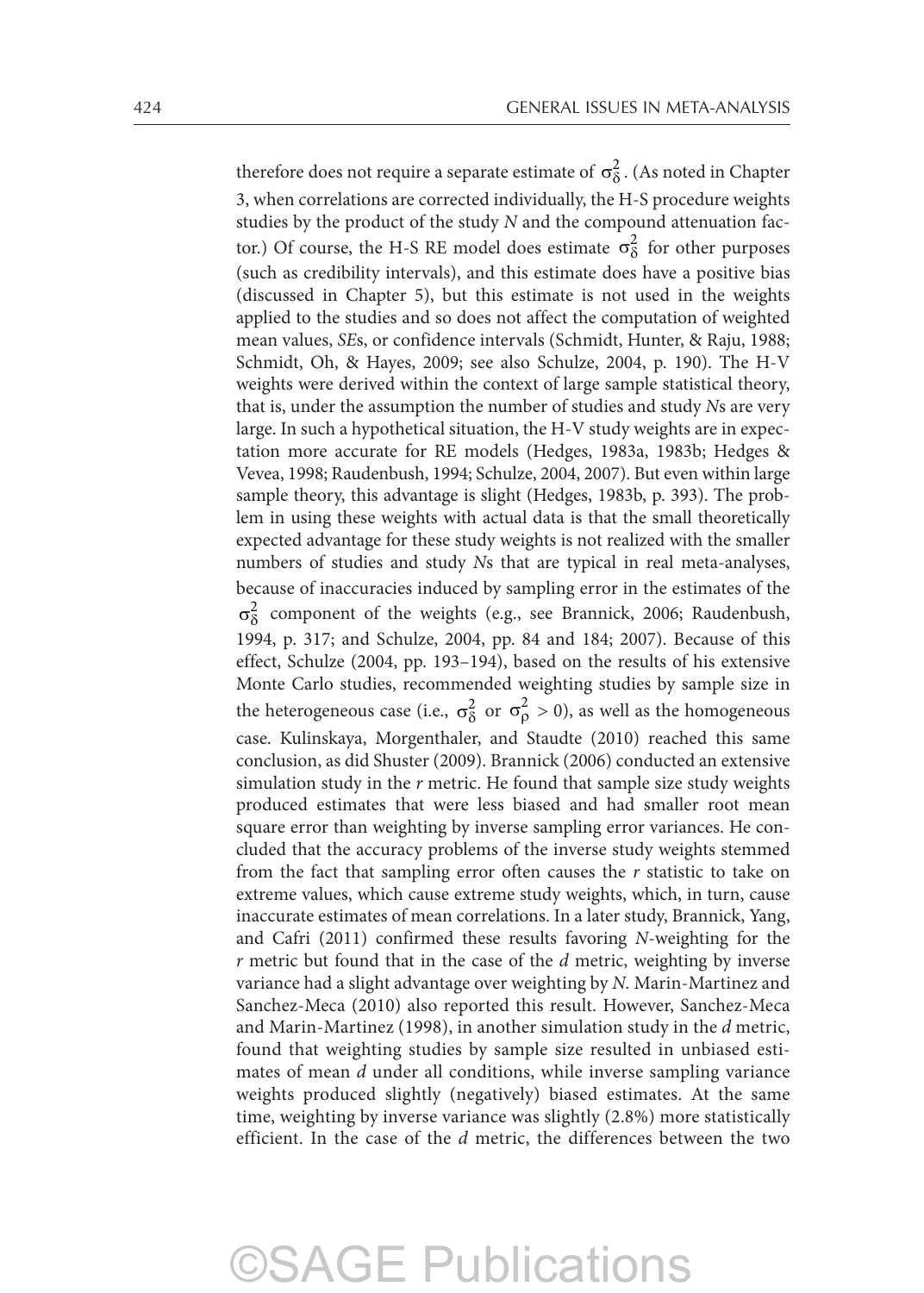weighting methods appear to be very tiny and not of practical significance in research.

The random effects study weights used in the Hedges procedure are less unequal across studies than sample size weights. Hence, that procedure gives relatively more weight to studies based on small sample sizes, which can cause problems in applying widely used methods for the detection of publications bias (see Chapter 13).

Bonett (2008, 2009) has challenged both these approaches to weighting of studies when used with the RE meta-analysis model. He argues that the RE model is based on the assumption that the studies in the meta-analysis are a random sample of a defined population of studies and that this assumption cannot be justified because meta-analysts cannot appropriately define or delimit such a population. Because of this problem, he advocates that all studies be weighted equally. He is correct that in the RE model, the studies in the meta-analysis are viewed as a random sample from a larger universe of studies that exist or could be conducted. Hedges and Vevea (1998) pointed out that this larger universe is often poorly defined and ambiguous in nature. However, Schulze (2004, pp. 40–41) noted that this is not a problem specific to meta-analysis or RE models in meta-analysis but one that characterizes virtually all samples used in primary and other research. Rarely in research is the target population of subjects fully enumerated and delimited; in fact, data sets used frequently consist of something close to convenience samples (i.e., a set of subjects for whom it was possible to obtain data). Viewed in this light, this problem appears less serious. We can ask how different meta-analytic results would be using equal study weights. Brannick et al. (2011) evaluated equal weights in their simulation study. They found that both sample size weights and inverse variance weights were more accurate and efficient than equal weights, but the differences were often negligible from a practical point of view. However, this study does not speak directly to Bonett's (2008, 2009) objection, because in the Brannick et al. simulation study, there was in fact a clearly defined population of studies from which studies were sampled.

#### The Meaning of Percent Variance Accounted for in Meta-Analysis

In the first part of Chapter 5, we presented the case against percent variance accounted for as a useful statistic in any kind of research. Yet in Chapters 3, 4, and 7, we often presented figures for the percentage of variance in *r* or *d* values accounted for by sampling error and other artifacts in meta-analysis. In doing this, we have tried to point out a more meaningful interpretation of this meta-analytic result: The square root of the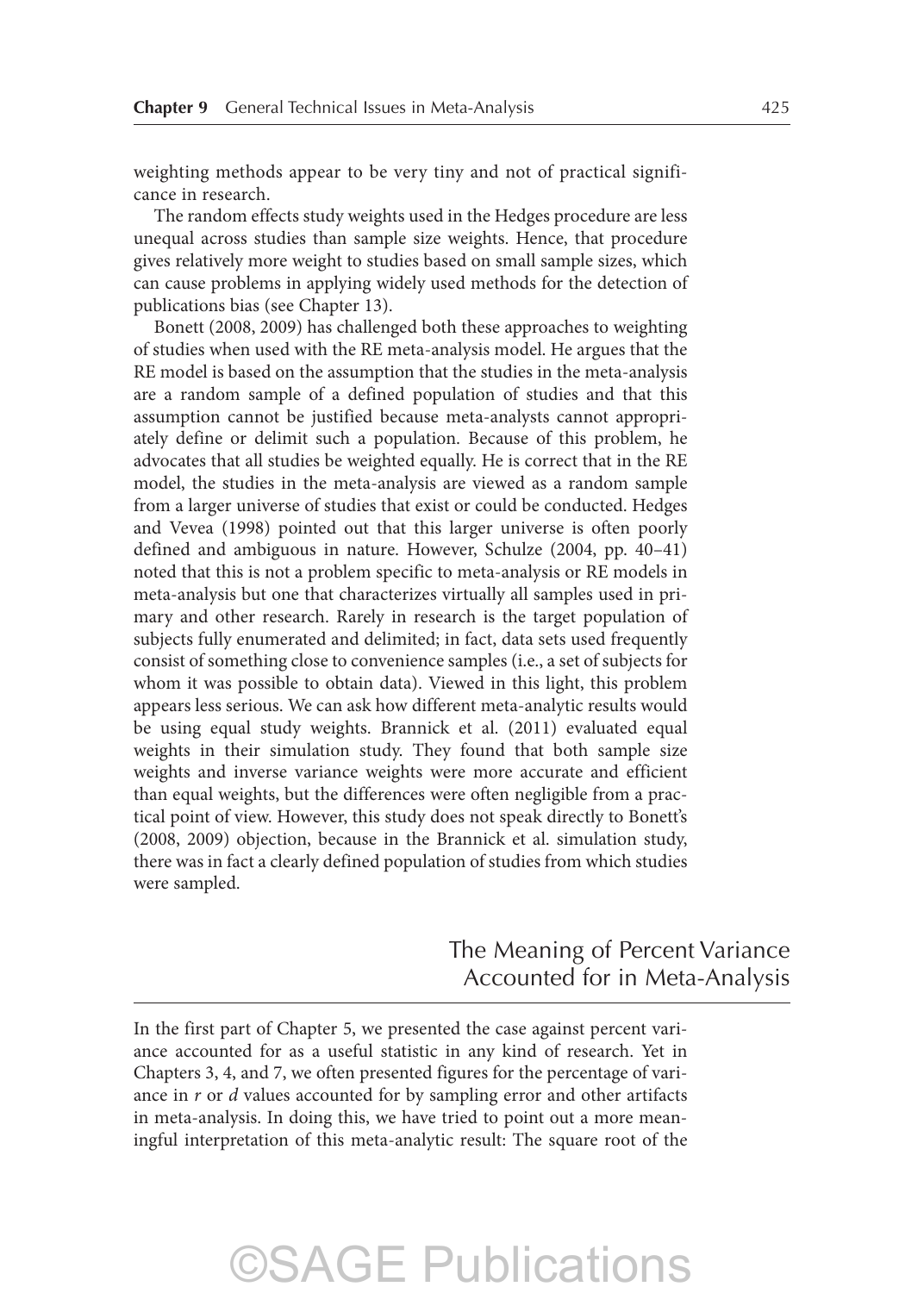proportion of variance explained is the correlation between the observed *r* or *d* values, on one hand, and the sampling errors and other artifactual perturbations in the effect sizes, on the other. For example, if 81% of the variability across effect sizes is explained by artifacts, then the observed effect sizes are correlated .90 (the square root of .81) with artifact-produced perturbations in the observed values. If 50% is accounted for, this correla-

tion is .71 ( $r = \sqrt{.50}$ ). The correlation is much easier for readers and research users to understand than percent variance. Correlations (i.e., linear relations) exist in the real world while variances do not; a variance is a quadratic statistic created by squaring data points of interest and is in that sense artificial. In addition, as noted in Chapter 5, the percent variance statistic is highly susceptible to misinterpretation, because small percent variance figures are often wrongly dismissed as unimportant when the effect sizes underlying them are fairly large and of practical significance. So we recommend that in meta-analysis, the final percent variance accounted for figures be converted to correlations.

The Hedges and associates meta-analysis methods as presented in Borenstein et al. (2009) include an index of percent variance called  $I^2$ , which is attributed to Higgins et al. (2003). This index represents the proportion of variance *not* explained by sampling error (the only artifact addressed by that method). In a Hunter-Schmidt bare-bones meta-analysis, 1 minus the proportion of variance accounted for equals  $I^2$ . Both indices are affected by the *N*s of the studies in the meta-analysis, because sampling error causes most artifactual variance. Other things constant, if study *N*s are small, percent variance explained tends to be large, *I* 2 tends to be small, and the correlation between observed values and perturbations due to artifacts tends to be large. The opposite tends to be the case when the *N*s of the studies in the meta-analysis are large. This dependence on study *N*s should be borne in mind in interpreting both these indices.

It is also important to remember that the proportion of variance explained is less informative when the observed variance of the metaanalytic correlations or *d* values is small. A percent-based estimate can be misleading when it is interpreted blindly without considering the size of its denominator. For example, a proportion of variance figure of 50% could be .1000 / .2000 or .00010 / .00020. The latter case would not suggest the existence of moderator(s), given the tiny amount of observed variation to begin with and the even smaller amount of nonartifactual variance. For purposes of detecting the likely presence of moderators, the absolute amount of true variance (nonartifactual variance) in the study effects sizes (or even better, its square root, the *SD*) can be more important than the relative percent of variance attributable to artifacts. We suggest that meta-analysts consider both estimates.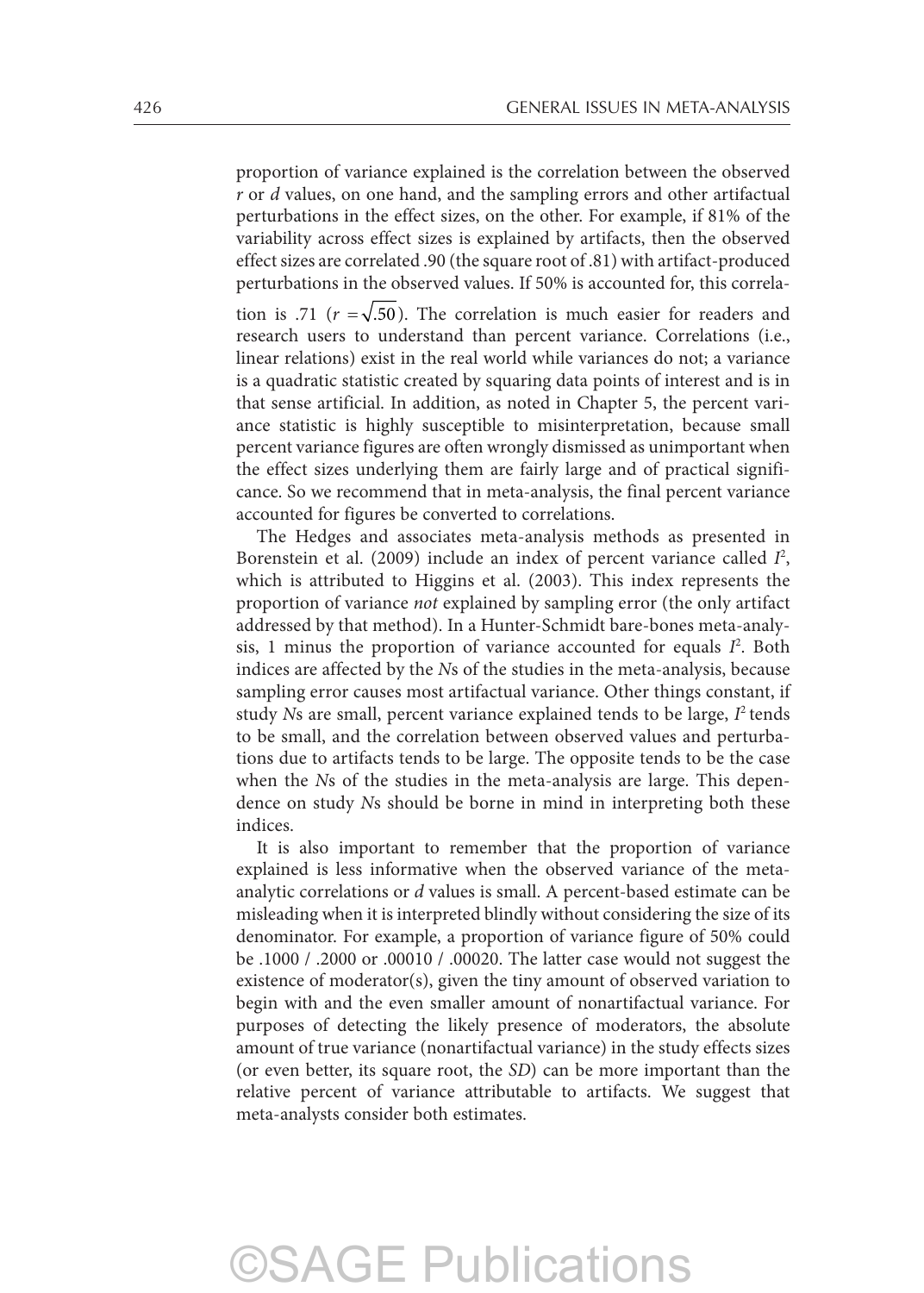#### The Odds Ratio (OR) in Behavioral Meta-Analyses

In medical research, both the independent and dependent variables are often true dichotomies—for example, vaccinated versus not vaccinated (independent variable) and contracted the disease versus did not contract the disease (dependent variable), creating a  $2 \times 2$  table. The favored and most widely used ratio measure in medical research is the odds ratio (Haddock et al., 1998). The odds ratio (OR) is the ratio of two probabilities:

$$
OR = P(I/E)/ P(I'E),
$$

where P(I/E) (in our example) is the probability of getting the disease in the group that did not get the vaccine, and P(I'E) is the probability of getting the disease in the group that got the vaccine. These probabilities are estimated via ratios between cells in the  $2 \times 2$  table. Primary studies and meta-analyses using the OR statistic analyze the natural logs of the ORs (ln(OR)), with the final results then being converted back to the OR metric. The OR is seldom used in psychological or behavioral research because it is rare that both variables are true dichotomies. In fact, in many studies, both variables are continuous; this is especially frequent in correlational studies. Of course, in experiments, the independent variable is often dichotomous: the treatment group versus the control group. However, the dependent variable is almost always continuous or at least not dichotomous. Some examples are amount learned in the training program, degree of change in racial attitudes, and amount of reduction in anxiety. It is rare in behavioral research to have a truly dichotomous dependent variable. Of course, dependent variables that are actually continuous can be artificially dichotomized to allow application of the OR, but it is well known that doing this is not good practice because it causes a major loss of information (Cohen, 1983; Hunter & Schmidt, 1990a; MacCallum et al., 2002). In their explication of the OR, Haddock et al. (1998) present an example in which the independent variable is a psychosocial treatment for drug addiction (experimental vs. control group) and the dependent variable is "successful" or "not successful" in reducing drug use. This is an example of what MacCallum et al. (2002) warned against: an artificial dichotomization of a continuous variable. There are degrees of success in reducing drug usage. We believe that this sort of consideration is the reason why the use of the OR is still rare in behavioral research 15 years after Haddock et al. (1998) advocated its use for behavioral research in the journal *Psychological Methods.*

There is another important reason to avoid using the OR: Most people find it difficult to understand the meaning of an OR—not only laypeople but also medical practitioners (to whom the medical research is directed)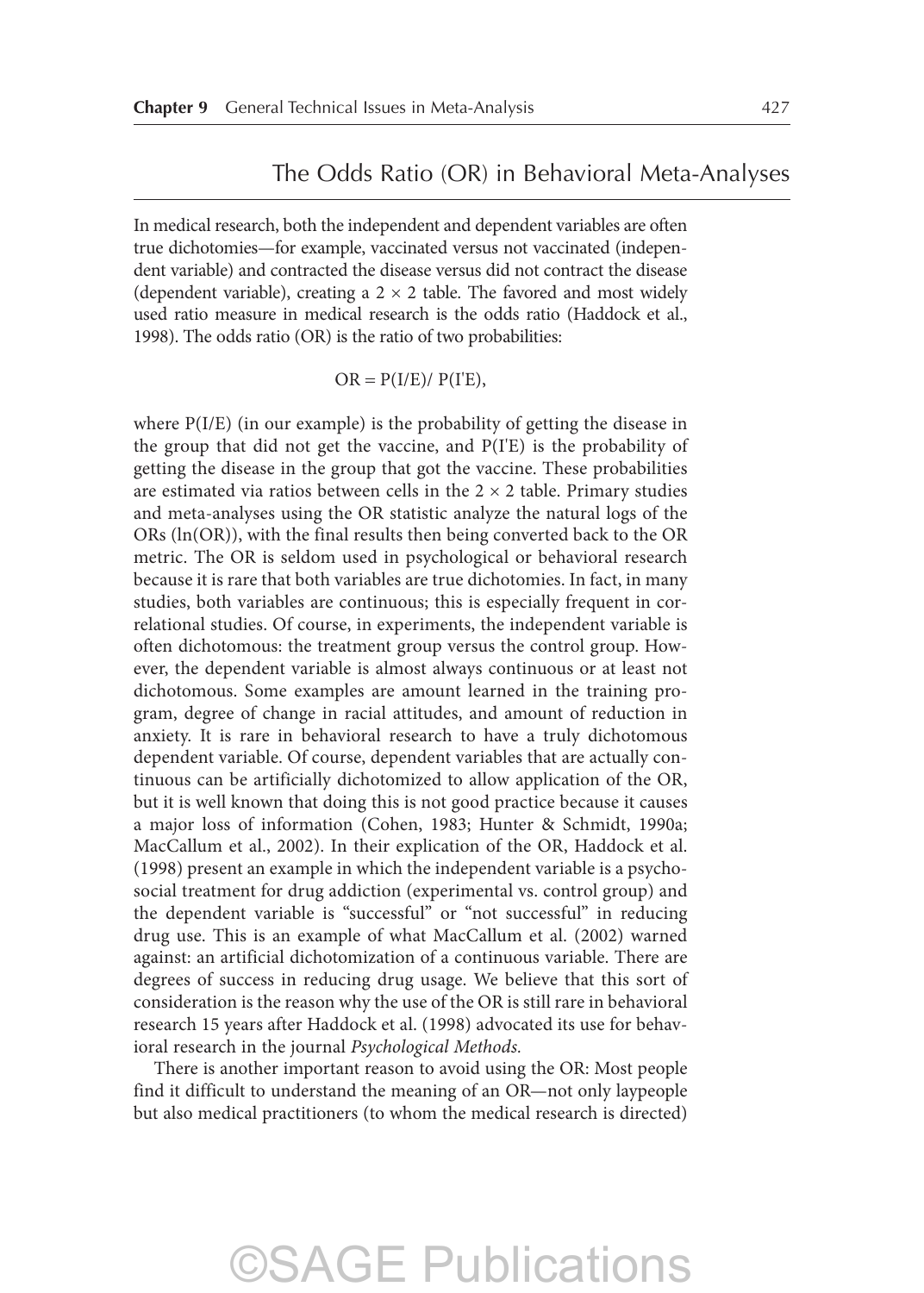and even medical researchers themselves. The OR is not an intuitive statistic (Borenstein et al., 2009). In fact, as demonstrated by Gigerenzer and his associates (Gigerenzer, 2007; Gigerenzer et al. 2007), the vast majority of practicing medical doctors routinely seriously misinterpret the meaning of outcome statistics used in medical research. Patients would be quite concerned if they were aware of this fact.

Suppose some of the studies relevant to one's meta-analysis present results in the form of ORs. Must these studies be omitted? Actually, it is quite easy to covert OR to either *d* or *r* values. These conversion formulas are given by Bonett (2007), Borenstein et al. (2009), and Chinn (2000). Both OR values and their sampling error variances can be converted. So such studies can be included in a meta-analysis conducted in the *r* or *d* metrics. If *all* relevant primary studies use the OR statistic, all can be converted to the *r* or *d* metric prior to meta-analysis. This is the procedure we recommend in both cases.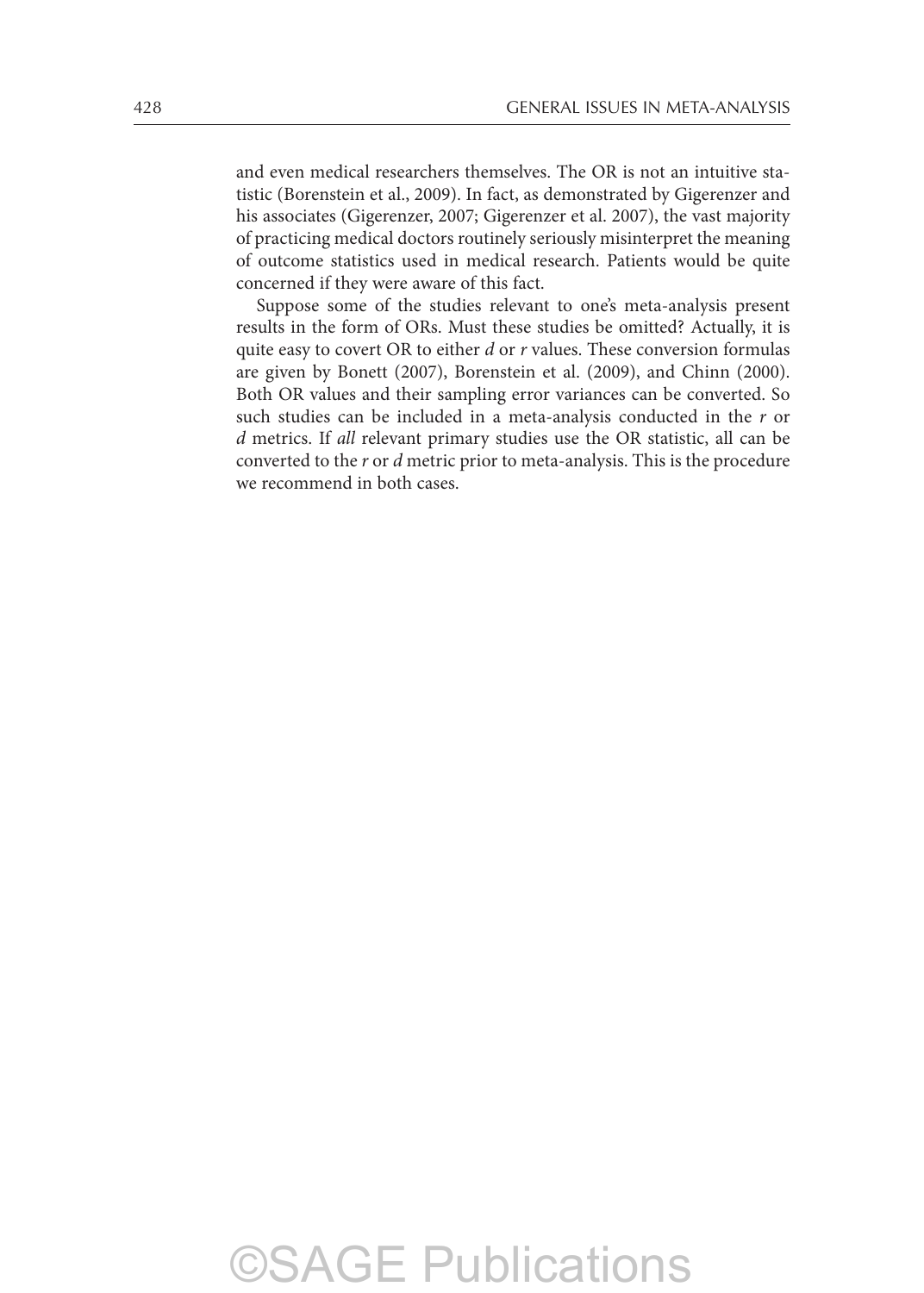#### **Exercise 9.1: Second-Order Meta-Analysis Across Different Independent Variables With the Same Dependent Variable**

This exercise is based on the data used in the exercise at the end of Chapter 4. That exercise required you to conduct separate bare-bones meta-analyses for each of six tests. This results in an estimate of the percentage of variance accounted for by sampling error for each test. These are the first set of figures needed for this exercise. We hope you have retained them.

These data meet the requirements for a second-order meta-analysis, as described in this chapter. That is, the six meta-analyses are very similar substantively, and there is no reason to believe that there are different nonartifactual sources of variance (i.e., moderators) for the different tests.

Conduct a second-order meta-analysis across these six tests using the methods described in this chapter for second-order meta-analysis across different in dependent variables.

What is the average percentage of variance accounted for by sampling error across these six tests? What is your interpretation of this finding?

In the exercise at the end of Chapter 4, you also computed the percentage of variance accounted for by *all* artifacts—sampling error plus the other artifacts. This was computed not as part of the bare-bones meta-analysis but as part of the full meta-analyses, which corrected for measurement error and range restriction, as well as for sampling error. There were two such meta-analyses—one correcting for direct and one correcting for indirect range restriction. Conduct a separate second-order meta-analysis for each of these sets of percentage of variance figures.

Are these values different from those computed earlier based only on sampling error variance? Why is this difference in this particular set of data not larger than it is? What is your interpretation of these values?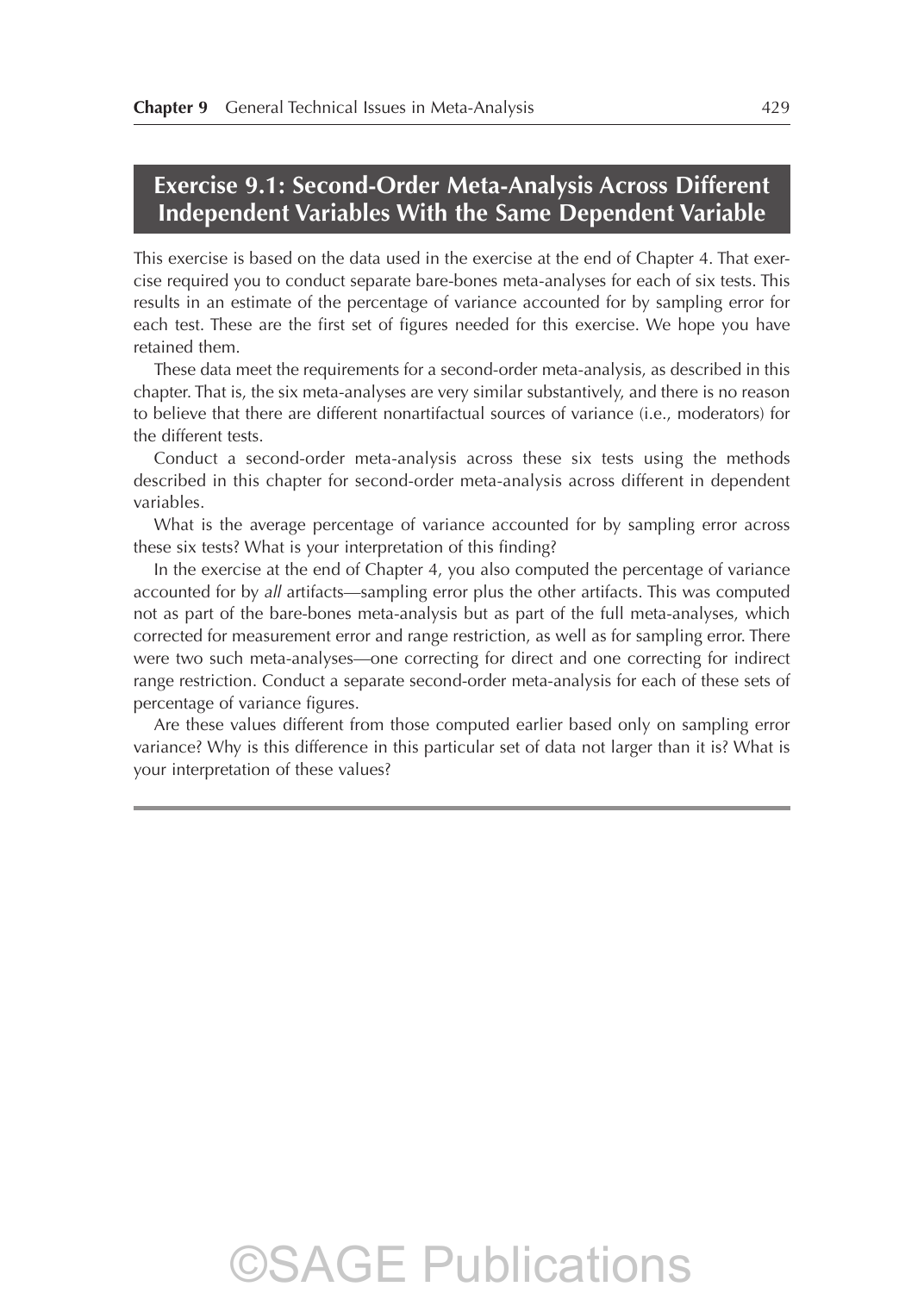#### **Exercise 9.2: Second-Order Meta-Analysis With Constant Independent and Dependent Variables**

Chanchal Tamrakar (2012) conducted separate, independent meta-analyses on the relationship between customer satisfaction and customer loyalty for (1) the retail industry, (2) the tourism industry, and (3) the telecom industry. He also conducted separate, independent meta-analysis by geographical area: (1) Asia, (2) Europe, and (3) North America. He used the artifact distribution method of meta-analysis in all six of his meta-analyses. His first-order meta-analysis results that you need for this exercise are shown in the first four columns in the following table. Conduct two second-order meta-analyses on his results—one for the industry categories and one for the geographical areas. To conduct these analyses, you need to use the following equations: (9.3) and (9.3a) through (9.3f) (a total of seven equations). Columns 5 through 12 are for your answers. The headings on these columns are as defined in the discussion in the text of equations listed here. They are also defined in the notes to the table.

Explain your results.

- 1. How much different are the mean corrected correlations after adjustment for second-order sampling error (column 12) in comparison with the values originally reported by Tamrakar (column 4)? Make this comparison separately for the two sets of meta-analyses.
- 2. Compare the percent of variance in his mean corrected correlations explained by second-order sampling error (column 10) for the industry category versus the geographical region category. What might be the explanation for this difference?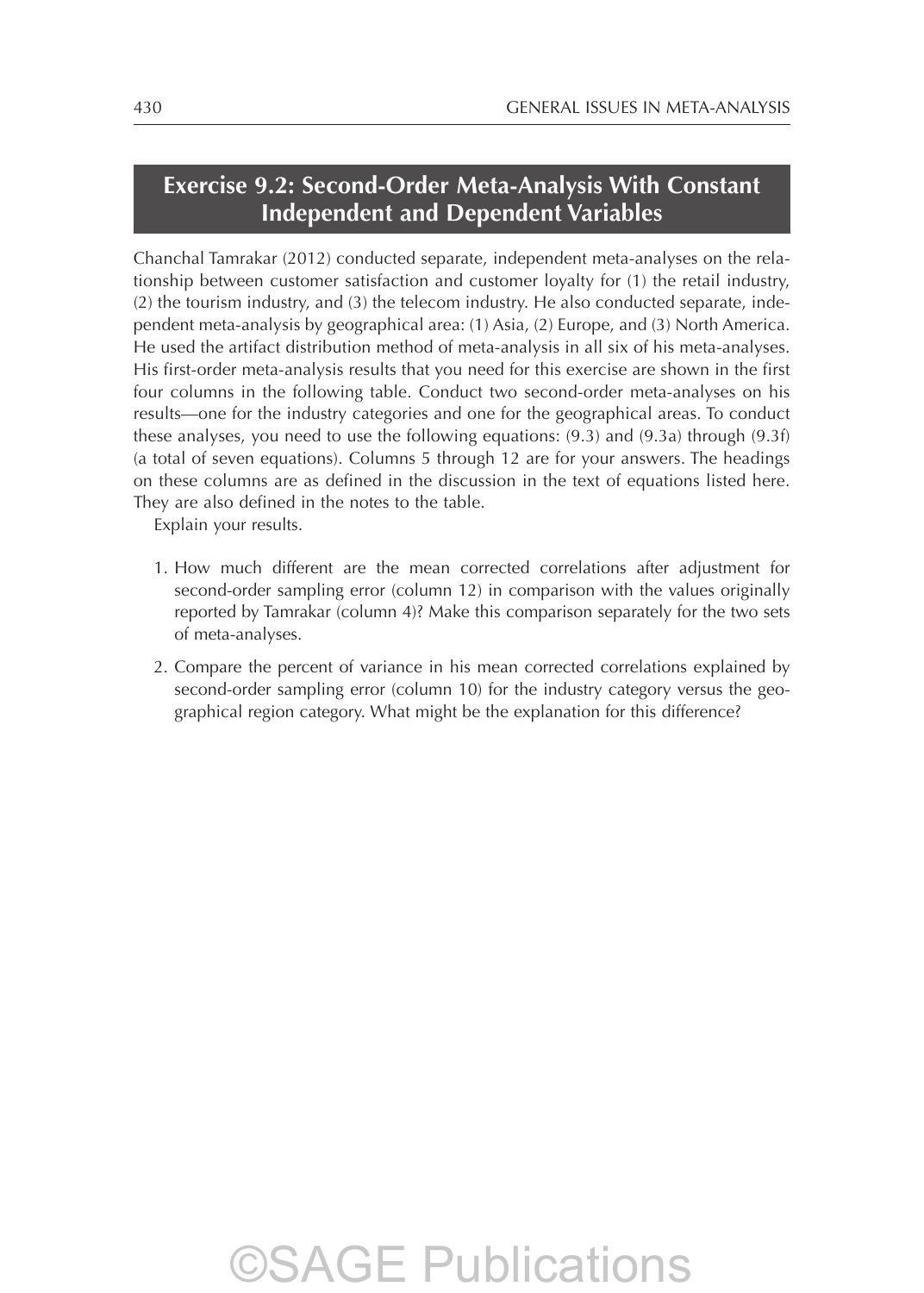**SAGE Publications** 

**Exercise 9.2** Second Order Meta-Analysis of the Relationship between Customer Satisfaction and Customer Loyalty (Tamrakar, Second Order Meta-Analysis of the Relationship between Customer Satisfaction and Customer Loyalty (Tamrakar, 2012, Table 1) 2012, Table 1) Exercise 9.2

| Predictor        |                | $\widehat{\supseteq}$ | $\qquad \qquad \textbf{(3)}$ | $\bigoplus$    | $\overline{5}$           | $\widehat{\odot}$ | $\widetilde{\zeta}$          | $\circledR$     | $\begin{pmatrix} 0 \\ 0 \end{pmatrix}$ | $\begin{array}{c c} \hline \text{10} & \text{1} \\ \hline \end{array}$ | (11)         | $(12)$                       |
|------------------|----------------|-----------------------|------------------------------|----------------|--------------------------|-------------------|------------------------------|-----------------|----------------------------------------|------------------------------------------------------------------------|--------------|------------------------------|
| <b>Aoderator</b> |                | $\overline{r}$        | $S_r^2$                      | $\hat{Q}$      | $S^2_{e_{\hat{\rho_i}}}$ | $\frac{1}{2}$     | $E(S^2_{e_{\hat{\beta_i}}})$ | $S_{\bar{p}}^2$ | $\sigma_{\overline{\rho}}^2$           | ProVar                                                                 | $\sigma_{J}$ | $\hat{\bar{\rho}}_{\dot{r}}$ |
| ndustry          |                |                       |                              |                |                          |                   |                              |                 |                                        |                                                                        |              |                              |
| Retail           | $\subseteq$    | .55                   | .01605                       | 59.            |                          |                   |                              |                 |                                        |                                                                        |              |                              |
| ourism           | ᅼ              | .69                   | $-1.1415$                    | .85            |                          |                   |                              |                 |                                        |                                                                        |              |                              |
| elecom           |                | .59                   | .00335                       | $\overline{7}$ |                          |                   |                              |                 |                                        |                                                                        |              |                              |
| Region           |                |                       |                              |                |                          |                   |                              |                 |                                        |                                                                        |              |                              |
| Asia             | 13             | .59                   | .02503                       | .72            |                          |                   |                              |                 |                                        |                                                                        |              |                              |
| urope            | $\overline{C}$ | 69.                   | .00881                       | .83            |                          |                   |                              |                 |                                        |                                                                        |              |                              |
| North America    | Ļ              | .61                   | .02211                       | .72            |                          |                   |                              |                 |                                        |                                                                        |              |                              |
|                  |                |                       |                              |                |                          |                   |                              |                 |                                        |                                                                        |              |                              |

*Note.* Columns (1) though (4) are input values (italicized) available from first order meta-analyses. (1) Number of samples; (2) Sample size weighted mean observed validity; (3) Sample size weighted observed variance across observed validities; (4) First order meta-analytic mean validity estimates; ; (5) Second order sampling error variance for each first order meta-analytic validity estimate (see discussion of Eq. 7d); (6) Second order, grand mean validity estimates (Eq. 7b); (7) Expected (average) second order sampling error variance (Eq. 7d) and standard error (in parentheses); (8) Observed variance and SD (in parentheses) across first order mean operational validity estimates (Eqs. 7a, 7b, and 7c); (9) Estimated true variance and SD (in parentheses) across first order mean operational validity estimates after age if multiplied by 100) of the observed variance across first order mean operational validity estimates that is due to second order sampling error variance; values greater than 1 are set to 1; (11) The reliability of the first order meta-analytic validity vectors; these values are computed as 1 minus the values in Column 10; (12) Note. Columns (1) though (4) are input values (italicized) available from first order meta-analyses. (1) Number of samples; (2) Sample size weighted mean observed validity; (3) Sample size weighted observed variance across observed validities; (4) First order meta-analytic mean validity estimates; ; (5) Second order sampling error variance for each first order meta-analytic validity estimate (see discussion of Eq. 7d); (6) Second order, grand mean validity estimates (Eq. 7b); (7) Expected (average) second order sampling error variance (Eq. 7d) and standard error (in parentheses); (8) Observed variance and SD (in parentheses) across first order mean operational validity estimates (Eqs. 7a, 7b, and 7c); (9) Estimated true variance and SD (in parentheses) across first order mean operational validity estimates after expected second order sampling error variance is subtracted out from the observed variance (Eq. 7); negative values are set to zero; (10) The proportion (percentage if multiplied by 100) of the observed variance across first order mean operational validity estimates that is due to second order sampling error variance; values greater than 1 are set to 1; (11) The reliability of the first order meta-analytic validity vectors; these values are computed as 1 minus the values in Column 10; (12) expected second order sampling error variance is subtracted out from the observed variance (Eq. 7); negative values are set to zero; (10) The proportion (percent-Regressed first order validity estimates based on the reliability of the original validity vectors shown in Column 11. Regressed first order validity estimates based on the reliability of the original validity vectors shown in Column 11.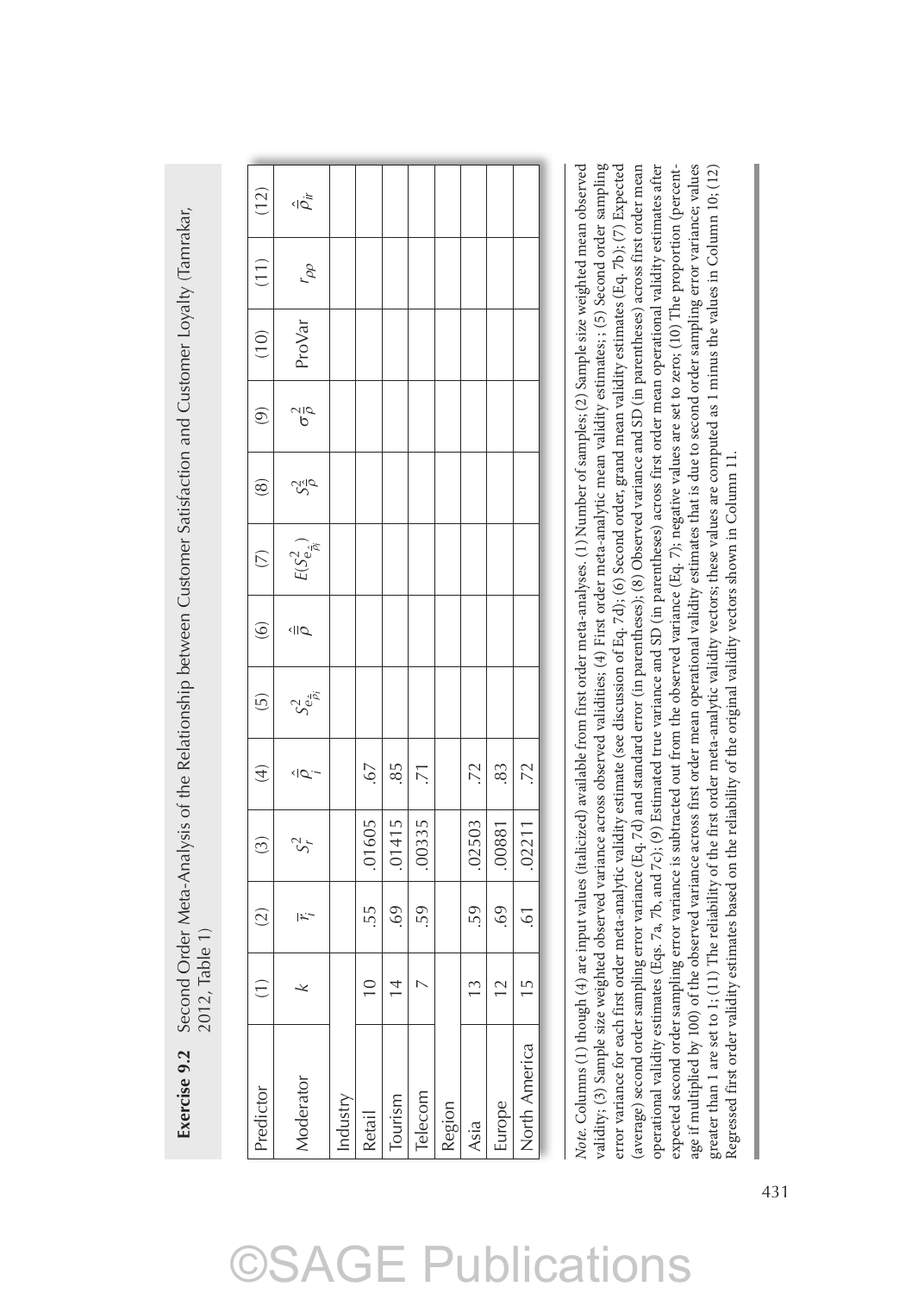#### **Exercise 9.3: Second-Order Meta-Analysis With Constant Independent and Dependent Variables**

Van Iddekinge, Roth, Putka, and Lanivich (2011) meta-analyzed relationships between job-related interests and job turnover. They examined this relationship for three different types of interest measures: (1) job and vocation focused scales, (2) construct-focused interest scales, and (3) basic interest scales. They also meta-analyzed the relationship between job interests and three different types of turnover: (1) voluntary, (2) involuntary, and (3) "other turnover." In all six of these first-order meta-analyses, they used the artifact distribution meta-analysis method. Their first-order meta-analysis results that you need for this exercise are shown in the first four columns in the following table. Conduct two second-order meta-analyses on their results—one for the type of interest scale meta-analyses and one for type of turnover meta-analysis. To conduct these analyses, you need to use the following equations: (9.3) and (9.3a) through (9.3f) (a total of seven equations). Columns 5 through 12 are for your answers. The headings on these columns are as defined in the discussion in the text of equations listed here. They are also defined in notes to the table.

Explain your results.

- 1. How much different are the mean corrected correlations after adjustment for second-order sampling error (column 12) in comparison with the values originally reported by Iddekinge et al. (2011) (column 4)? Compare separately for the two sets of first-order meta-analyses.
- 2. Compare the percent of variance in the Iddekinge et al. mean corrected correlations explained by second-order sampling error (column 10) for the type of interest scale category versus the type of turnover category. Why do you think these values are so different?